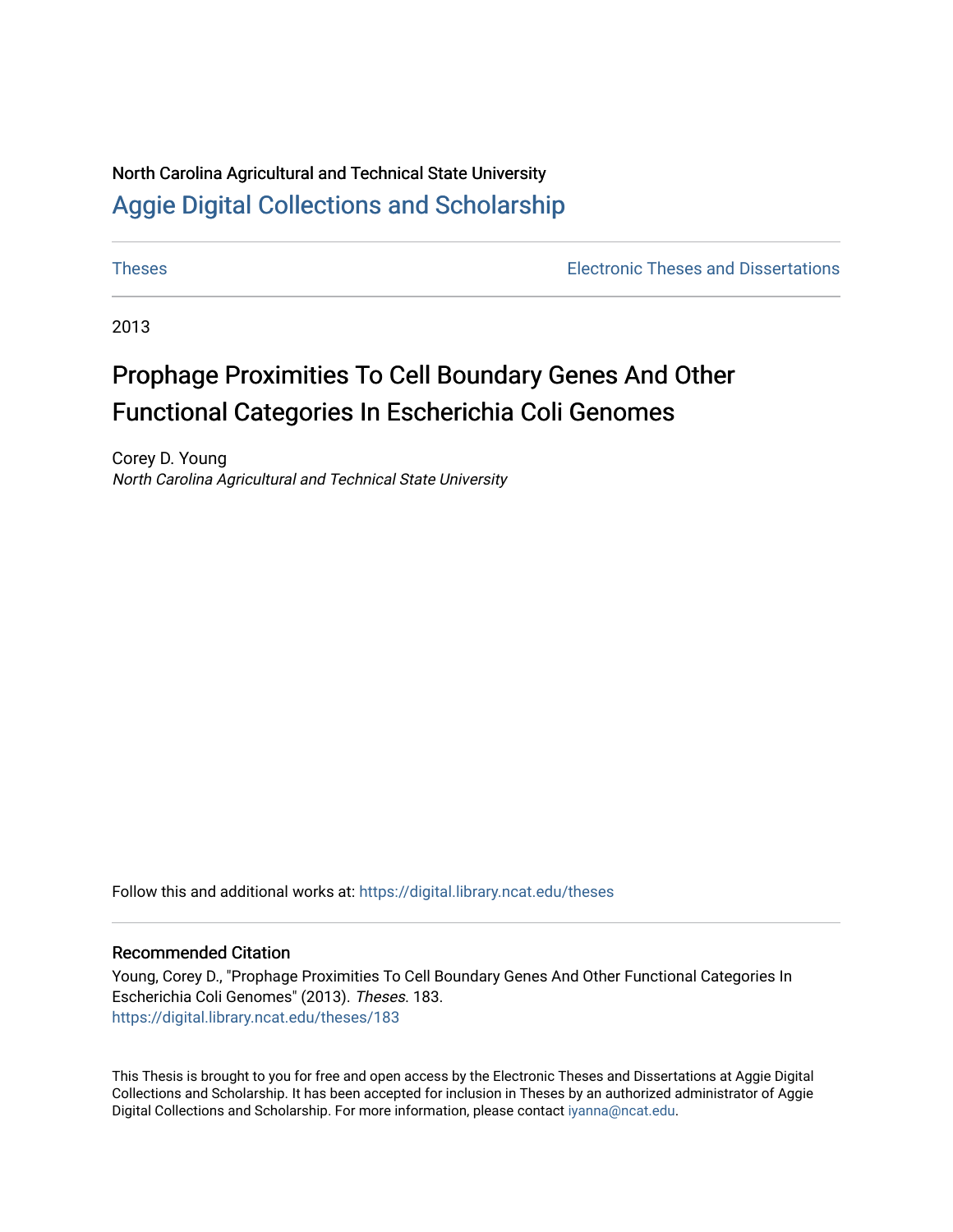Prophage Proximities to Cell Boundary Genes and Other Functional Categories in

*Escherichia coli* Genomes

Corey D. Young

North Carolina A&T State University

A thesis submitted to the graduate faculty

in partial fulfillment of the requirements for the degree of

MASTER OF SCIENCE

Department: Biology

Major: Biology

Major Professor: Dr. Scott H. Harrison

Greensboro, North Carolina

2013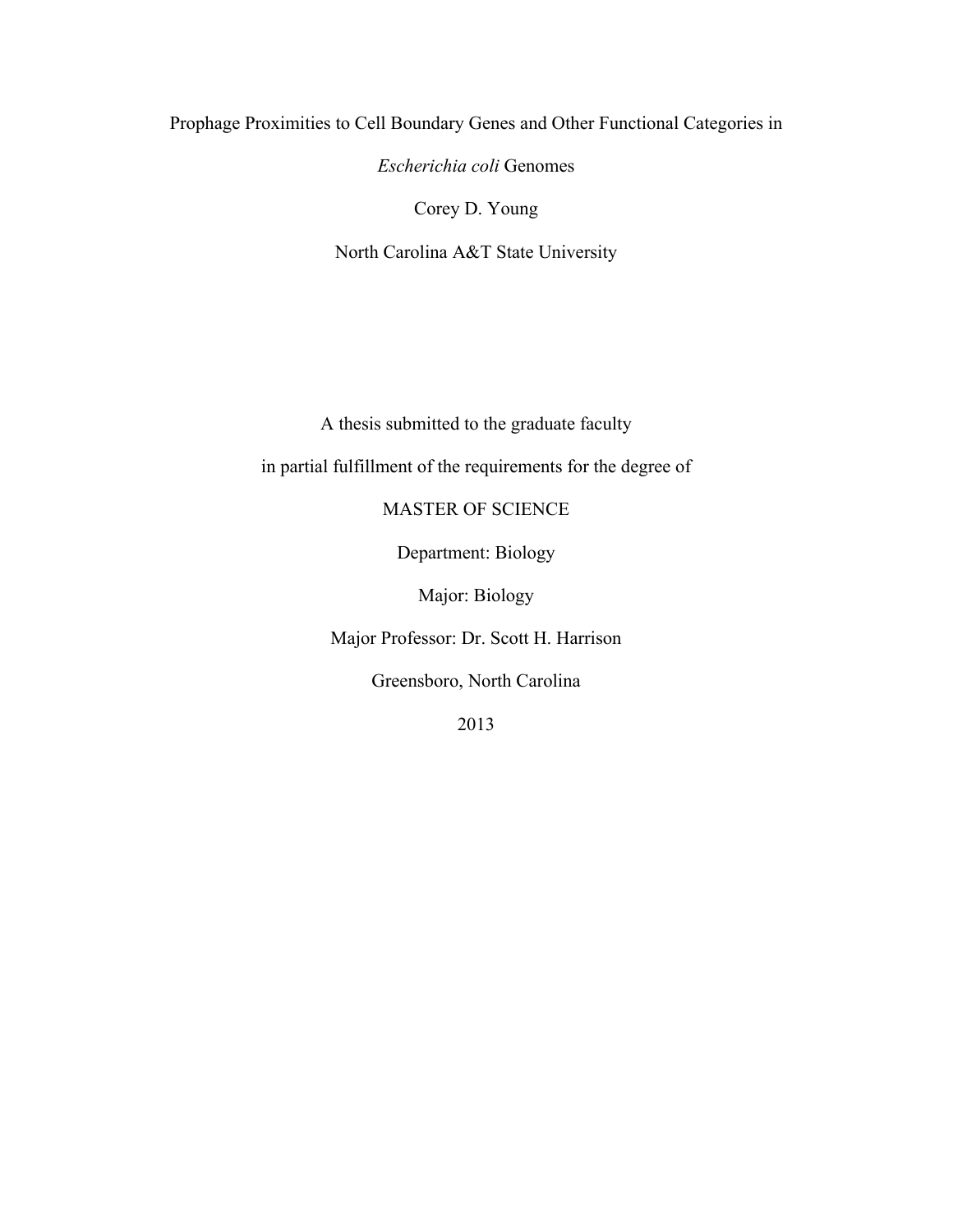The Graduate School North Carolina Agricultural and Technical State University This is to certify that the Master's Thesis of

Corey D. Young

has met the thesis requirements of North Carolina Agricultural and Technical State University

> Greensboro, North Carolina 2013

> > Approved by:

Scott Harrison, PhD Major Professor

Dukka KC, PhD Committee Member

Gregory Goins, PhD Committee Member

Mary Smith, PhD Department Chair Perpetua Muganda, PhD Committee Member

Sanjiv Sarin, PhD Dean, The Graduate School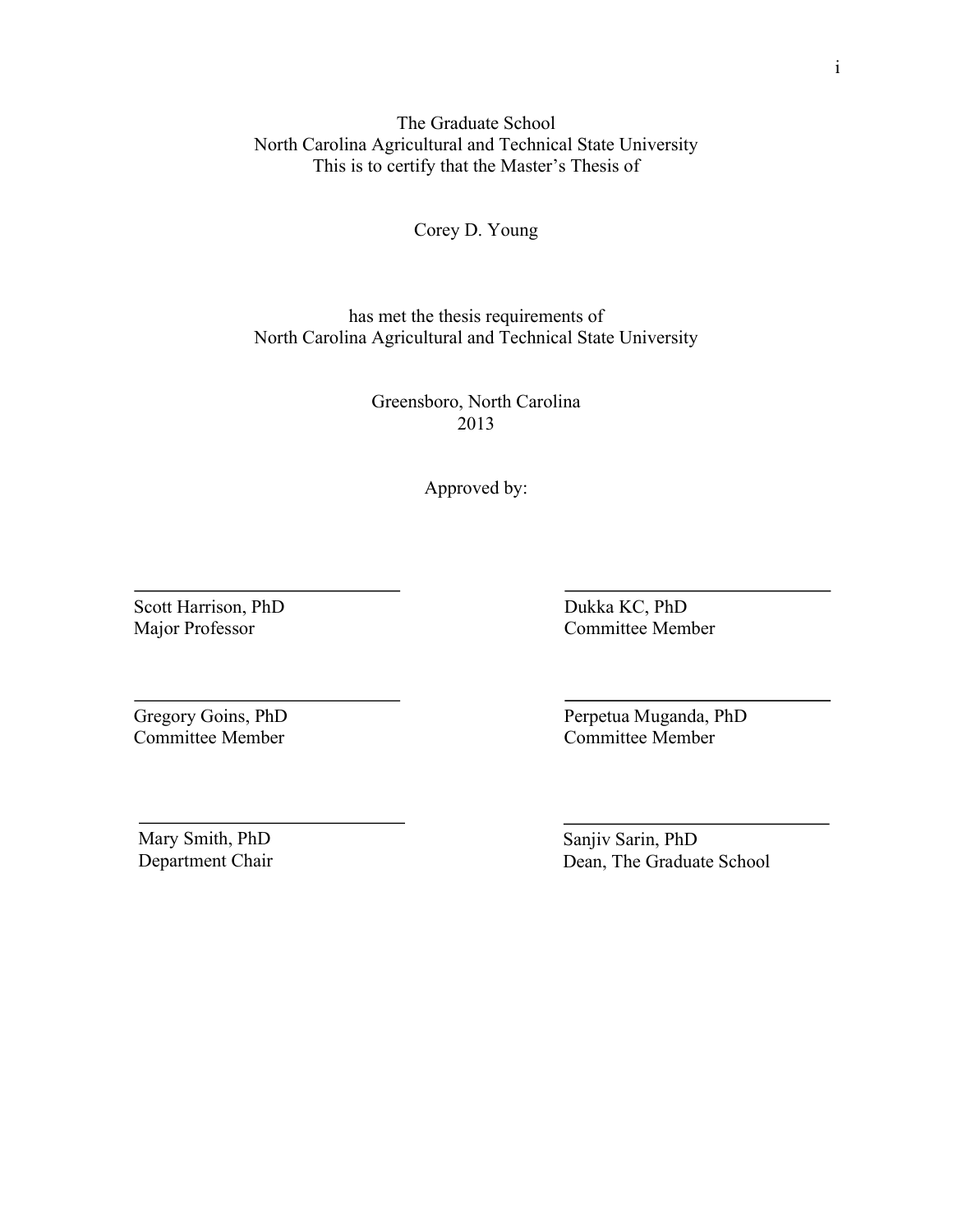© Copyright by

Corey D. Young

2013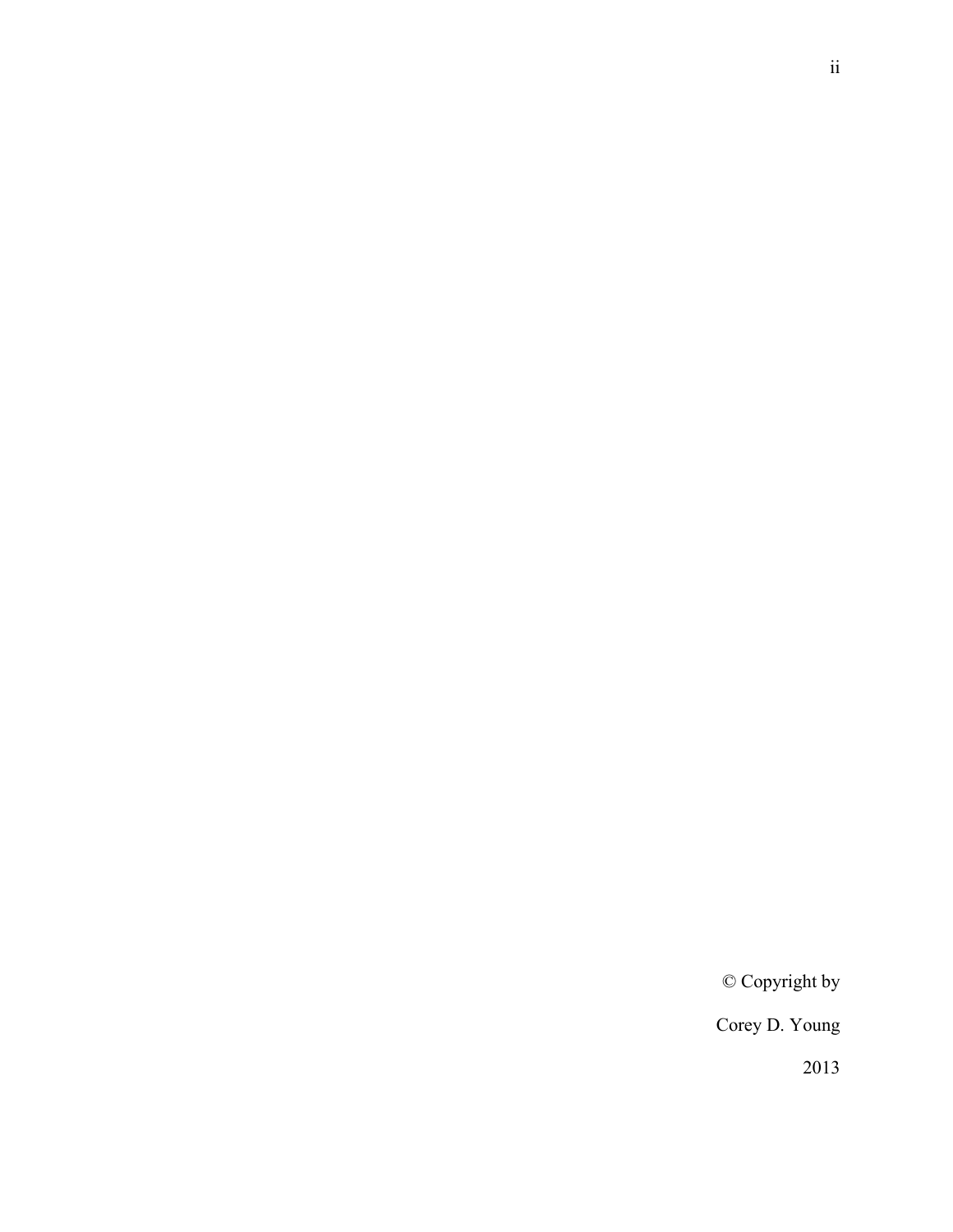### Biographical Sketch

Corey D. Young is a native of Roanoke Rapids, NC. He was born August 18, 1988 into a loving family who supports him in all of his endeavors. As the oldest of two, Corey attended Halifax County Schools through high school, where he was a standout athlete. As a sophomore in high school, a young science teacher sparked Corey's interest. Corey's parents, Curtis and Faye Young, pushed Corey to register for courses that peaked his interest, which included AP Biology, Physics, and Calculus. His younger brother, Chase P. Young, is currently a senior in the speech pathology department at North Carolina A&T State University. Corey seeks a visual and tangible proof of his contributions to society, as evidence by the quality of life experienced by people he encounters. Corey's strengths include his commitment, aptitude necessary to achieve his goals, patience, and a determination to be successful. Corey is quiet and unassuming by nature. His choice to embark and complete undergraduate and graduate degrees in biology at North Carolina A&T State University prove his growth not only as a scholar but also as an individual and citizen. Working closely under the direction of Dr. Scott H. Harrison, Corey has sharpened both his computational aptness and overall understanding of biology. Given the opportunity, Corey is interested in pursuing career goals that address complex challenges at the intersection of science and industry.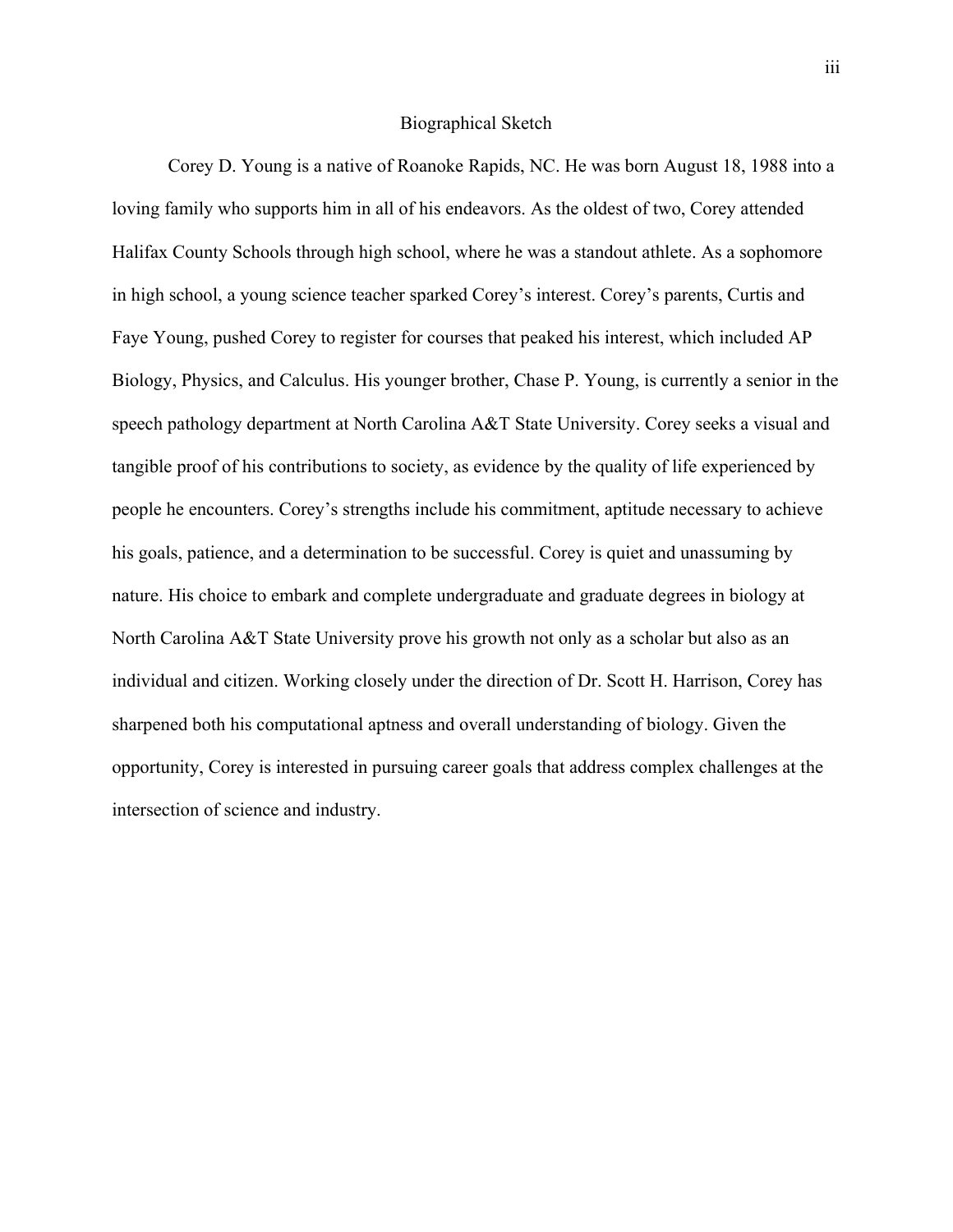# Dedication

This thesis is dedicated to my family, friends and support team here at North Carolina A&T State University. You have all encouraged me to achieve goals that I had not even set for myself. Thank You.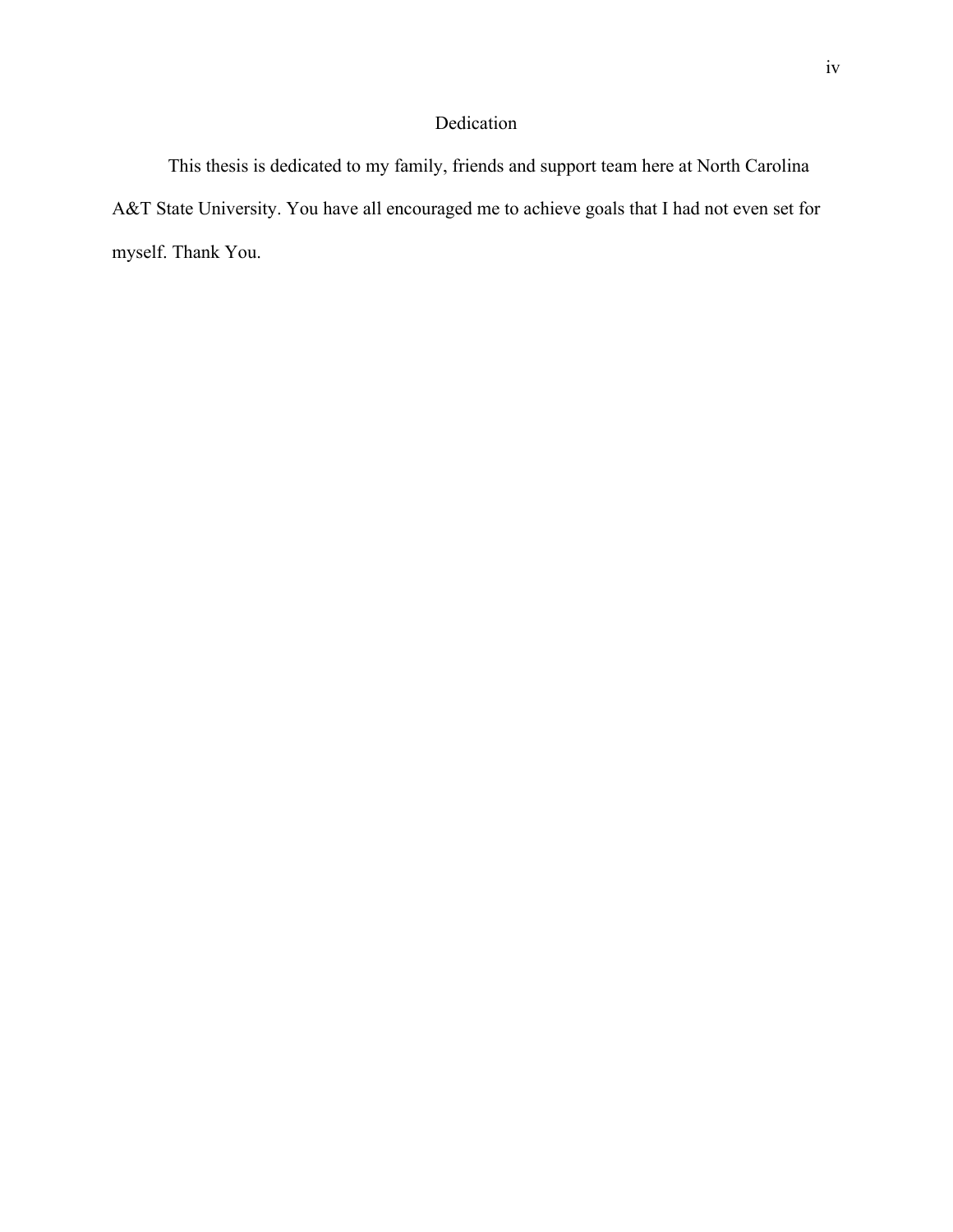### Acknowledgements

I would like express the upmost gratitude and appreciation to my major professor, Scott H. Harrison, PhD. Without his attitude, advice and instruction, this thesis could not be possible. I would like to thank my committee members, Gregory Goins, PhD, Dukka KC, PhD, and Perpetua Muganda, PhD, whose critiques not only bettered my work but also increased my overall understanding of the topic at hand by supporting my engagement of the scientific literature.

This material is based in part upon work supported by the National Science Foundation under Cooperative Agreement No. DBI-0939454. Any opinions, findings, and conclusions or recommendations expressed in this material are those of the author(s) and do not necessarily reflect the views of the National Science Foundation.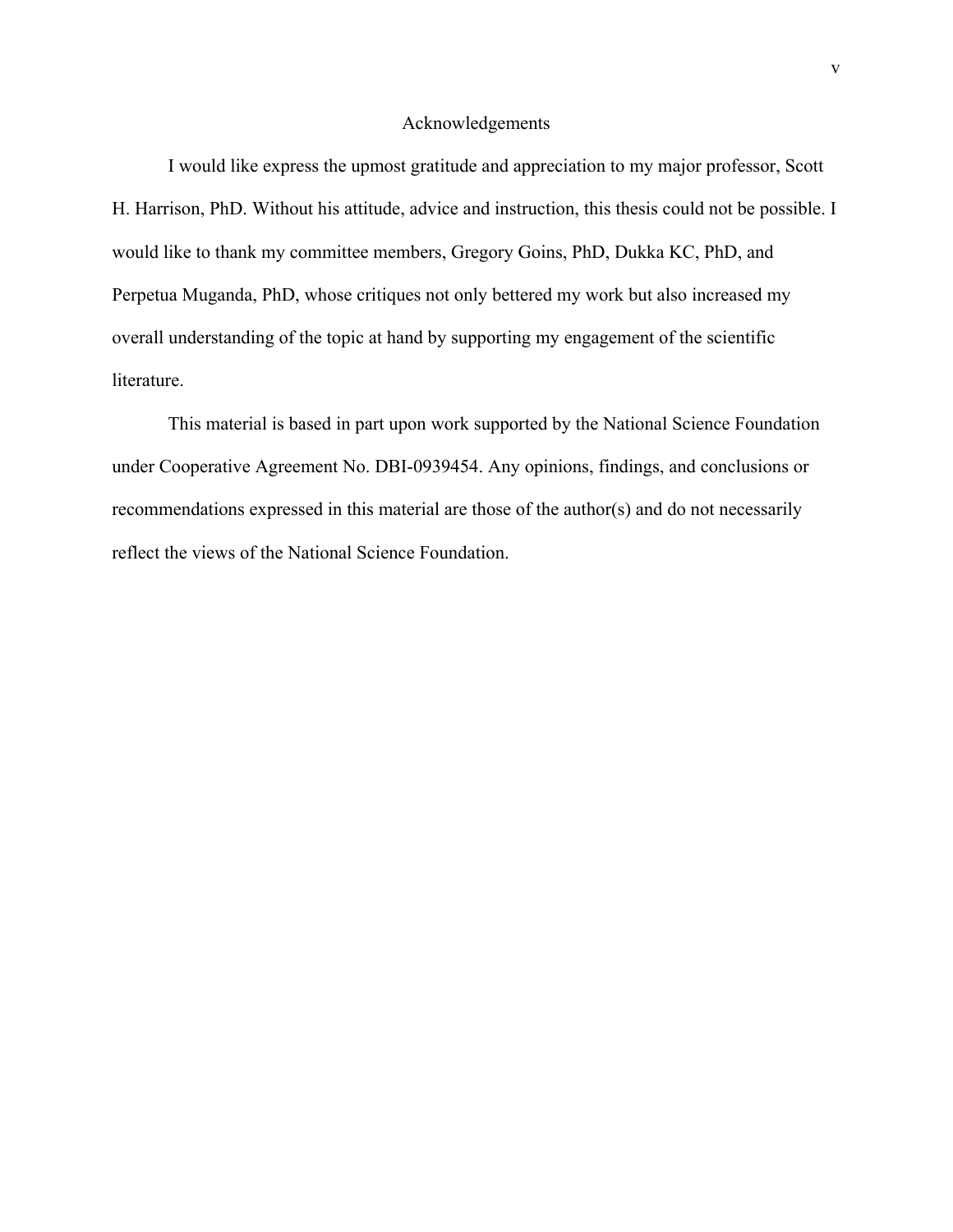| 4.3 Phylogenetic Analysis of 49 Genomes and Controlled Comparison of 10 Genomes  20 |  |
|-------------------------------------------------------------------------------------|--|

# Table of Contents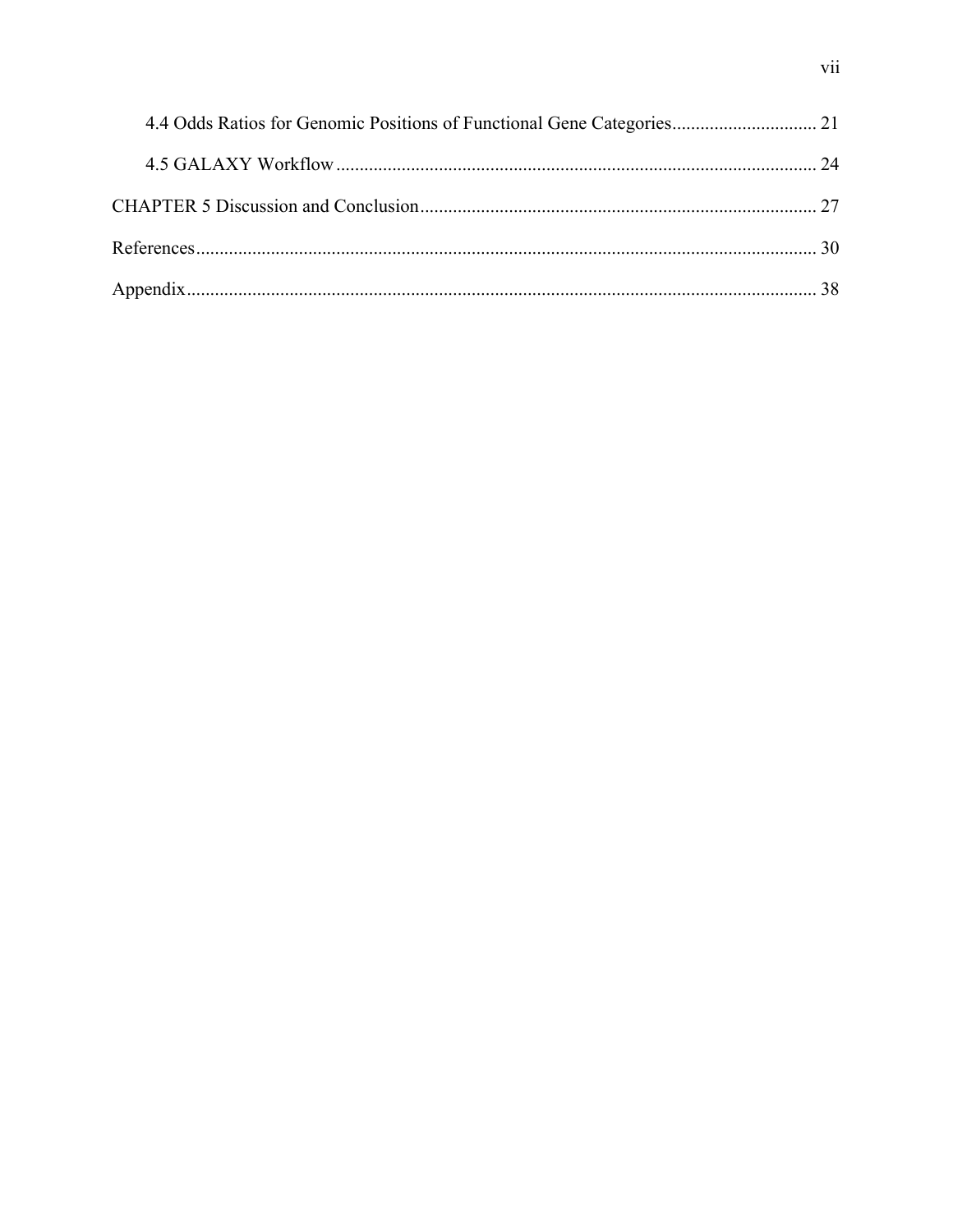# List of Figures

| Figure 2. Frequency distributions of Escherichia coli strains based on number of prophages and  |  |
|-------------------------------------------------------------------------------------------------|--|
|                                                                                                 |  |
|                                                                                                 |  |
| Figure 4. Odds ratios of different COG-categorized sets of genes in 49 genomes per proximity to |  |
|                                                                                                 |  |
|                                                                                                 |  |
| Figure 6. Odds ratios of different COG-categorized sets of genes in 49 genomes per proximity to |  |
|                                                                                                 |  |
| Figure 7. Interface for tool implemented in GALAXY: Analysis of Prophage Proximity to Gene      |  |
|                                                                                                 |  |
|                                                                                                 |  |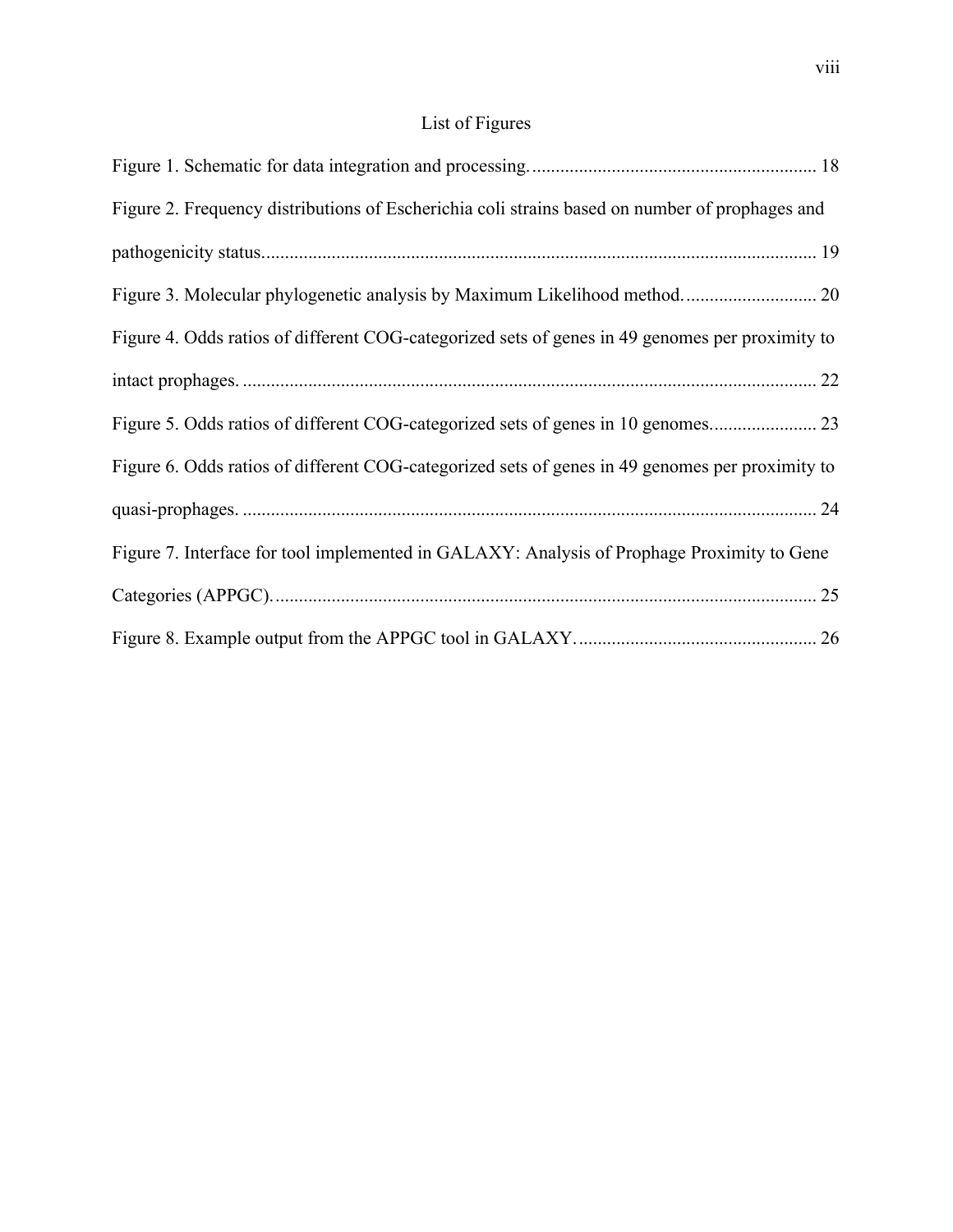# List of Tables

| Table A1 Descriptions of Functional Categories for Clusters of Orthologous Groups 38      |  |
|-------------------------------------------------------------------------------------------|--|
| Table A2 Percentage of Genes with "Phage" in Product Name for Controlled Comparison of 10 |  |
|                                                                                           |  |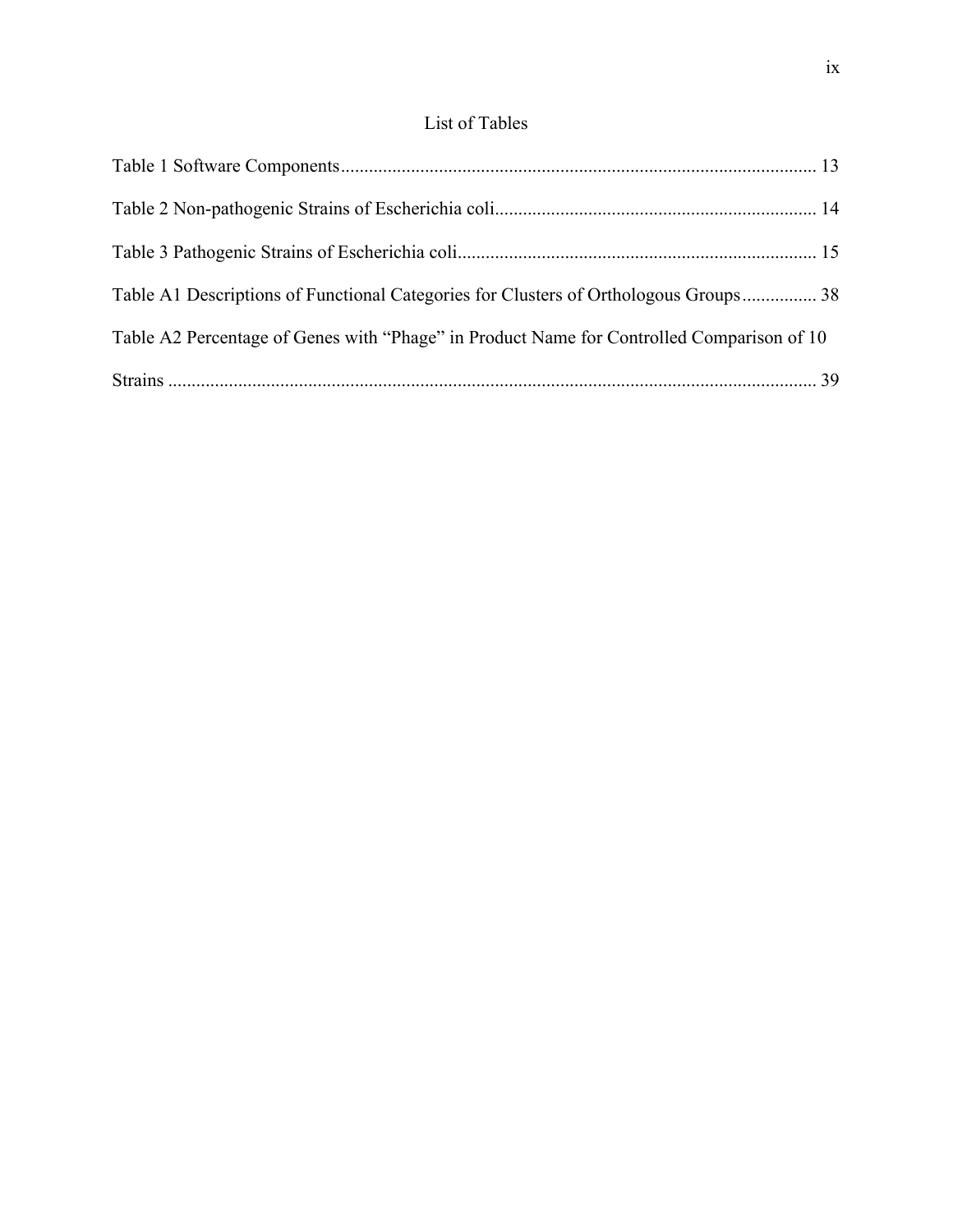#### Abstract

Changes in bacterial genomes due to the integration of prophages have been proposed to be part of a symbiotic relationship. Prophage activity is common for bacterial pathogens in the fluctuating environment of animal hosts. Pathogenic bacteria have been found to have extensive variation of their bacterial cell boundary zone of components, which is the inherent interface for virulence properties of antigenicity, toxicity, and resistance. Prophages are a source of this variation, both through insertion of cargo genes via prophages into bacterial strains, and additional effects due to prophage insertions affecting the overall genomic structure. The latter scenario of genomic reorganization effects has not been well explored. Our hypothesis on genomic reorganization effects was that prophage integration sites would adaptively associate with locations of cell boundary genes occurring outside the prophage insertion sites. Using clusters of orthologous groups (COG) designations, we investigated how prophage insertions collocate with COG-based categories of genes into chromosomes of pathogenic versus nonpathogenic bacteria. Here we study the integration of prophages into the genomes of 49 strains of *Escherichia coli*. The frequency of genomes containing intact prophages was much higher for pathogenic strains than for non-pathogenic strains. We examined likelihoods of proximity at which prophages integrated near genes of different COG-based categories and found that significant integration occurs near cell boundary genes. This workflow was then implemented as a tool inside the web-based genome analysis system GALAXY to enable further study of other bacterial varieties and overall genomic context.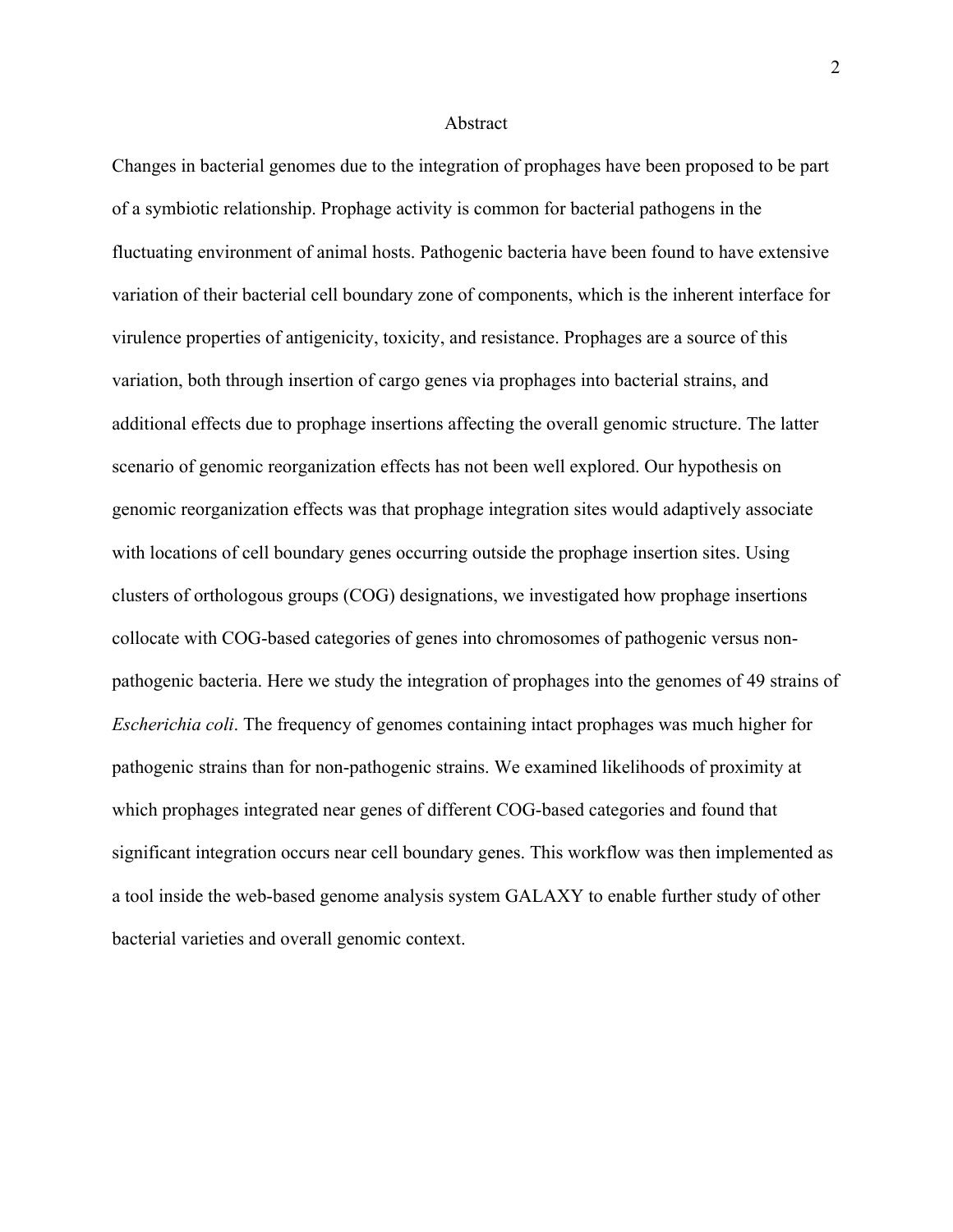#### **CHAPTER 1**

### **Introduction**

There have been numerous advances in understanding the effects of viruses that infect bacteria. These bacterial viruses are also referred to as bacteriophages or phages. Virulent phages have a post-infection lytic growth mode, in which the phages directly undergo intracellular replication and lyse the cell. Temperate phages have an additional non-lytic growth mode where a post-infection stage of lysogeny takes place by which the phage replicates within the bacterial genome as a prophage (Frost, Leplae, Summers, & Toussaint, 2005). Questions remain concerning the effects of how phages alter chromosomal content by insertion of their genomic material into the bacterial chromosome (Touchon et al., 2009). This is especially important considering how prophages have been found to have a role in pathogenicity for bacteria and eukaryotic hosts (Bobay, Rocha, & Touchon, 2013; Brüssow, Canchaya, & Hardt, 2004; Wagner & Waldor, 2002). A general challenge has been to navigate the complex diversity of prophage elements that are to be found on a wide variety of bacterial genomes (Akhter, Aziz, & Edwards, 2012). There has been a corresponding development of bioinformatics tools that investigate prophage locations across bacterial genomes (Bose & Barber, 2006; Lima-Mendez, Van Helden, Toussaint, & Leplae, 2008; Zhou, Liang, Lynch, Dennis, & Wishart, 2011). As prophage data depositories expand and prophage detection tools evolve, there have been overall improvements for sensitivity, positive prediction, speed and interoperability. These are expected to enable a greater potential for integrative comparisons.

## **1.1 Hypothesis and Rationale**

We hypothesized that the three-way association of how phages alter bacteria to affect eukaryotic hosts would include differential repositioning effects of prophage insertions near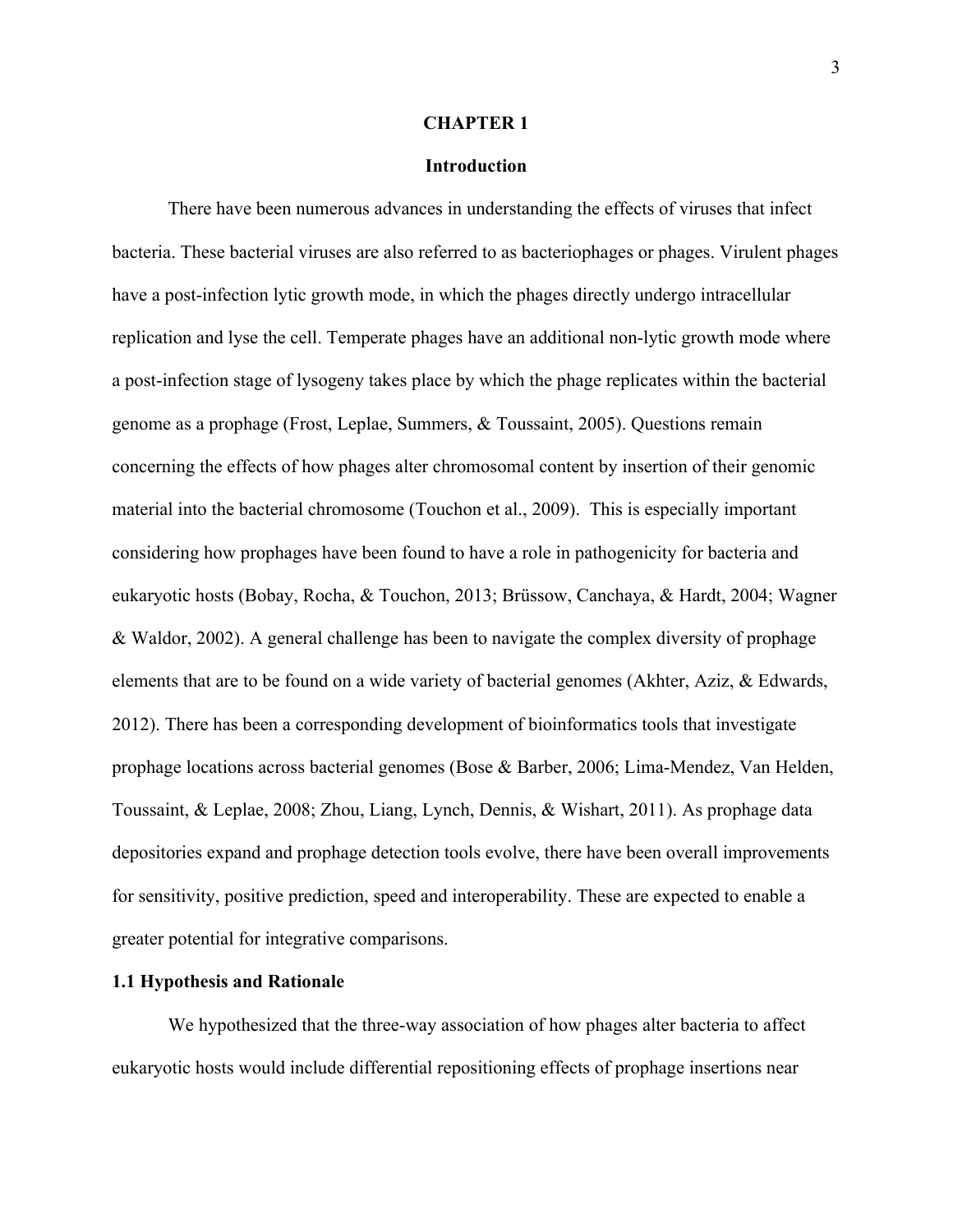functional categories of genes. Specifically, prophage insertions may be expected to modulate expression for functional category genes associated with pathogenesis, such as genes related to the cell boundary that, when altered, may enable the pathogen to evade host defenses. It is known that the bacterial cell boundary, when altered in terms of gene-level mutations, helps evade host defenses (Van Der Woude & Bäumler, 2004). There has not yet been a thorough analysis and automated workflow by which to address this novel proposal for phage-induced genomic reorganization achieving some similar evasive effect. The establishment of a workflow infrastructure is ultimately expected to enable broad-ranging analysis across diverse bacterial species and positional effects of prophages that relate to emerging knowledge of regulatory outcomes of genomic reorganization. Our approach was to then implement an overall software architecture that would be extensible for a scalable analysis. Based on this objective, a tool was constructed for operation within the web-based platform GALAXY, allowing for a data-intensive genomic analysis (Blankenberg et al., 2010; Giardine et al., 2005; Goecks, Nekrutenko, Taylor, & Team, 2010).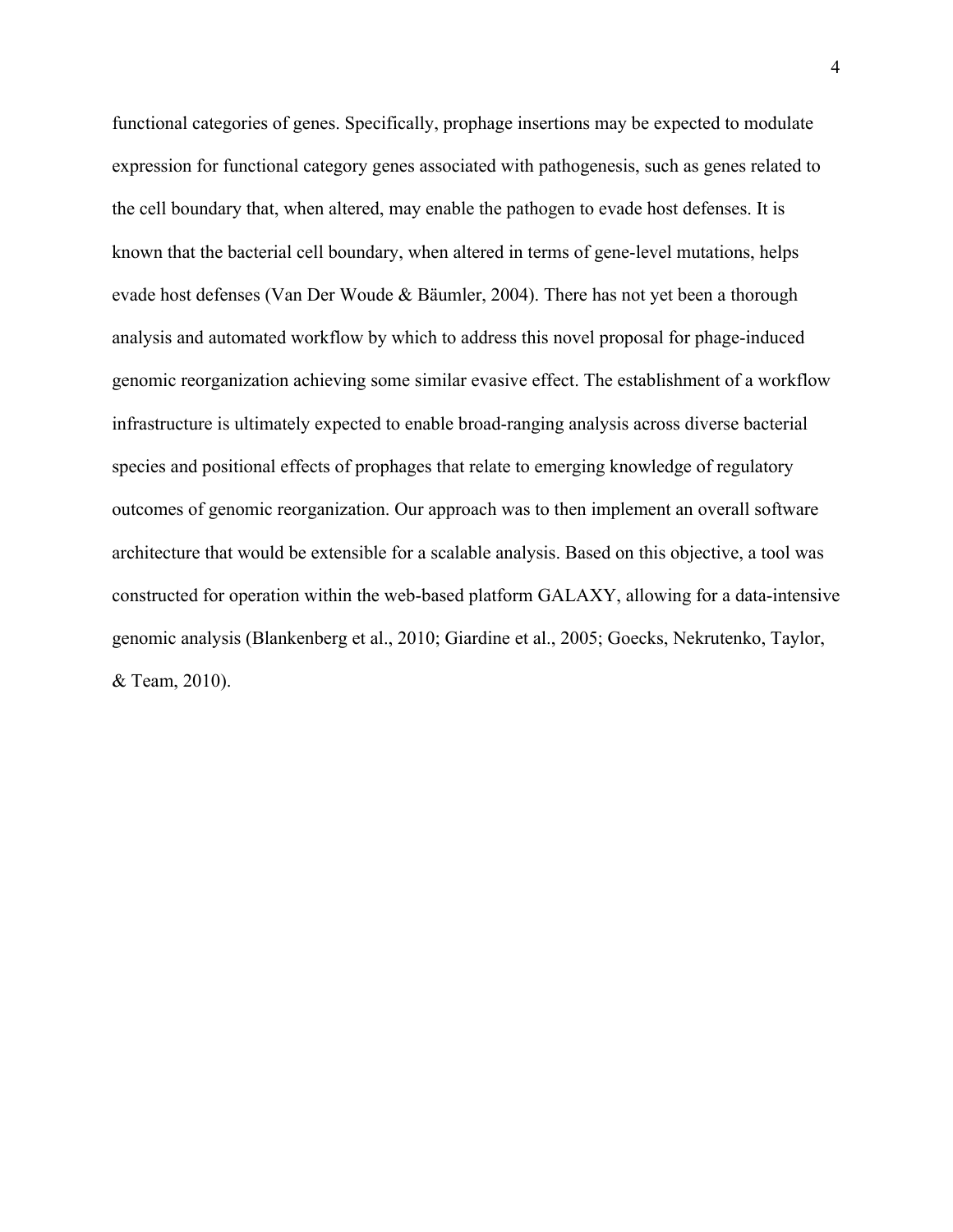#### **CHAPTER 2**

### **Literature Review**

### **2.1 Temperate Phages**

Temperate phages have variable genomes, where phage homologies across a group of closely related bacterial host strains are less than virulent phage homologies where the homology ranges are <60% and >80% respectively. This difference appears to occur across bacterial diversity, having been found for *Bacillus subtilis*, *Escherichia coli*, *Lactococcus lactis*, *Streptococcus thermophilus* and species of *Mycobacterium* (Chopin, Bolotin, Sorokin, Ehrlich, & Chopin, 2001). Temperate phage infection of a bacterium occurs through two pathways once in the cell: the lytic pathway in which lysis occurs because of a vast production of viral particles, and the lysogenic pathway in which the cell survives with the lytic capacity of the virus turned off (Echols, 1972). An advantage of the lysogenic cycle is that it allows for persistence of the virus without exhausting the supply of bacterial host cells which would otherwise result from an unchecked series of lytic infections (Echols, 1972). There are two primary events associated with lysogeny: repression of genes for lytic functions, and integration of the viral DNA in the host DNA (Echols, 1972). A well-studied temperate phage is lambda phage where both production of the cl repressor and integrase are found only for the lysogenic cycle and not the lytic cycle (Maloy & Freifelder, 1994). A lysogenic mode of infection continues until the expression of lytic cycle genes, including those that would introduce site-specific recombination events for the excision of the prophage.

## **2.2 Phage Effects on Bacterial Virulence**

For the virulence of bacteria, a famous claim in the history of microbiology has been that "…the actions and reactions are not solely between these two beings, man and bacterium, for the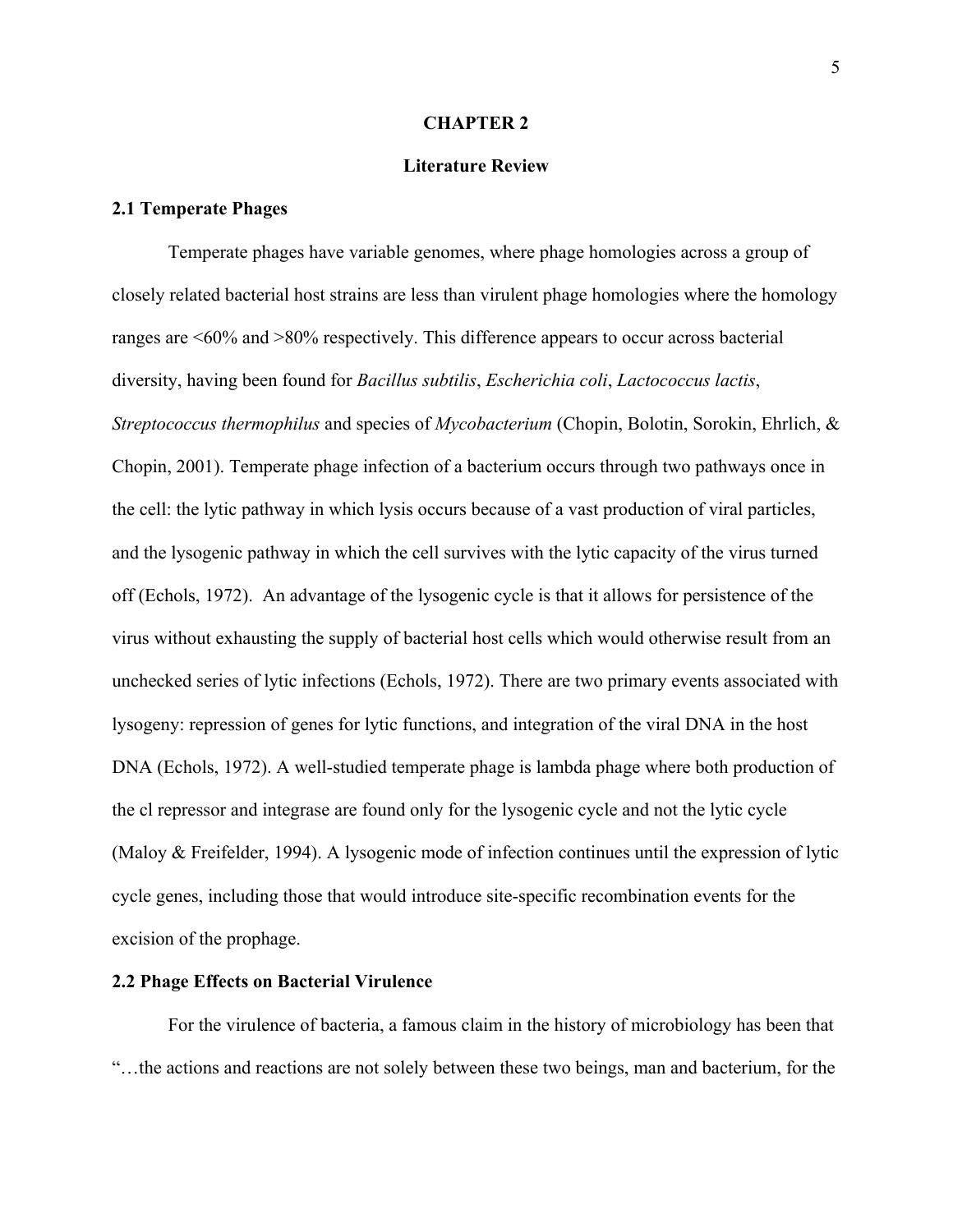bacteriophage also intervenes" (d'Herelle, 1930; Wagner & Waldor, 2002). Early investigators exposed nontoxigenic streptococci to toxigenic streptococcal and found that nontoxigenic cultures acquired the ability to produce scarlatinal toxin (d'Herelle, 1930). Experimental work demonstrated that bacteria had a filterable agent that transmitted virulence properties (Frobisher & Brown, 1927). This ability for acquiring virulence was later found for multiple varieties of bacteria, and was later attributed to phages in a phenomenon now known as transduction. Heat shocked supernatants of filtered cellular suspensions were found to contain phages that were transferring genetic material from one cell to another (Zinder & Lederberg, 1952). A wide range of genes that encode virulence properties have been found to undergo transfer by transduction in bacteria (Wagner & Waldor, 2002). Toxin genes are a common type of virulence factor that may be encoded as "cargo" by bacteriophage, but other examples of identified virulence factors have been regulatory factors that increase virulent gene expression and a range of structural components for successful colonization of animal host (Wagner & Waldor, 2002). In terms of the different virulence factors for adhesion, colonization and invasion, the cell boundary is an essential aspect to how bacteria interface with multicellular organisms, and may therefore be considered a promising area for studying the overall phenomenon of phage-induced bacterial virulence.

### **2.3 Bacterial Invasion**

Microbial pathogens have evolved a variety of ways to invade the host and survive, avoid and/or resist immune response, damage cells, and multiply in specific and normally sterile regions (Cossart & Sansonetti, 2004). Some bacteria have been found to induce their own uptake into the nutrient-rich intracellular environment of eukaryotic cells (Cossart & Sansonetti, 2004). Invasion into animal host cells typically requires interaction between bacterial surface protein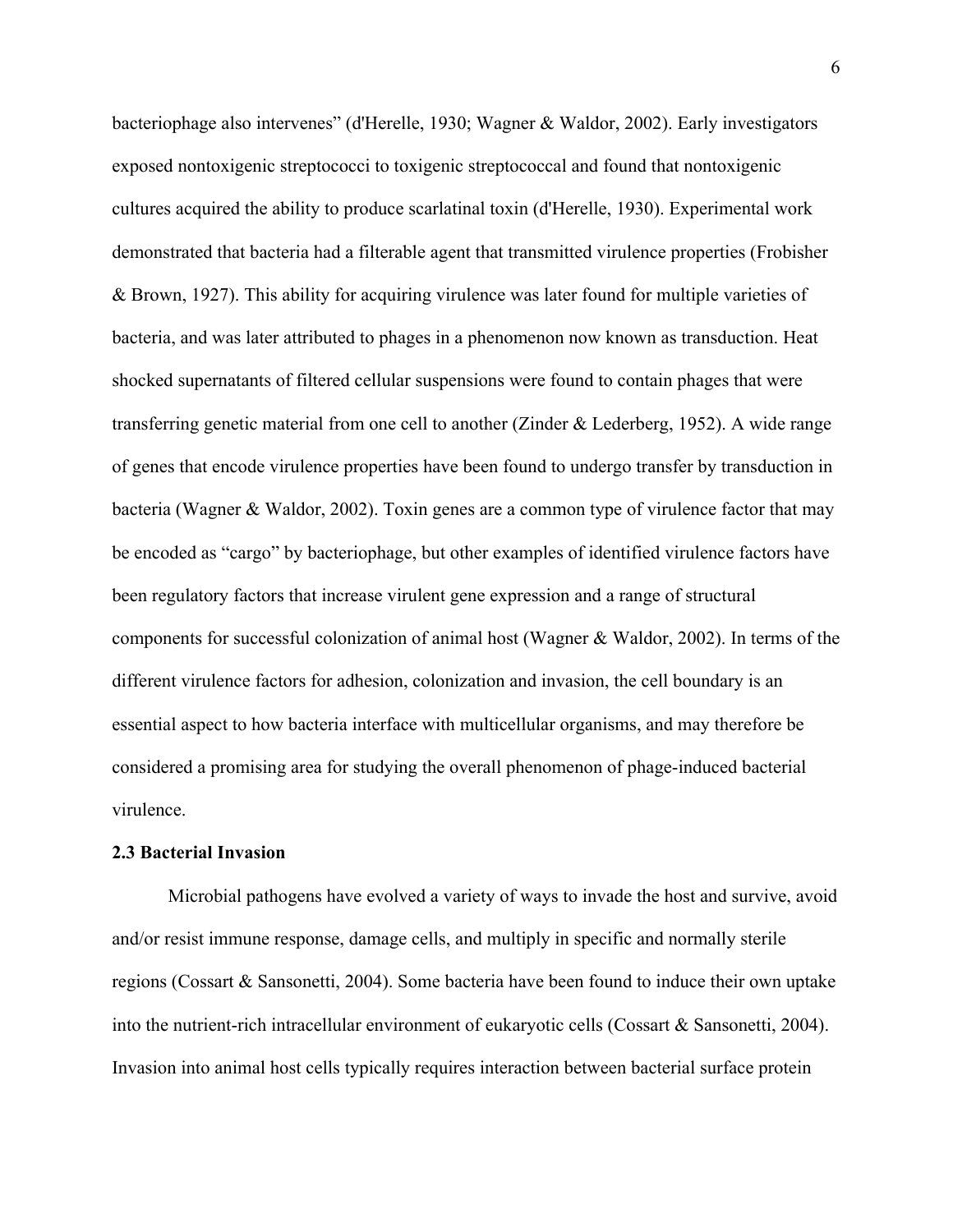adhesins and animal cell surface receptors (Kuespert, Weibel, & Hauck, 2007). To gain entry into a host cell, many invasive bacteria exploit the molecules of cellular adhesion as much as they exploit the host cell machinery (Kuespert et al., 2007). Experimental investigations have included transposon mutagenesis where knockout mutations in *E. coli* have revealed proteins like OmpA to be necessary for the invasion of endothelial cells in vitro and in vivo (Huang et al., 1999). The invasiveness of knockout mutants were significantly diminished when compared to the parental strain for invading brain microvascular endothelial cells in vitro and infection of the central nervous system in vivo (Huang et al., 1999), and this associated with an overall reduced occurrence of meningitis. These phenotypic outcomes, combined with a cataloguing of other transduced genes which encode a range of other products found on the cell boundary (Brüssow et al., 2004), suggest that the alteration of cellular composition by transduction to affect host cell interaction is a major mechanism for bacterial pathogenesis.

### **2.4 Cargo Genes and Genomic Re-organizations due to Phages**

Phages are a major cause of genetic variation for bacterial populations (Thomson et al., 2004). Bacterial lineages alter genetic material in two primary ways: slowly through vertically inherited mutations, or quickly through horizontal transfer. The rapid evolution driven by horizontally transferred genes provides an advantage for bacterial lineages in rapidly fluctuating environments (Brüssow et al., 2004). The increased rate of horizontal gene transfer due to prophage insertions is attributed to those transmitted "cargo" genes that encode traits adaptive to the host, many of which are virulence factors in bacterial pathogens (Bobay et al., 2013; Brüssow et al., 2004). A common assumption is that either improper prophage excision or illegitimate recombination results in the inaugural formation of cargo genes, but their effects on bacterial adaptation seem to be the key to the continuation of their presence and potential for further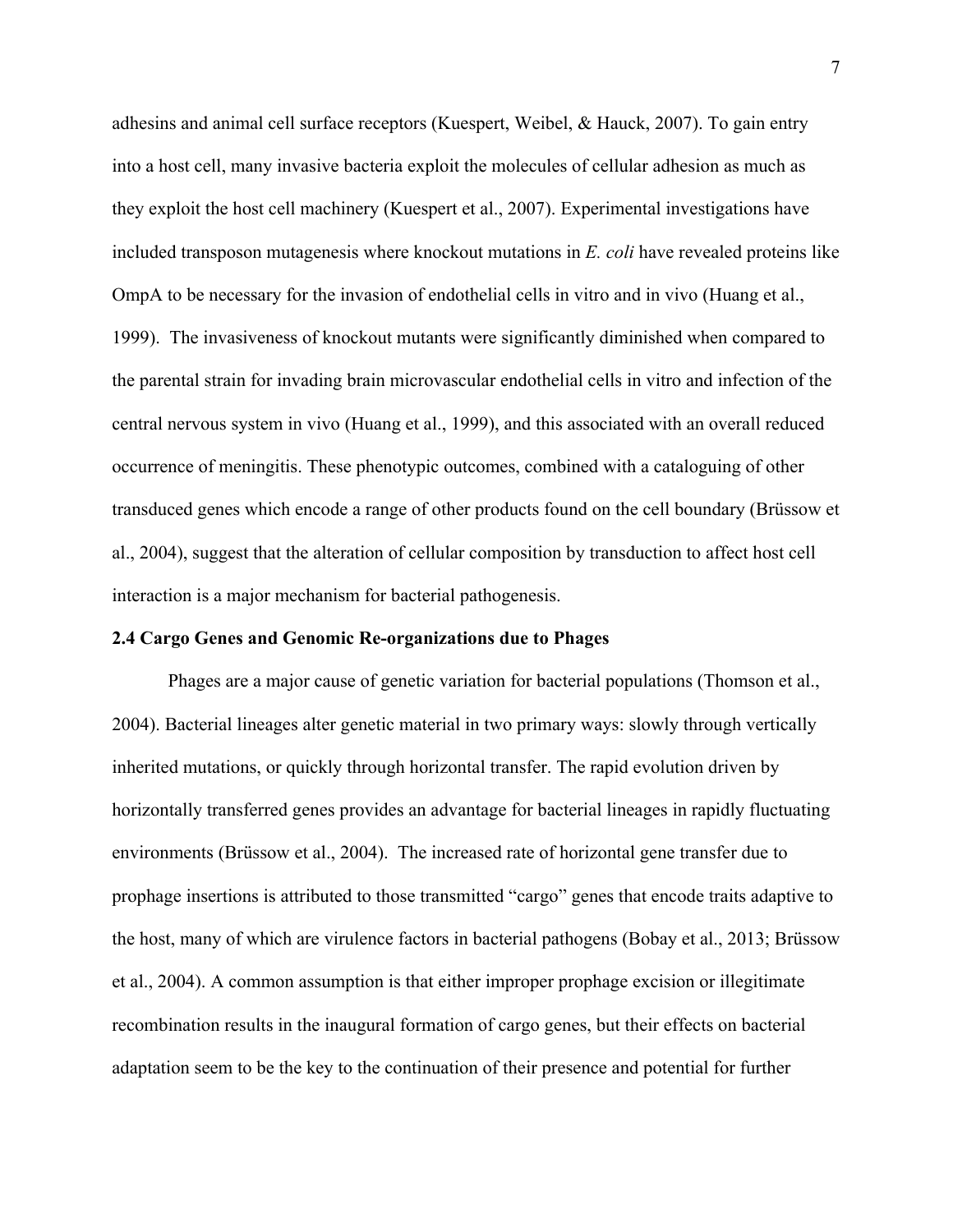horizontal transfer within the bacterial population (Perkins et al., 2009; Tóth et al., 2009). A generally accepted model is that the adaptive selection of cargo genes increases phage fitness indirectly based on increased fitness for the bacterial host (Desiere, McShan, van Sinderen, Ferretti, & Brüssow, 2001; Hendrix, Lawrence, Hatfull, & Casjens, 2000). Variation across phages has been found to be intensified due to the shuffling of phage modules and cargo genes in different *E. coli* (Brüssow et al., 2004; Mead & Griffin, 1998). Although the symbiosis that has been proposed for prophages and their bacterial hosts has been touted to minimize disruptions to genomic structure (Bobay et al., 2013; Brüssow et al., 2004), prophage disruptions in the bacterial genome may also affect organizational traits such as genes encoding functional neighbors, transcriptional controls, supercoiling-related expression effects, genes congregating close to the origin of replication, and the interdependencies between many regulatory signals (Bobay et al., 2013; Brüssow et al., 2004; Couturier & Rocha, 2006; Lathe III, Snel, & Bork, 2000; Rocha & Danchin, 2003; Touzain, Petit, Schbath, & El Karoui, 2010). In summary, most research on phage effects in bacteria has generally involved cargo genes. By comparison, the investigation of re-organization outcomes due to prophage insertions is a frontier area that is ripe for further investigation.

### **2.5 Categorization of Gene Function**

With the abundance of genomic sequences, there has been a pressing need for an exhaustive cataloguing of genetic function. The functional cataloguing of potential gene regions has been often pursued through sequence similarity inferences of function with other genes having experimentally established functions. Orthologous relationships between genes have been used to establish evolutionary origins between genes of diverse lineages that have subsequently been clustered into functional categories (Wall, Fraser, & Hirsh, 2003). One of the first systems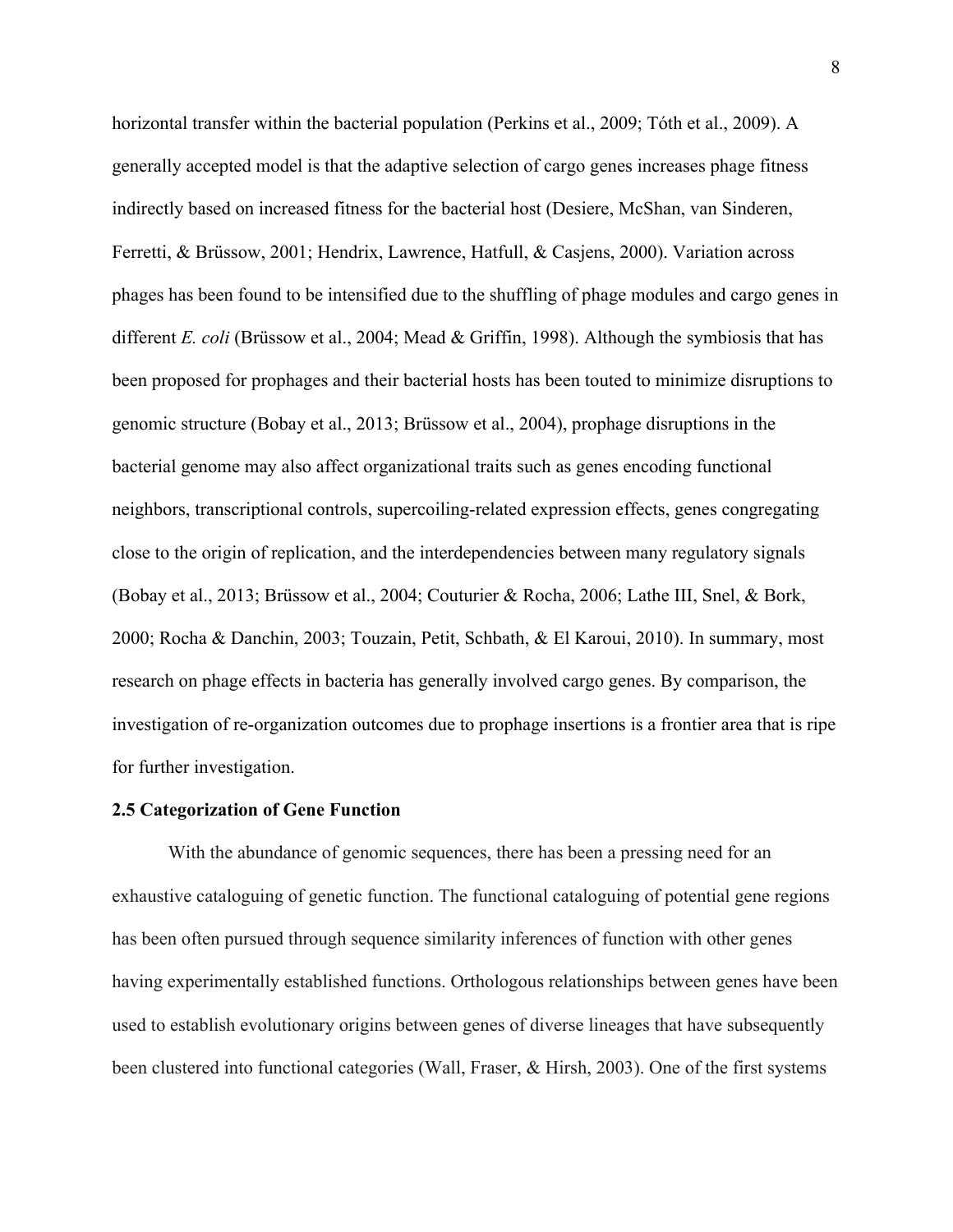to connect the vertical origins of gene histories with function is the Cluster of Orthologous Groups (COGs) where "each COG contains conserved genes from at least 3 phylogenetically distant clades and accordingly, corresponds to an ancient conserved region (ACR)" (Tatusov, Koonin, & Lipman, 1997). A final version of the original NCBI-hosted COG collection consisted of 138,458 protein-coding genes from 66 genomes categorized into 487 COGs – a classification strategy that mapped general functional categories to 75% of the annotated protein-coding genes (Tatusov et al., 2003). Another approach for comparing proteins to previously identified sequences of similar proteins and grouping them into kinship-based protein families is the Pfam database (Punta et al., 2012).

The United States Department of Energy Joint Genome Institute's Integrated Microbial Genomes (IMG) database strives to designate protein annotations to each gene from classification systems such as COG, Pfam, TIGRfam and InterPro (Chen et al., 2013). There are other powerful approaches for categorizing gene function that draw from complex hierarchical and pathway-based classifications such as Gene Ontology (GO) (Ashburner et al., 2000) and the Kyoto Encyclopedia of Genes and Genomes (KEGG) pathway database (Kanehisa, Goto, Sato, Furumichi, & Tanabe, 2012). COG categorizations have had, overall, a lengthy historical period of systematic application to well-studied organisms such as *Escherichia coli*. Although simple in comparison to GO and KEGG, the COG categorization approach remains implemented in a generally robust and uniform manner across the genomes of the IMG database, and includes a functional category (COG M) that is distinctive for genes associated with the cell boundary zone.

### **2.6 Detection of Phage Insertions**

Hefty portions (>20%) of the bacteria genome have been attributed to functional and nonfunctional genes of prophage insertions, and these insertions can often account for variation in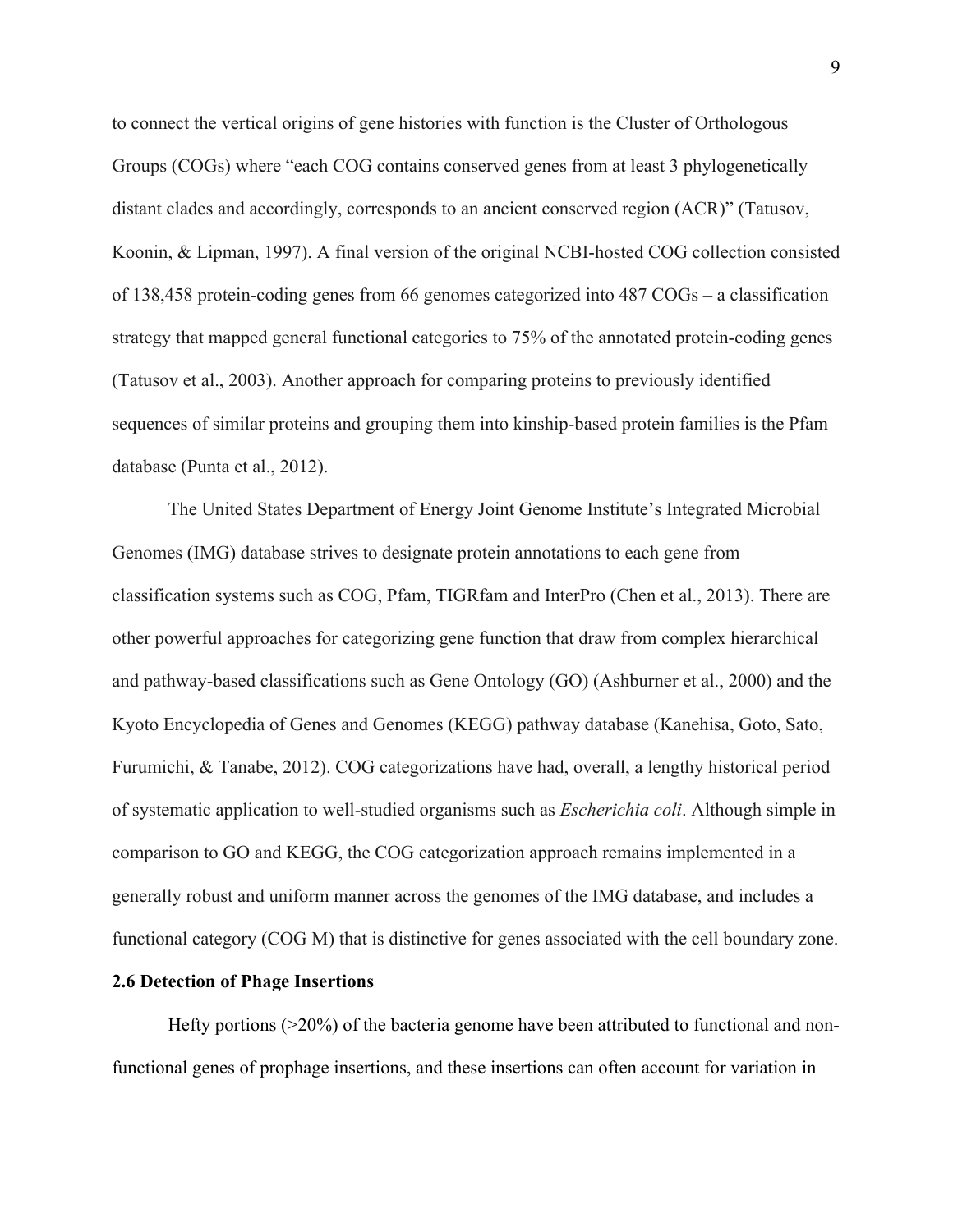closely related clades or species (Casjens, 2003). Both experimental and computational approaches have been used to identify prophages. The experimental approach can only affirm the presence of a viable phage but not that of a defective prophage (Casjens, 2003). In terms of computational approaches – that are especially advantageous in this era of high volume DNA sequencing – there are increasingly integrated and comprehensive approaches to prophage detection that have included identification strategies based on comparison to known bacterial genes and attachment site recognition algorithms (Zhou et al., 2011). This general method for prophage detection has been used in multiple programs such as Prophinder, Prophage Finder, Phage Finder, and PHAST (Zhou et al., 2011). PHAST (PHAge Search Tool) has generally surpassed other software applications of prophage detection based on objectives for accuracy, speed and richness of annotation. PHAST can use raw or annotated bacterial genome sequence data, and can complete its analysis in 3 minutes instead of the 30-minute to 2-hour analysis time of other contemporary phage-detection software applications and is about 10% more accurate. Other enhanced features for PHAST include gene sequence input methods, graphical output which provides circular and linear genomic views, detailed and summary files, and scriptable operation (Zhou et al., 2011). Other tools are more limited and have a major, extra requirement put on the user for extensive, prior annotation of sequence (Zhou et al., 2011).

### **2.7 Reproducibility and Genomic Data Workflows**

A recent study of 18 articles published in *Nature Genetics* found that over half of the data analyses selected could not be reproduced (Ioannidis et al., 2008). Barriers to reproduction included the absence of raw data, incomplete protocols for data processing, and an omission of detail on software and hardware that were utilized (Ioannidis et al., 2008). GALAXY, a webbased genome analysis tool that, in comparison to other software platforms with similar features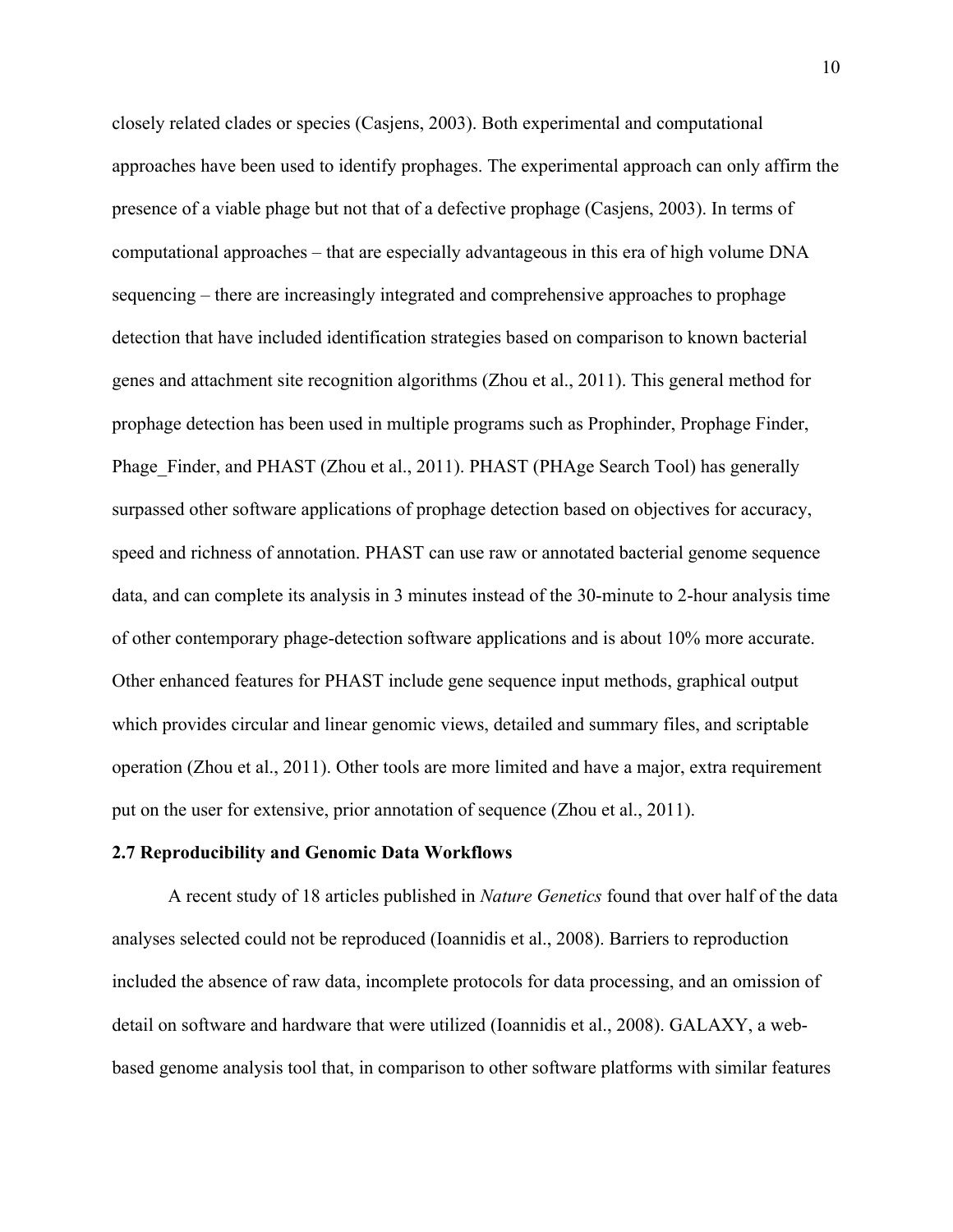is both very flexible and free for usage (Goecks et al., 2010; Néron et al., 2009; Reich et al., 2006). GALAXY's generation of metadata and its grouping of analytical workflows into histories help ensure that computational analyses are reproducible (Goecks et al., 2010). Investigational power is not only due to its simple interface, but is also due to its ability to conjoin experimental analysis with statistical analysis, its ability to manage large amounts of data, and its interfacing to traditional data depositories (Blankenberg et al., 2010; Goecks et al., 2010). Overall, GALAXY is intended to provide a seamless cycle of use, from data analysis creation, annotation and reutilization. GALAXY's use of a complete web-based approach enables users to create web-accessible documents with embedded datasets, analyses, and workflows. By comparison, tools like GenePattern are based on a Microsoft Word 'plugin' feature (Goecks et al., 2010). Although other analysis platforms like Bioconductor, BioPerl and Biopython also provide a comparable range of methodologies for analysis, these platforms are not web-based and require users to have significant programming experience (Chapman & Chang, 2000; Gentleman et al., 2004; Stajich et al., 2002).

### **2.8 Potentials and Challenges of Phylogenetic Analyses**

Many methods have been used to model the genetic diversification of bacterial strains, but there are not many methods established for modeling phenotypic variation (Selander et al., 1986). The traditional divisions of *E. coli* (A, B1, B2, D and E) that were first established by multilocus enzyme electrophoresis (MLEE) are often associated with pathogenicity and niche adaptation (Achtman et al., 1986; Leopold, Sawyer, Whittam, & Tarr, 2011; Selander et al., 1986). This approach has not been robust across different techniques. There are differences in phylogenetic topologies of multilocus sequence typing and MLEE, in which *E. coli* groups branch differently dependent on the method used (Herzer, Inouye, Inouye, & Whittam, 1990).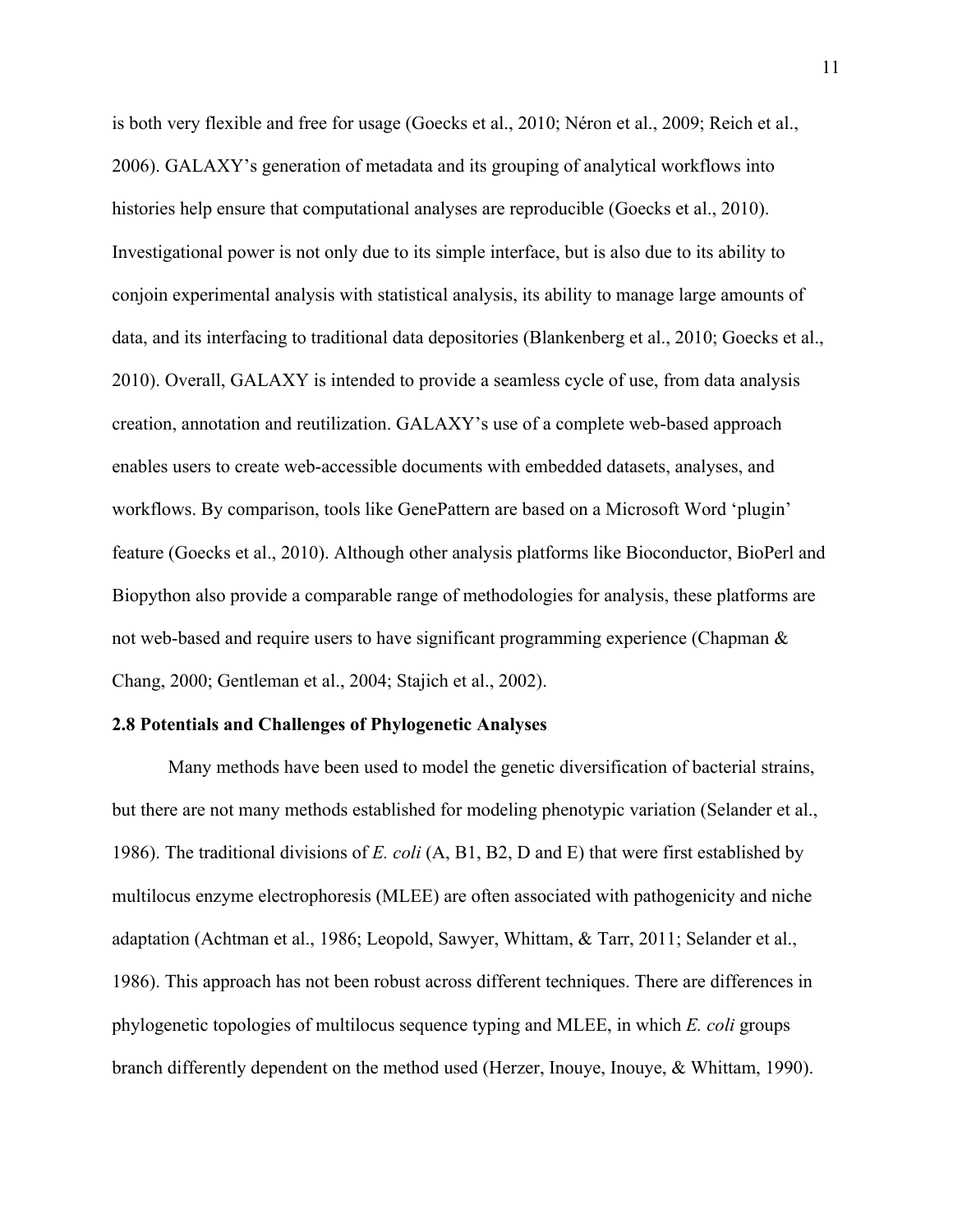Single-gene phylogenies, no matter how well conserved (e.g., 16S rRNA), fail to convey a single topology across all depths of branching associated with *E. coli* diversification. Other efforts have used whole genome sequences to build phylogenies but, due to the high frequencies of recombination across *E. coli* strains, the use of the total-genomic sequence may be counterintuitive and offer less evidence in interpreting species topology (Leopold et al., 2011). Beyond the choice of data for phylogenetic reconstruction, there are have been different perspectives on the best mathematical method to use for reconstruction. The maximum likelihood method is a frequently utilized option for reconstructing phylogenies for closely related strains, but it has been subject to criticism (Felsenstein, 1981). Parsimony methods are a common alternative to the maximum likelihood method, but data with moderate to large amounts of change will typically cause this approach to fail (Felsenstein, 1978). Once constructed, a phylogenetic tree presents serious statistical challenges; species are a part of a hierarchicallystructured phylogeny and cannot be analyzed as if drawn independently from the same distribution (Felsenstein, 1985). Nonetheless, both for recently diverged groups of related strains such as the B2 group of *E. coli* (Leopold et al., 2011), and for contrasts across closely related pairs of strains which are distant to other such strain pairs (Felsenstein, 1985), high levels of confidence are very attainable for scenarios of reconstruction and comparative analysis.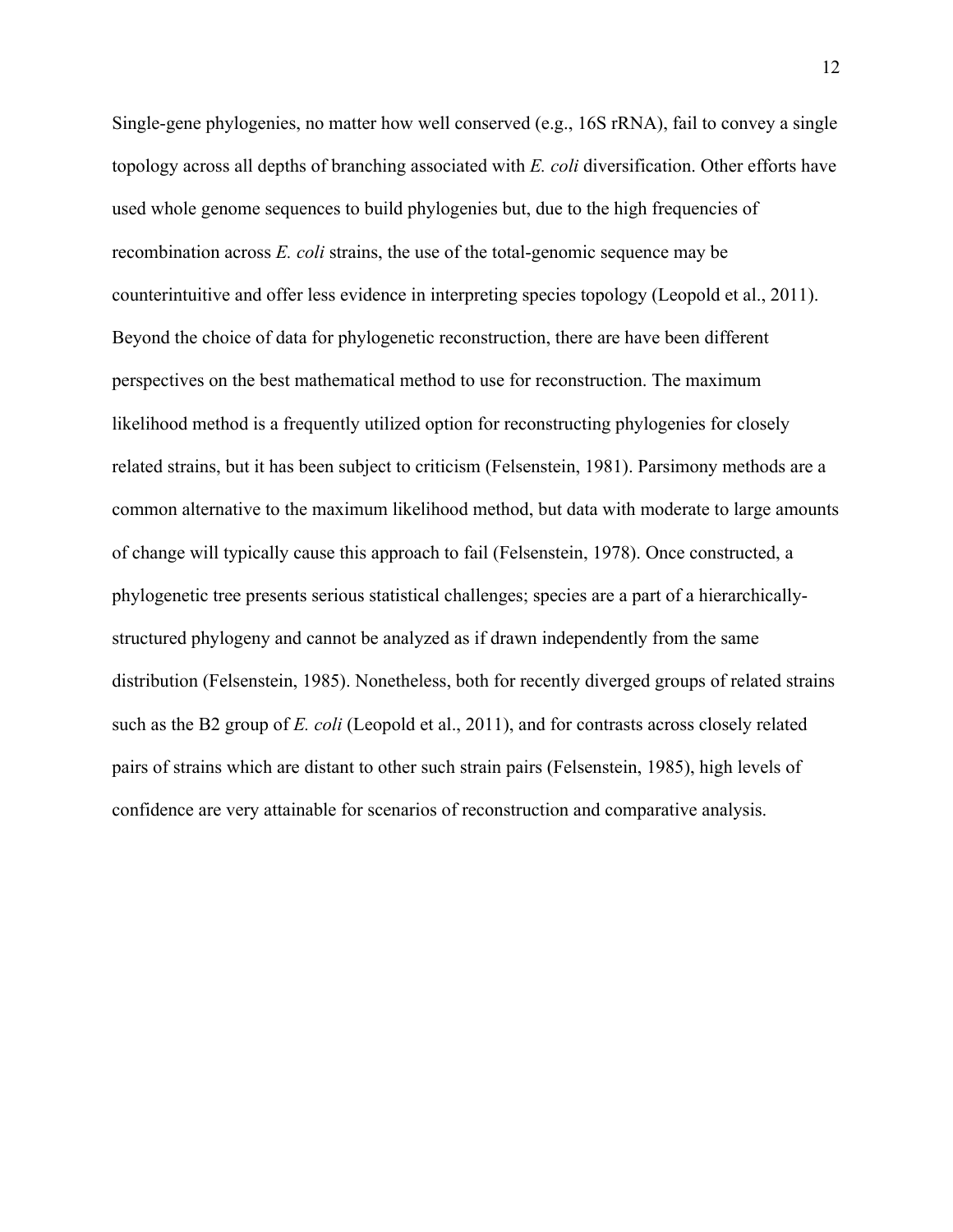# **CHAPTER 3**

## **Materials and Methods**

# **3.1 Materials**

A variety of software applications, data resources, and scripting languages were used to

manage the data collection and analysis in a linux-based environment (Table 1).

Table 1

*Software Components*

| <b>Data Processing Resources</b> | <b>Version or Date Used</b><br>Description                                 |                                                                                                                    |
|----------------------------------|----------------------------------------------------------------------------|--------------------------------------------------------------------------------------------------------------------|
| <b>Software Applications</b>     |                                                                            |                                                                                                                    |
| <b>PHAST</b>                     | Date used: 2013.09.11                                                      | Application for identifying<br>prophage sequences in bacterial<br>genomes                                          |
| <b>MEGA</b>                      | Version: 5.2                                                               | Molecular evolutionary genetics<br>analysis tool. Performs sequence<br>alignments and infers<br>phylogenetic trees |
| <b>GALAXY</b>                    | Version (release) 2012.09.20                                               | An open-source web-based<br>server bridging experimental<br>biology and bioinformatics with<br>innovative tools.   |
| <b>R</b> Statistics              | Statistical and graphical<br>Version 2.12.1<br>application coding language |                                                                                                                    |
| <b>Data Warehouses</b>           |                                                                            |                                                                                                                    |
| <b>IMG</b>                       | Version: 4.0                                                               | The IMG system has many<br>features for comparative<br>investigations across bacterial<br>genomes.                 |
| <b>NCBI</b>                      | Date used: 2013.09.19                                                      | National Center for<br>Biotechnology Information<br>provides access to biomedical<br>and genomic information       |
| <b>Scripting Languages</b>       |                                                                            |                                                                                                                    |
| Python                           | Version: 2.7.3                                                             | Programming language                                                                                               |
| Perl                             | Version: 5.14.2                                                            | Programming language                                                                                               |
| <b>Operating System</b>          |                                                                            |                                                                                                                    |
| Ubuntu                           | 12.04.2 LTS                                                                | Powerful and freely accessible<br>Linux-based operating system                                                     |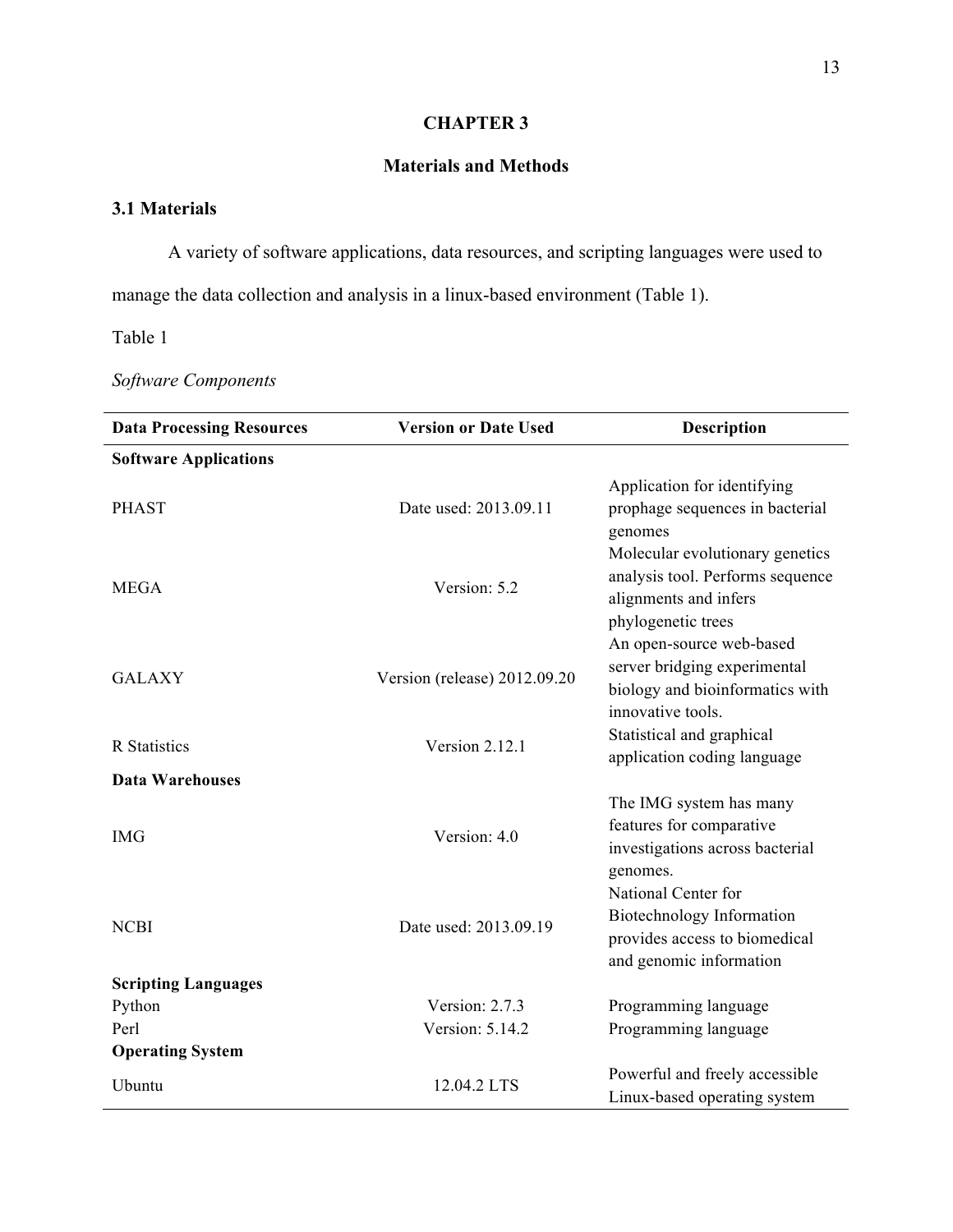## **3.2 Data Curation**

Fully sequenced genomes were identified for 49 different *Escherichia coli* strains, based on their having a non-deprecated status and indexing in both the Joint Genome Institute's Integrated Microbial Genomes (IMG) database (Markowitz et al., 2012) and the National Center for Biotechnology Information (NCBI) (Acland et al., 2013). Metadata attributes in the IMG database were used to infer animal-host pathogenicity of these strains. The KEGG genome database and scientific literature were used to help confirm the pathogenicity status for each strain. The genomic data and metadata were organized into a core data matrix (Tables 2 and 3). Genomic data collection was mainly limited to the chromosomal content of each strain, although plasmid information was retained for future development of the workflow.

### Table 2

| <b>Strain</b>         | <b>Chromosome</b> | Pathogen      | Intact           | Quasi-           |
|-----------------------|-------------------|---------------|------------------|------------------|
| <b>Identifier</b>     | Accession         | <b>Status</b> | <b>Prophages</b> | <b>Prophages</b> |
| ABU 83972             | NC 017631.1       | Non-Pathogen  | 4                |                  |
| AIEC UM146            | NC 017632.1       | Non-Pathogen  | 5                | 2                |
| <b>B REL606</b>       | NC 012967.1       | Non-Pathogen  | $\overline{2}$   | 6                |
| <b>BL21(DE3)</b>      | NC 012971.2       | Non-Pathogen  | $\overline{2}$   | 4                |
| BL21(DE3)pLysS AG'    | NC 012947.1       | Non-Pathogen  | 1                | 6                |
| BW2952                | NC 012759.1       | Non-Pathogen  | 2                | 6                |
| C ATCC 8739           | NC 010468.1       | Non-Pathogen  | 3                | 3                |
| DH1                   | NC 017625.1       | Non-Pathogen  | 1                | 5                |
| K-12 substr. DH10B    | NC 010473.1       | Non-Pathogen  | 3                | 6                |
| $K-12$ substr. MG1655 | NC 000913.2       | Non-Pathogen  |                  | 9                |
| O139:H28 E24377A      | NC 009801.1       | Non-Pathogen  | 3                | 6                |
| O150:H5 SE15          | NC 013654.1       | Non-Pathogen  | 1                | $\theta$         |
| O18:K1:H7 IHE3034     | NC 017628.1       | Non-Pathogen  | 12               | 3                |
| O81 ED1a              | NC 011745.1       | Non-Pathogen  | 8                | 4                |
| O9 HS                 | NC 009800.1       | Non-Pathogen  | $\overline{2}$   | 5                |
| <b>SE11</b>           | NC 011415.1       | Non-Pathogen  | 7                |                  |
| <b>SECEC SMS-3-5</b>  | NC 010498.1       | Non-Pathogen  | 2                | 3                |
| W, ATCC 9739          | NC 017635.1       | Non-Pathogen  | 7                | 3                |

#### *Non-pathogenic Strains of Escherichia coli*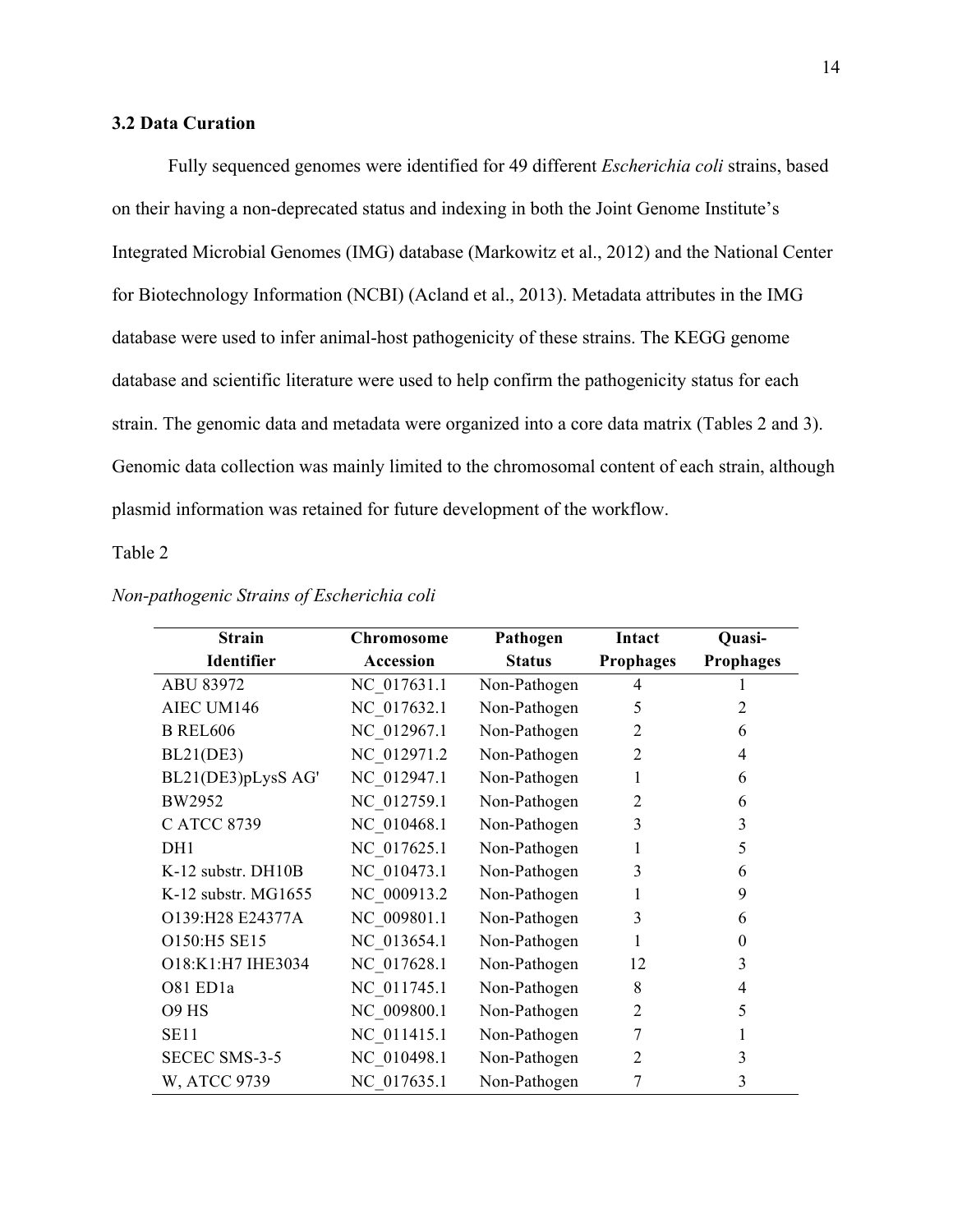# Table 3

# *Pathogenic Strains of Escherichia coli*

| <b>Strain</b>             | <b>Chromosome</b> |                        |                         | Quasi-           |
|---------------------------|-------------------|------------------------|-------------------------|------------------|
| Identifier                | <b>Accession</b>  | <b>Pathogen Status</b> | <b>Prophages</b>        | <b>Prophages</b> |
| 55989                     | NC 011748.1       | Pathogen               | 6                       | $\boldsymbol{0}$ |
| <b>ETEC H10407</b>        | NC 017633.1       | Pathogen               | 8                       | 1                |
| IAI1                      | NC_011741.1       | Pathogen               | $\overline{\mathbf{3}}$ | $\boldsymbol{0}$ |
| <b>IAI39</b>              | NC 011750.1       | Pathogen               | 10                      | 5                |
| LF82                      | NC 011993.1       | Pathogen               | $\overline{4}$          | $\boldsymbol{0}$ |
| <b>NA114</b>              | NC 017644.1       | Pathogen               | 7                       | $\overline{4}$   |
| O103:H2 12009             | NC 013353.1       | Pathogen               | 11                      | 1                |
| O104:H4 2009EL-2050       | NC 018650.1       | Pathogen               | 6                       | $\overline{2}$   |
| O104:H4 2009EL-2071       | NC 018661.1       | Pathogen               | 8                       | 1                |
| O104:H4 2011C-3493        | NC 018658.1       | Pathogen               | $\overline{7}$          | 1                |
| O111:H 11128              | NC 013364.1       | Pathogen               | 13                      | 5                |
| O127:H6 E2348/69          | NC 011601.1       | Pathogen               | 10                      | 1                |
| O157:H7 EC4115            | NC 011353.1       | Pathogen               | 14                      | 5                |
| O157:H7 EDL933            | NC 002655.2       | Pathogen               | 11                      | 6                |
| O157:H7 str. Sakai (EHEC) | NC 002695.1       | Pathogen               | 11                      | 5                |
| O157:H7 TW14359           | NC 013008.1       | Pathogen               | 14                      | $\overline{4}$   |
| O17:K52:H18 UMN026        | NC 011751.1       | Pathogen               | 5                       | $\overline{2}$   |
| O26:H11 11368             | NC 013361.1       | Pathogen               | 14                      | 5                |
| O44:H18: 042              | NC 017626.1       | Pathogen               | 5                       | $\overline{4}$   |
| O45:K1 S88                | NC 011742.1       | Pathogen               | $\overline{7}$          | $\overline{2}$   |
| O55:H7 CB9615             | NC 013941.1       | Pathogen               | 11                      | 1                |
| O55:H7 RM12579            | NC 017656.1       | Pathogen               | 8                       | 1                |
| O6:K2:H1 CFT073           | NC 004431.1       | Pathogen               | 6                       | $\overline{2}$   |
| <b>O7:K1 CE10</b>         | NC 017646.1       | Pathogen               | 10                      | 5                |
| <b>O83:H1 NRG 857C</b>    | NC 017634.1       | Pathogen               | 3                       | $\overline{0}$   |
| P12b                      | NC 017663.1       | Pathogen               | 5                       | 6                |
| UMNK88                    | NC 017641.1       | Pathogen               | 9                       | 4                |
| <b>UTI89</b>              | NC 007946.1       | Pathogen               | 6                       | 1                |
| Xuzhou21                  | NC 017906.1       | Pathogen               | 10                      | 3                |
| O1:K1:H7                  | NC 008563.1       | Pathogen               | 9                       | $\overline{3}$   |
| O6:K15:H31 536            | NC 008253.1       | Pathogen               | $\mathbf{1}$            | $\mathbf{1}$     |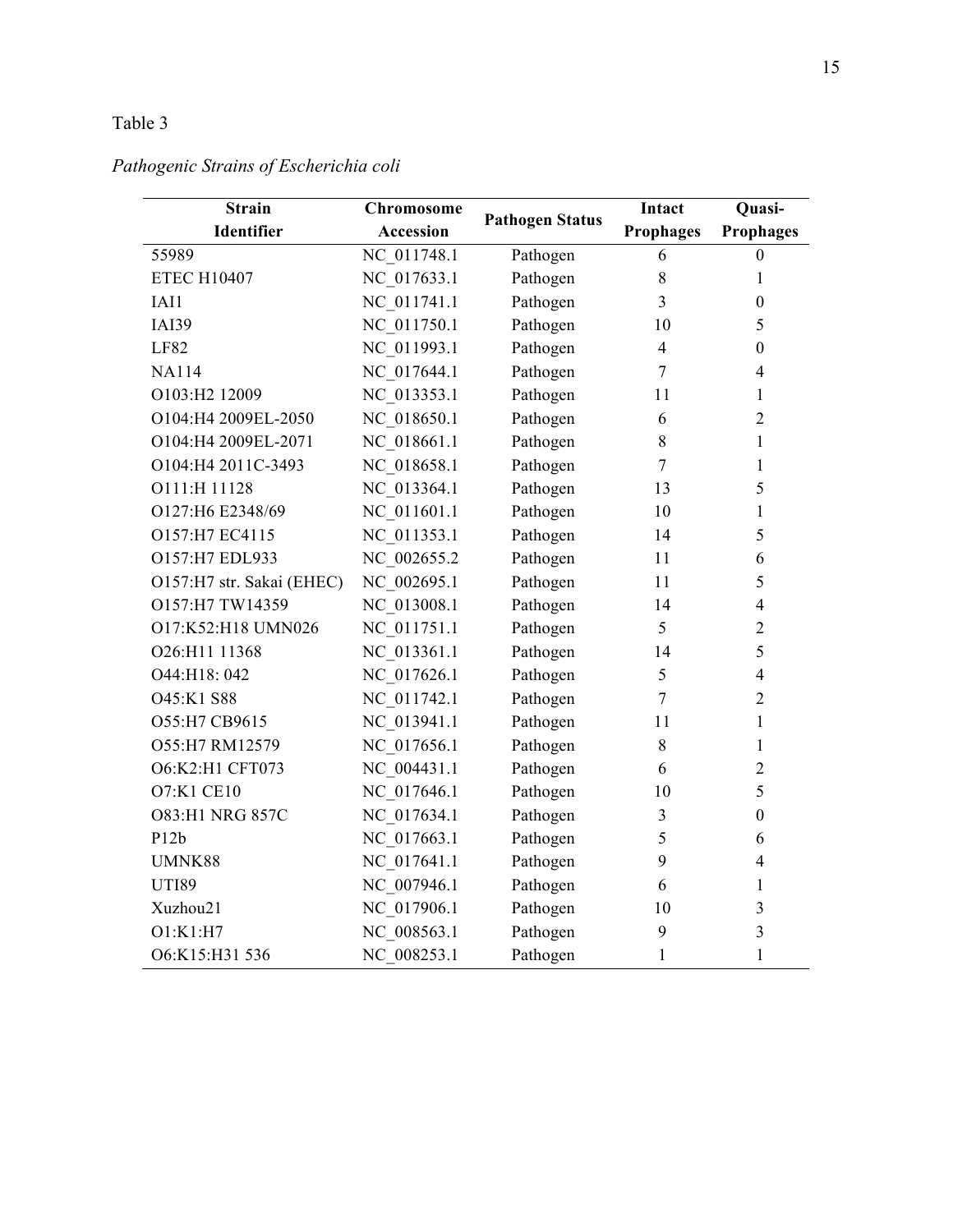For mapping phage locations in the genomes of our selected strains, the PHAST web server was used (Zhou et al., 2011). Data were collected on the PHAST prophage types of intact, questionable and incomplete. Questionable and incomplete phage counts were grouped together into a quasi-prophage category. Summary counts of intact prophages and quasi-prophages were added into the core data matrix. The PHAST data files for each genome were collected (the summary result file and the detailed file) for the purpose of collecting chromosomal coordinates of prophage locations. 16S rRNA gene sequences were downloaded from the IMG database. COG categories of functional gene annotations were identified from genome information data files downloaded from IMG. COG categories with a minimal representation in bacterial genomes (A, B, Y, and Z) were excluded from the analysis. A complete COG category list is shown in Table A1.

#### **3.3 Data Analysis**

Mann Whitney *U* tests of intact prophage and quasi-prophage frequencies across pathogenicity status were conducted, and significance was determined at *P* < 0.05. Phylogenetic analysis of 16S rRNA was conducted in MEGA version 5 (Tamura et al., 2011), with sequence alignment by MUSCLE (Edgar, 2004) and phylogenetic tree reconstruction through the Maximum Likelihood method (MLE) based on the Tamura-Nei model (Tamura & Nei, 1993). Initial tree(s) for the heuristic search were obtained automatically by applying Neighbor-Join and BioNJ algorithms to a matrix of pairwise distances estimated using the Maximum Composite Likelihood (MCL) approach, and then selecting the topology with superior log likelihood value. Trees were drawn to scale, with branch lengths measured in the number of substitutions per site. Odds ratios were calculated for 2x2 contingency matrices for each of the 19 COG categories and proximities from prophages were evaluated on a range of 500, 1000, …, 9500, 10000 base pairs.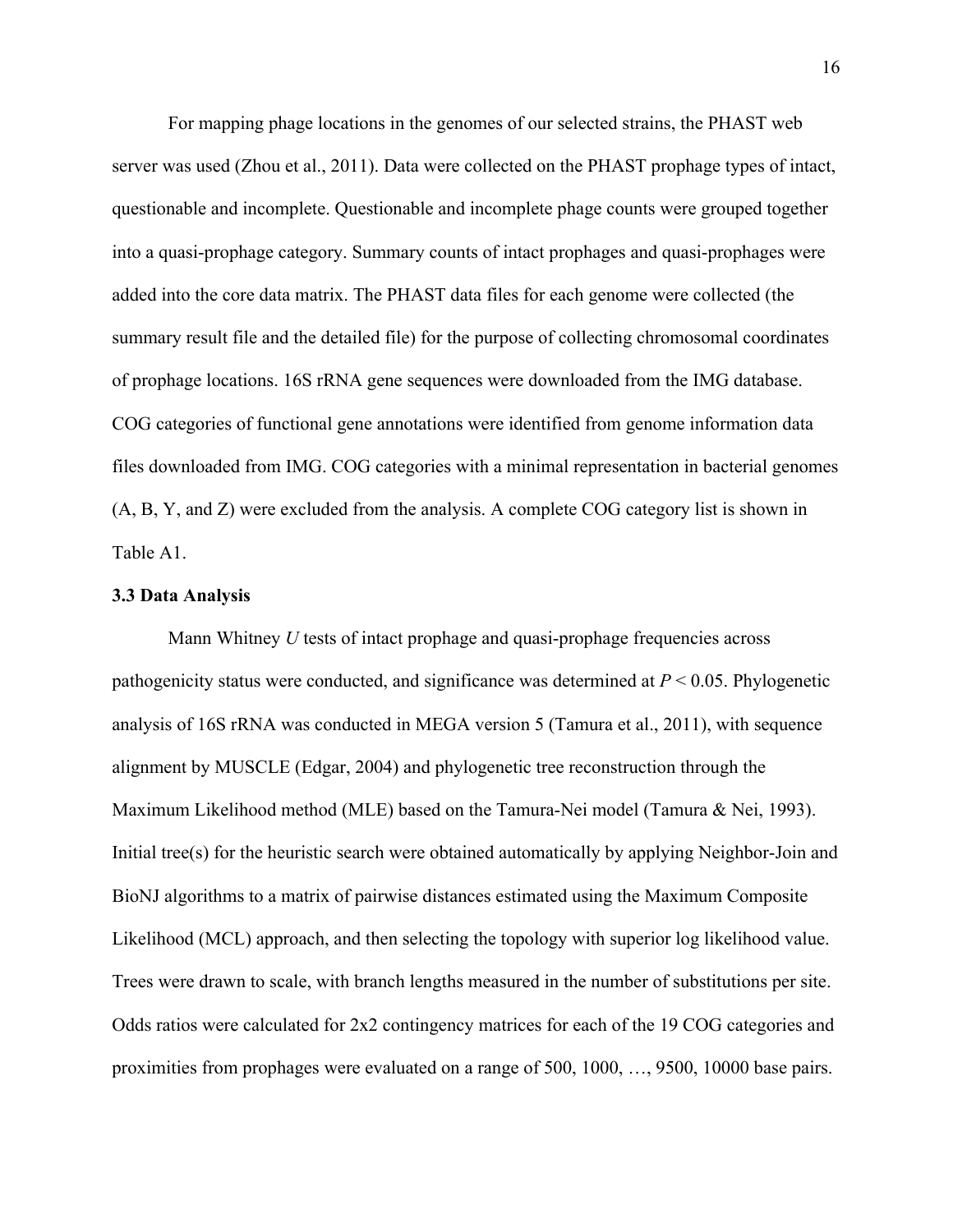Significance for contingency tables was evaluated by the Fisher Exact Test, followed by use of a Dunn-Bonferroni correction factor of 380 based on the 19 COG categories common to bacterial gene annotations and the 20 proximities; i.e., *P* < 0.000132. All statistical analyses were twotailed and performed with R (version 2.12.1, The R Foundation for Statistical Computing, http://www.R-project.org).

## **3.4 Workflow Implementation**

A centralized data repository was constructed for PHAST data, IMG gene information, and our core matrix. For implementation into GALAXY, a "tool config file" was constructed using XML. This file is used to first build the user interface and to then link the GALAXY interface to our software with analysis scripts implemented in Python, Perl and R.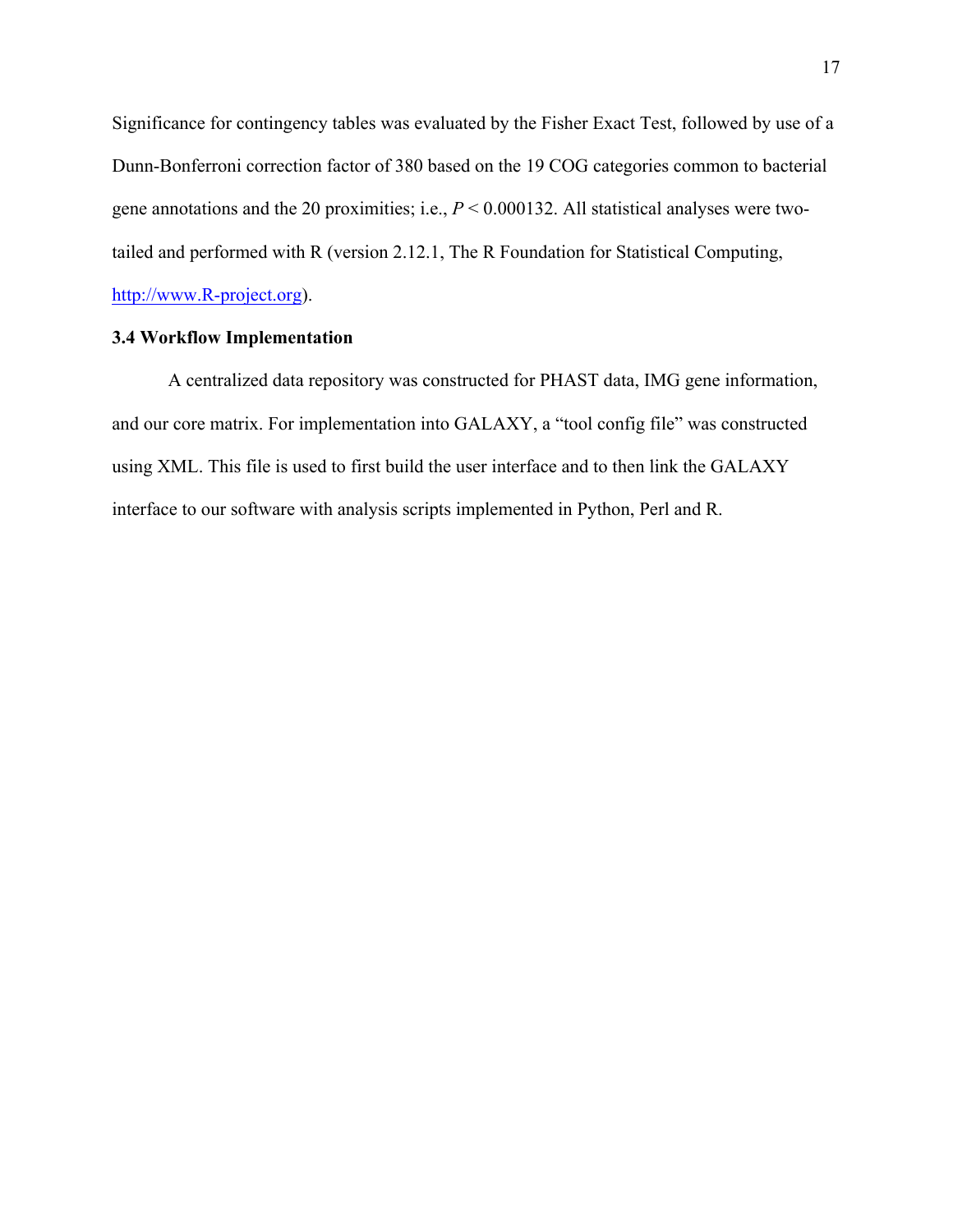### **CHAPTER 4**

### **Results**

### **4.1 Data Integration and Processing**

Figure 1 describes the scope and flow of data such as overall prophage counts, prophage counts for intact and quasi-prophages relative to pathogenicity, strain counts for scatter plot generation, and other values pertinent to the entire study.



*Figure 1.* Schematic for data integration and processing.

## **4.2 Frequency of Genomes with Intact Prophage Counts**

31 of our strains were classified as pathogenic and the other 18 as non-pathogenic. From all 49 strains, 472 prophages were identified: 318 intact and 154 of quasi-prophage classification. Frequencies of pathogenic and non-pathogenic strains with intact and quasi-prophages are shown in Figure 2. Comparisons on the estimated presence of prophages across chromosomal and plasmid elements of the 49 strains were conducted. Significance was found for intact prophages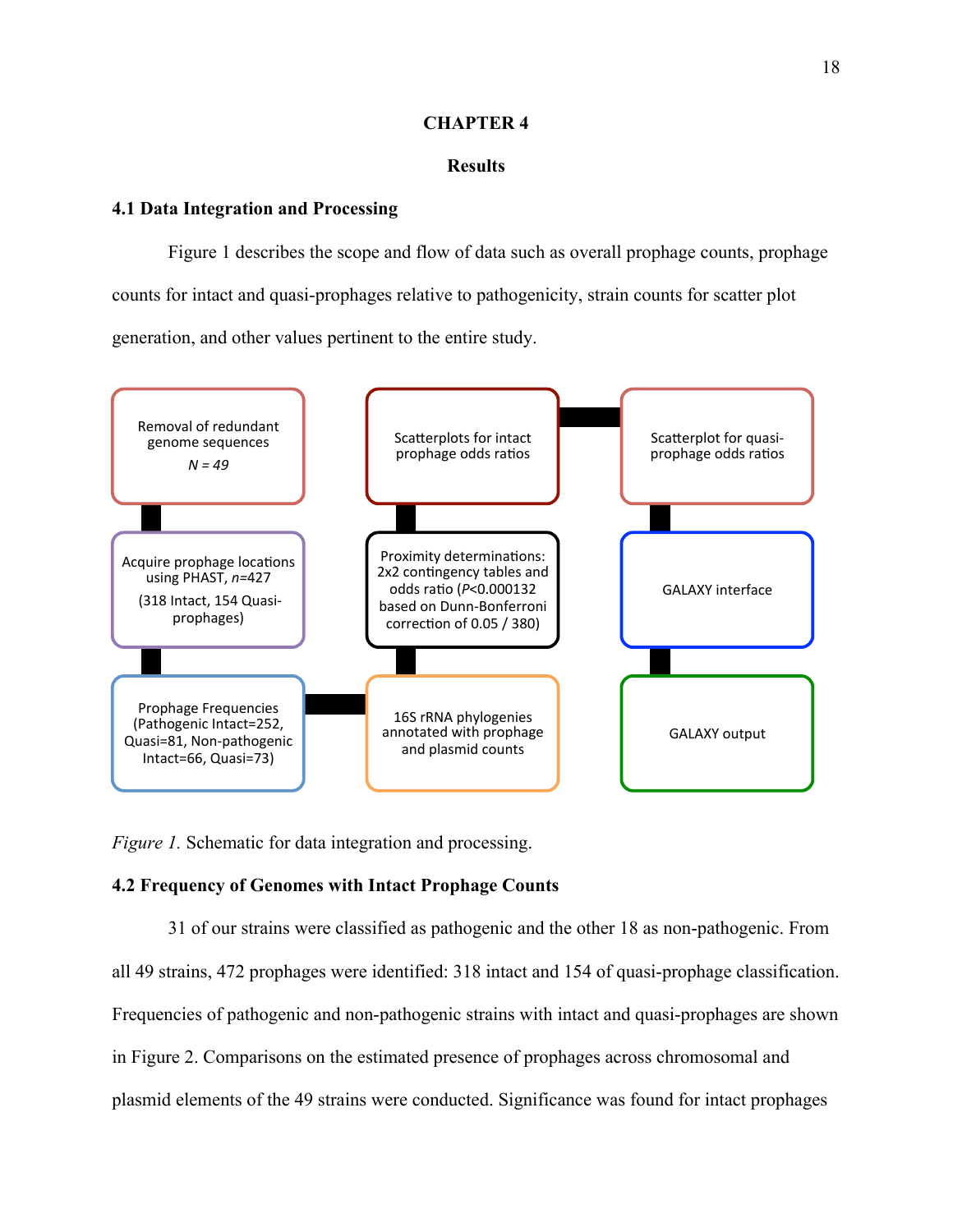(*P*<0.001, Mann-Whitney *U* test), quasi-prophage regions (*P*<0.05, Mann-Whitney *U* test), chromosome size ( $P<0.001$ , Mann-Whitney *U* test), and for plasmid counts ( $P<0.05$ , Mann-Whitney *U* test). Intact prophage counts for genomes of pathogenic strains were 252 and 66 for those of non-pathogenic strains. Quasi-prophage counts for genomes of pathogenic strains were 81 and 73 for those of non-pathogenic strains. Figure 2 shows pathogenic strains to have a much greater number of genomes with 8 or more intact prophages compared to non-pathogenic strains.



*Figure 2.* Frequency distributions of *Escherichia coli* strains based on number of prophages and pathogenicity status. A: Pathogenic strain subset (*n*=31) based on intact prophages. B: Nonpathogenic strain subset (*n*=18) based on intact prophages. C: Pathogenic strain subset (*n*=31) based on quasi-prophages. D: Non-pathogenic strain (*n*=18) based on quasi-prophages.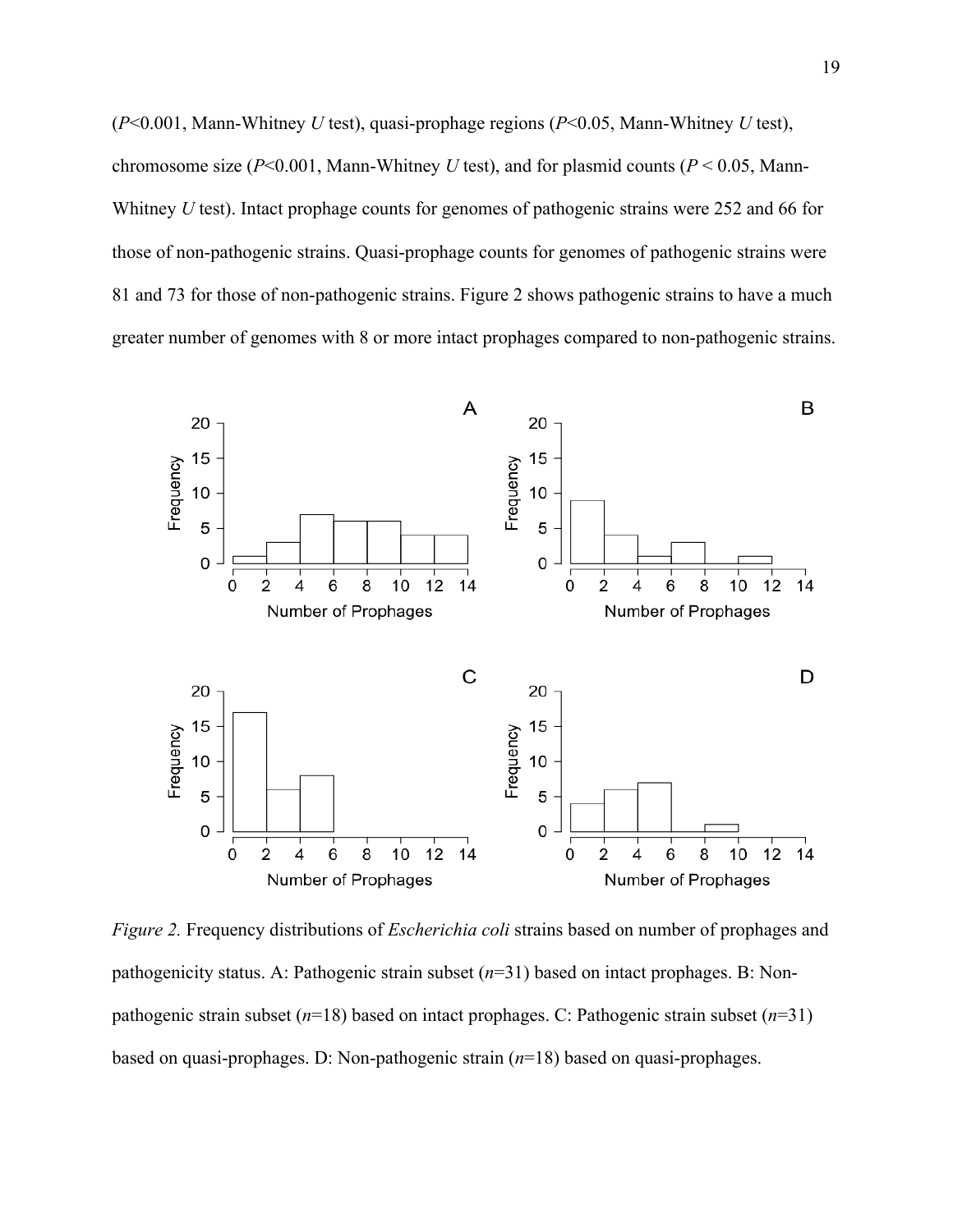### **4.3 Phylogenetic Analysis of 49 Genomes and Controlled Comparison of 10 Genomes**

Phylogenetic trees for the entire data set (not shown) and controlled comparison were built using MEGA5. As a diverse group of organisms, *E. coli* is categorized into four major (A, B1, B2, D) and one minor (E) group. Our choice of a single gene (16S rRNA) did not generate a phylogenetic tree representation matching that of the aforementioned *E. coli* categories. A more controlled comparison of closely related strain pairs was constructed to emulate independent comparisons. Eight paired sets having an immediate and unique last common ancestor were chosen. Five of our eight paired closely related strains had contrasting pathogenicity statuses. Of these five, only three showed an increase in prophages associated with pathogenicity (Figure 3).



*Figure 3.* Molecular phylogenetic analysis by Maximum Likelihood method. For each genome, the pathogenicity status (Y-N), prophage count (V) and plasmid count (P) are shown. Evolutionary history was inferred using MLE (Tamura & Nei, 1993). The tree with the highest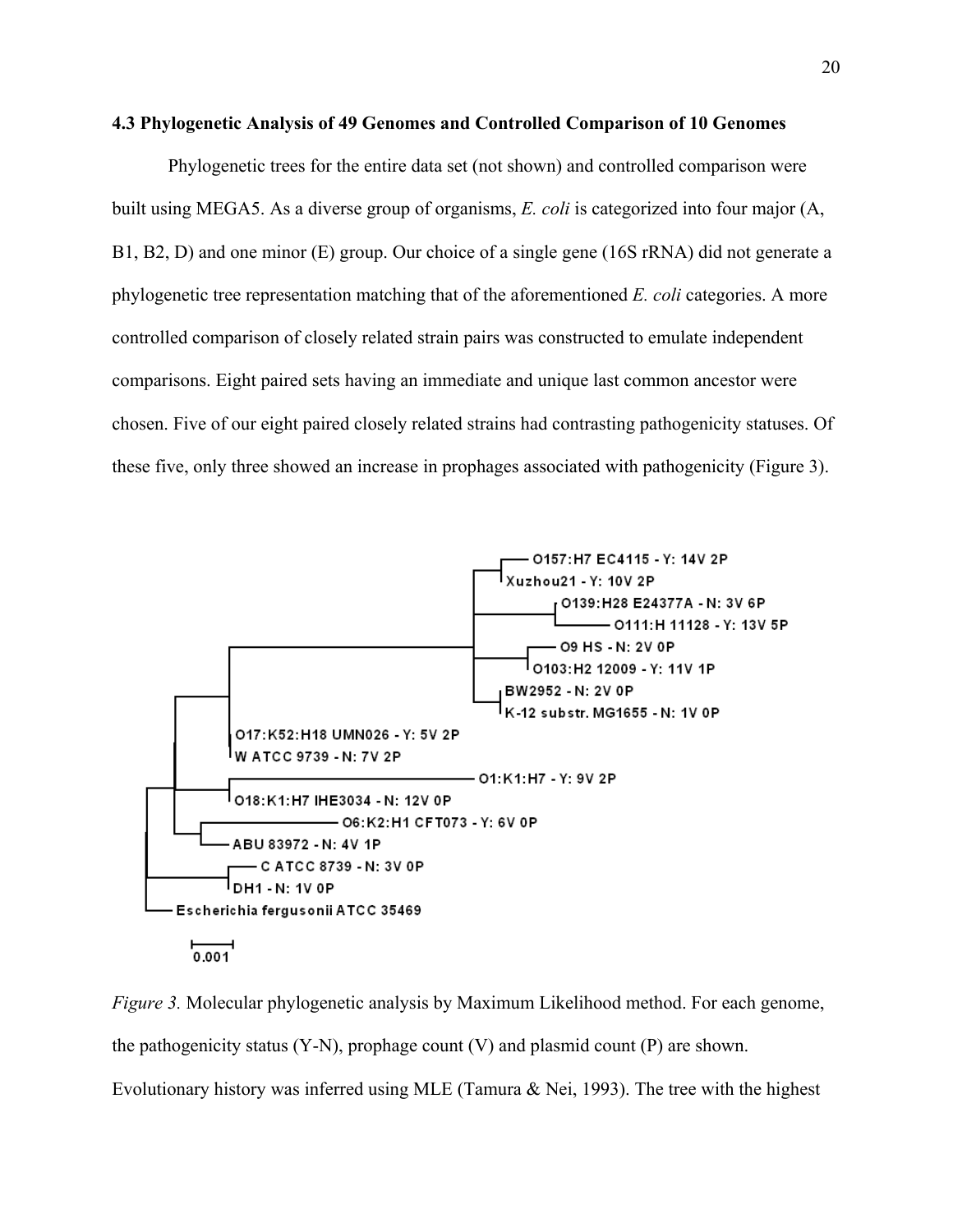log likelihood (-2459.8749) is shown. Tree is drawn to scale. The analysis involved 17 nucleotide sequences. All positions containing gaps and missing data were eliminated. There were a total of 1520 positions in the final dataset. *Escherichia fergusoni* was used to root the tree. Evolutionary analyses were conducted in MEGA5 (Tamura et al., 2011).

### **4.4 Odds Ratios for Genomic Positions of Functional Gene Categories**

Figures 4 and 5 were constructed to show the odds ratios (O.R.) of proximities of prophage integration for functional categories based on pathogenicity status (*P*<0.000132 based on Dunn-Bonferroni correction of 0.05 / 380). As is consistent with our original hypothesis that prophage would affect the cell boundary, the COG M category (M: cell wall/membrane/envelope biogenesis) had the highest overall odds ratios. The M functional category, as it appears across 3,000 bp to 10,000 bp, suggests an especially high frequency of prophages inserted near this COG for the genomes of pathogenic strains of *E. coli* (O.R.  $\approx$  3). Figure 5 was constructed based on the five pairs of closely related strains from Figure 3 having a contrast in pathogenicity. Figure 5 shows that prophage insertions near COG M are 4 times more likely to significantly occur in this comparison of contrasting phylogenetic subsamples. Figure 6 portrays odds ratios for incomplete and questionable (quasi-prophage) prophages for which all are less than 1, indicating that quasi-prophages are more of a collocating factor in non-pathogenic strains for specific COG categories. Independent of prophage proximity, odds ratios for COG categories M, L and K for the genomes of the closely related strains (*n=*10) relative to pathogenicity were 0.94, 0.94 and 0.97 respectively. These odds ratios were not significant.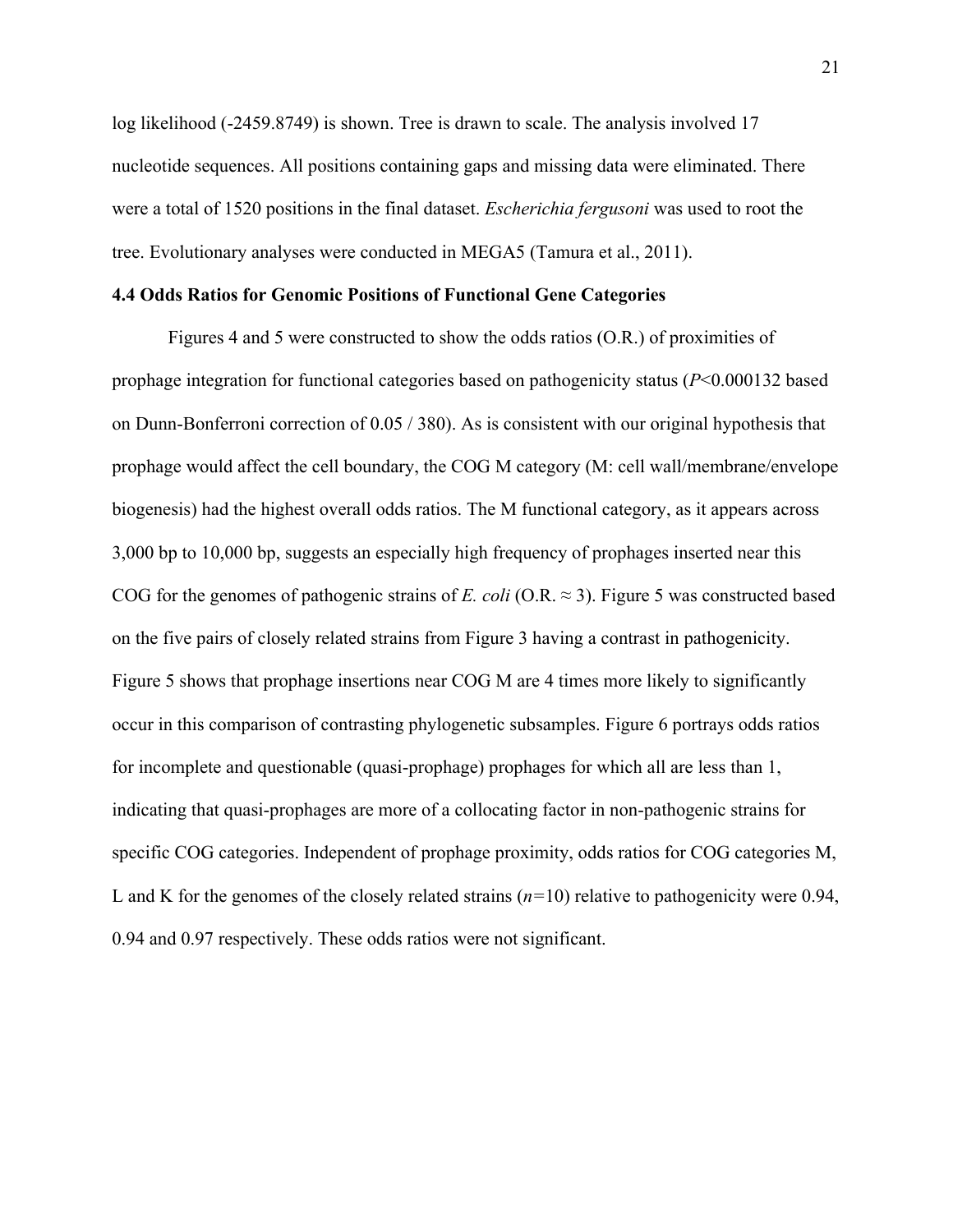![](_page_31_Figure_0.jpeg)

*Figure 4.* Odds ratios of different COG-categorized sets of genes in 49 genomes per proximity to intact prophages. Odds are for COG-categorized genes (see Table A1) being within and outside of proximities for intact prophages relative to their abundance in genomes of 31 pathogenic versus 18 non-pathogenic strains. Only significant odds ratios are shown.

A manual examination of those genes that were outside the PHAST-predicted prophage boundaries found them to be abundant in prophage-related genes. Product names of these genes in some of the notable COG categories were, for instance, putative side tail fiber protein (COG M), putative DNA-invertase from lambdoid prophage Rac (COG L), putative CI repressor of bacteriophage (COG K). This abundance generally decreased based on distance from the prophage boundary. As a basic metric, the keyword "phage" was searched for in the gene product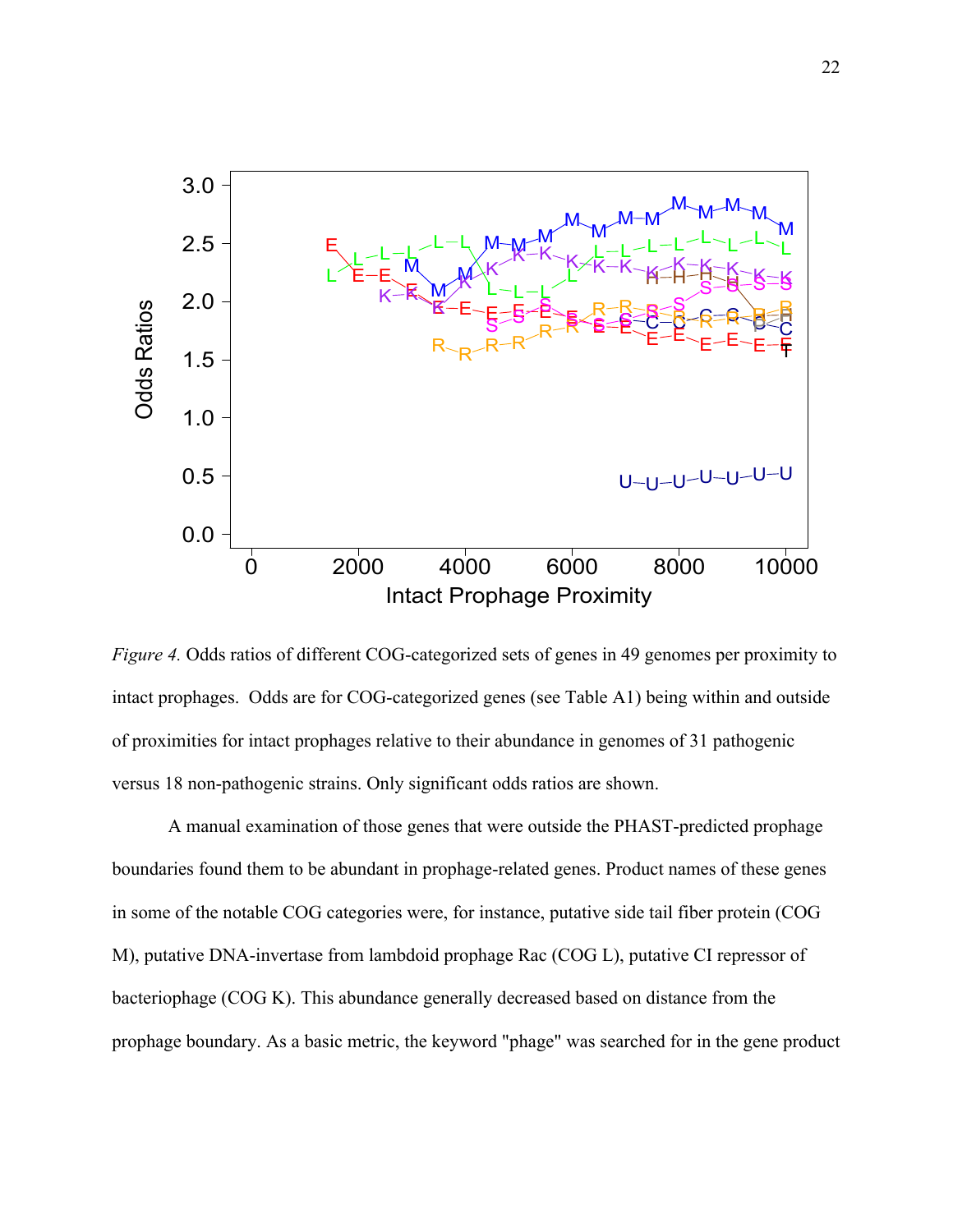names listed from the IMG genomic information data files. The percentage incidences of this keyword for COG categories M, L, and K are shown in Table A2.

![](_page_32_Figure_1.jpeg)

*Figure 5.* Odds ratios of different COG-categorized sets of genes in 10 genomes. Odds are for COG-categorized genes (see Table A1) being within and outside of proximities for intact prophages relative to their abundance in genomes of 5 pathogenic versus 5 non-pathogenic strains. Only significant odds ratios are shown.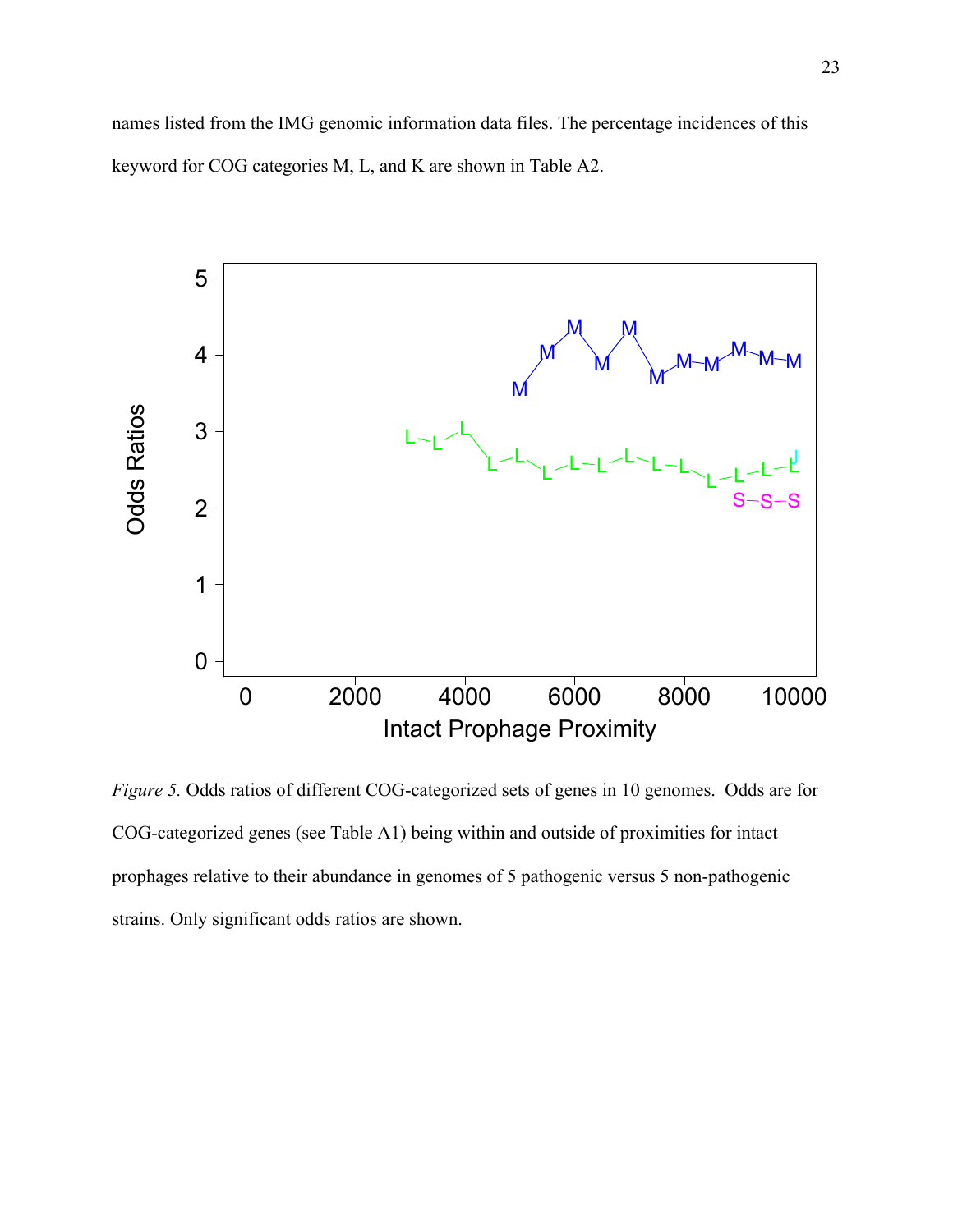![](_page_33_Figure_0.jpeg)

*Figure 6.* Odds ratios of different COG-categorized sets of genes in 49 genomes per proximity to quasi-prophages. Odds are for COG-categorized genes (see Table A1) being within and outside of proximities for quasi-prophages relative to their abundance in genomes of 31 pathogenic versus 18 non-pathogenic strains. Only significant odds ratios are shown.

### **4.5 GALAXY Workflow**

A workflow was implemented in the web-based genomic data application, GALAXY. Our primary intention is to establish reproducibility within an extensible software framework. Figures 7 and 8 show our GALAXY interface (Figure 7) and output after an analysis (Figure 8). Users are also afforded the opportunity to select specific strain subsets, prophage type, customization of the selection of proximity values to be evaluated and modify proximity range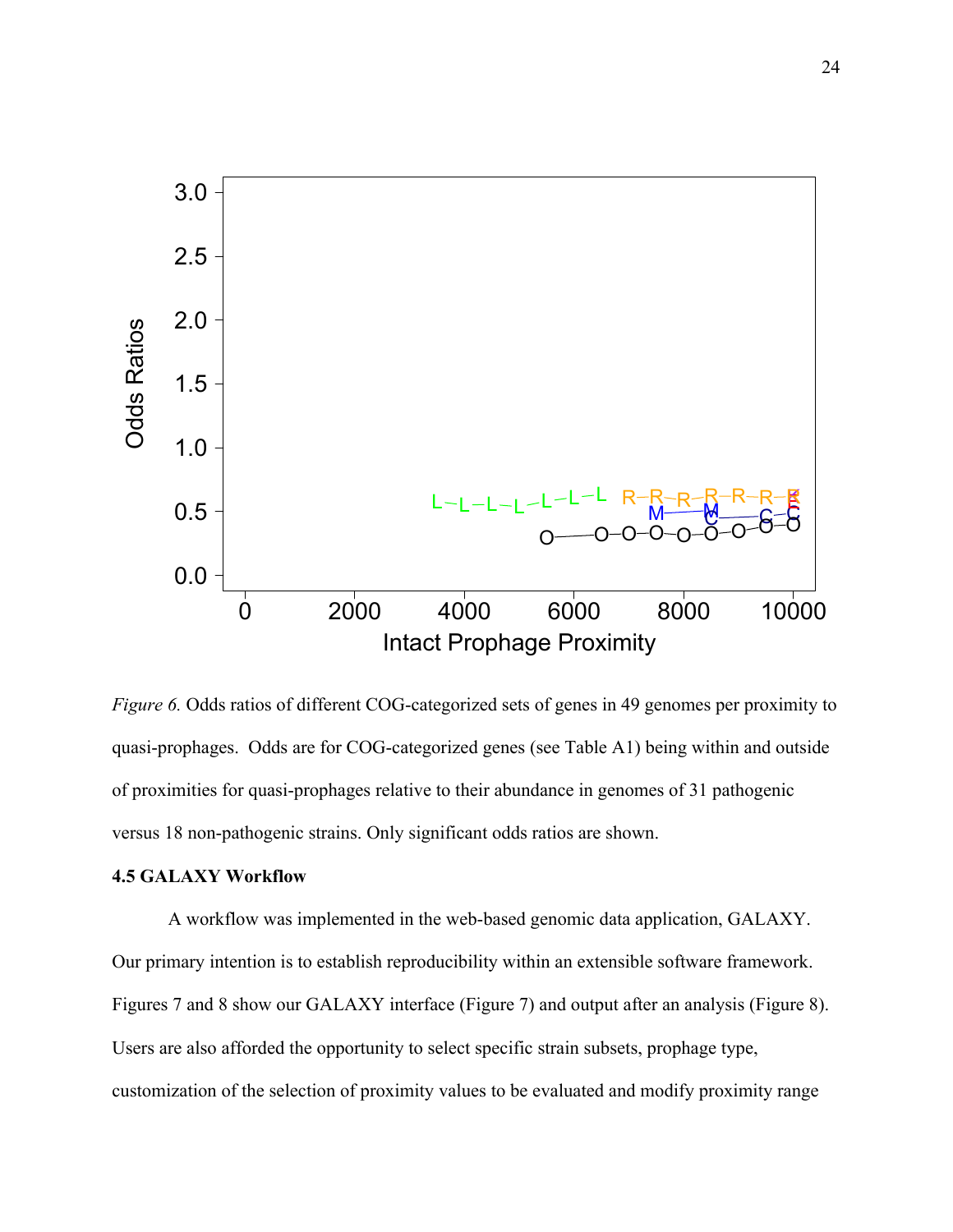and proximity iterations. Prophage types are "intact prophages" and "quasi-prophages." Modes for statistical output are a data summary mode, which enumerates the scope of the data set for pathogenic status of strains and prophage counts, and a more advanced graphical plotting of odds ratios for genomic positions of COG-categorized genes per proximity to prophage. Multiple proximities may be selected ranging stepwise from a minimal to maximal value.

| Galaxy                              | <b>Analyze Data</b><br><b>Workflow</b><br>Shared Data $\sim$<br>Visualization $\sim$<br>$Hello -$<br>User $-$                                          | <b>Using 71.7 KB</b>                                 |
|-------------------------------------|--------------------------------------------------------------------------------------------------------------------------------------------------------|------------------------------------------------------|
| 森<br><b>Tools</b>                   | Analysis of Prophage Proximity to Gene Categories (version 5)                                                                                          | <b>History</b>                                       |
| $\odot$<br>search tools             | $\bullet$ $\bullet$<br>Select the type(s) of Prophages to Evaluate:                                                                                    | ७⊟<br><b>71.7 KB</b>                                 |
| <b>MyTools</b>                      | <b>Intact Prophages</b><br>÷                                                                                                                           |                                                      |
| <b>Get Data</b>                     | Select Strains (Escherichia coli):                                                                                                                     | $\circ$ $\theta \times$<br>7: output_toolappgc5.html |
| <b>Send Data</b>                    | UMNK88: NC 017641.1                                                                                                                                    | 462 bytes                                            |
| <b>ENCODE Tools</b>                 | UT189: NC 007946.1                                                                                                                                     | format: html, database: ?<br>$\Box$ 00               |
| Lift-Over                           | W, ATCC 9739; NC_017635.1                                                                                                                              |                                                      |
| <b>Text Manipulation</b>            | Xuzhou21; NC_017906.1                                                                                                                                  | HTML file                                            |
| <b>Filter and Sort</b>              | Proximity Range, Minimum (bp):                                                                                                                         |                                                      |
| <b>Join, Subtract and Group</b>     | 5000                                                                                                                                                   | $\circ$ 0 $\%$<br>3: output_toolappgc5.html          |
| <b>Convert Formats</b>              | e.g., 500                                                                                                                                              |                                                      |
| <b>Extract Features</b>             | Proximity Range, Maximum (bp):                                                                                                                         | $O$ $Q \times$<br>2: output_toolappgc5.html          |
| <b>Fetch Sequences</b>              | 30000                                                                                                                                                  | $\circ$ 0 $\%$<br>1: output_toolappgc5.html          |
| <b>Fetch Alignments</b>             | e.a., 10000                                                                                                                                            |                                                      |
| <b>Get Genomic Scores</b>           | Proximity Range, Step (bp):                                                                                                                            |                                                      |
| <b>Operate on Genomic Intervals</b> | 1000                                                                                                                                                   |                                                      |
| <b>Statistics</b>                   | e.g., 500                                                                                                                                              |                                                      |
| <b>Wavelet Analysis</b>             | <b>Select Statistic and Diagram to Generate:</b>                                                                                                       |                                                      |
| <b>Graph/Display Data</b>           | ÷<br><b>Choose All</b>                                                                                                                                 |                                                      |
| <b>Regional Variation</b>           |                                                                                                                                                        |                                                      |
| <b>Multiple regression</b>          |                                                                                                                                                        |                                                      |
| <b>Multivariate Analysis</b>        | <b>Execute</b>                                                                                                                                         |                                                      |
| <b>Evolution</b>                    |                                                                                                                                                        |                                                      |
| <b>Motif Tools</b>                  | Welcome to Analysis of Prophage Proximity to Gene Categories (APPGC)!                                                                                  |                                                      |
| <b>Multiple Alignments</b>          |                                                                                                                                                        |                                                      |
| <b>Metagenomic analyses</b>         | <b>Description</b>                                                                                                                                     |                                                      |
| <b>FASTA manipulation</b>           |                                                                                                                                                        |                                                      |
| <b>NGS: QC and manipulation</b>     | Generates plots of prophage proximity likelihoods for different gene<br>categories. This tool can show the likelihood of COGs at different proximities |                                                      |
| <b>NGS: Picard (beta)</b>           | ranging from MIN, MIN+STEP, MIN+STEP+STEP, , MAX. The MIN, STEP, and                                                                                   |                                                      |
| <b>NGS: Mapping</b>                 | MAX values are defined by the "Proximity Range" fields.                                                                                                |                                                      |
| <b>NGS: Indel Analysis</b>          |                                                                                                                                                        |                                                      |

*Figure 7.* Interface for tool implemented in GALAXY: Analysis of Prophage Proximity to Gene Categories (APPGC). APPGC generates routine data summaries and prophage proximity plots for COG gene categories.

Figure 8 shows the output for our GALAXY tool with a prophage proximities ranging from 5,000 bp to 30,000 bp. COG M remained a dominant COG category throughout for odds ratios of proximity to intact prophages in pathogenic genomes, with an odds ratio peak greater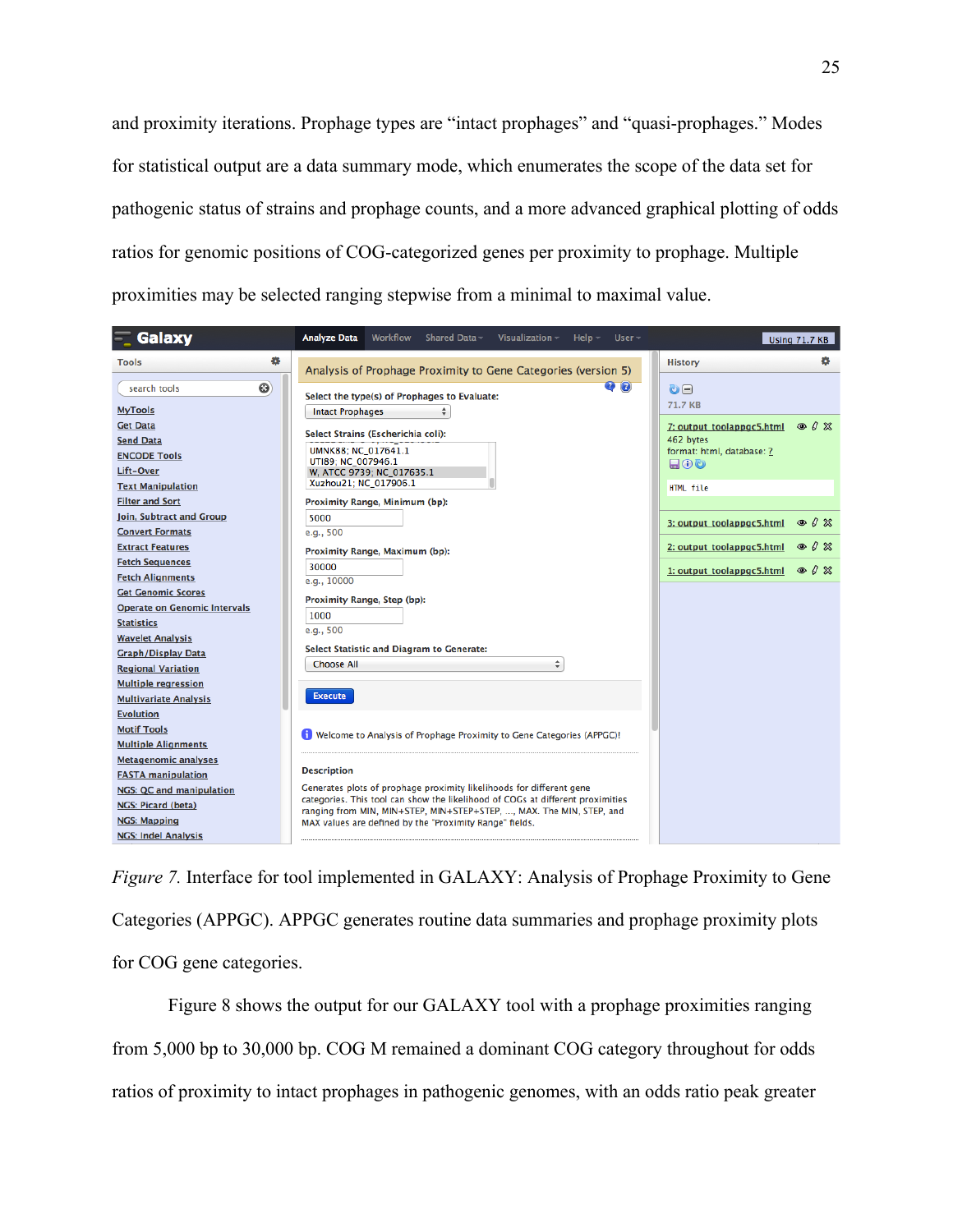than 3 from 5,000 bp to 14,000 bp. Significant odds ratios of proximity to intact prophages in pathogenic genomes ranged from 1.5 to 3 for other COG categories, and also for COG M at proximities greater than 14,000 bp.

![](_page_35_Figure_1.jpeg)

*Figure 8.* Example output from the APPGC tool in GALAXY. The all statistics mode was specified for analysis on the subset of strains used for the controlled comparison of 10 genomes. APPGC displays number of strains (pathogenic and non-pathogenic), number of prophages (pathogenic and non-pathogenic), Dunn-Bonferroni correction, and a graphical plot of odds ratios relative to proximities for different COG-categorized genes.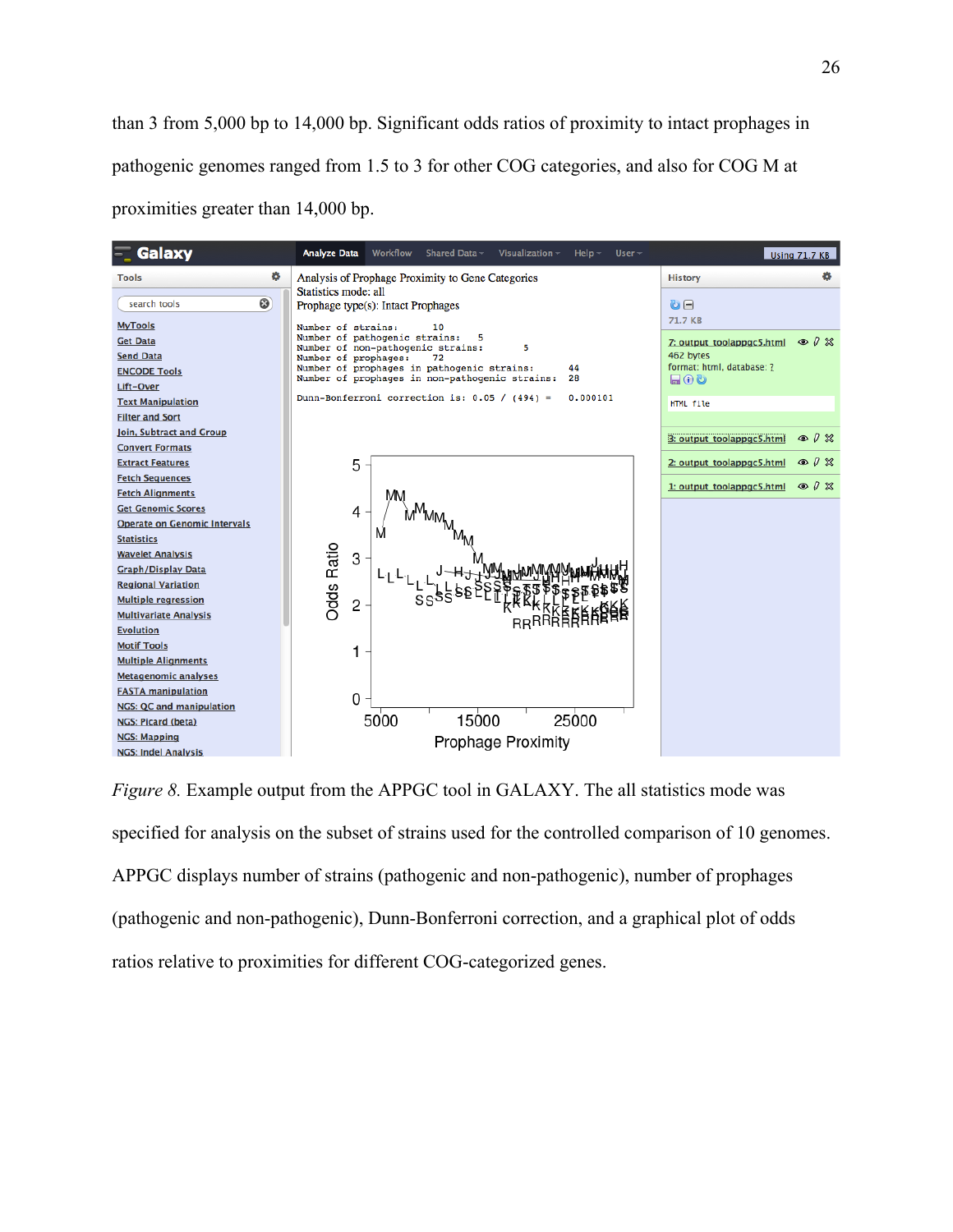#### **CHAPTER 5**

### **Discussion and Conclusion**

Previous studies have concluded that phages influence bacterial adhesion, colonization and invasion (Wagner & Waldor, 2002). Alterations of host bacteria that are problematic for human health include effects for resistance to immune defenses, sensitivity to antibiotics, and transmissibility among humans (Wagner & Waldor, 2002). We have developed a basic workflow for mapping phage-based alterations to the genomic organizations found for an initial set of *Escherichia coli* strains. Our implementation of this workflow in GALAXY will help expand this analysis into a wider set of strains and investigation of chromosomal context necessary for the integrative approaches required for a co-evolutionary analysis (Brüssow et al., 2004). Prophage genes can account from 10-20% of a bacterial genome and are considerable contributors to differences both within and between species (Casjens et al., 2000). Many temperate phages have been found to typically insert prophages at tRNA gene sites (A. Campbell, 2003; A. M. Campbell, 1992). We do not question this tRNA-related phenomenon, but seek to investigate further the underpinnings of phage biology by investigating proximities to other surrounding genes categorized by functionality. Our initial hypothesis was that prophage integration would affect regulatory expression of cell boundary genes through nearby insertion. The overall outcome of this study was to demonstrate a high frequency of prophages being inserted within 10,000 bp of genes for COG category M, which is the category for genes having cell wall, membrane and envelope functions. Prophage frequencies for each genome based on pathogenicity status and prophage status were examined in this study (Figure 2) and the general outcome found, for intact prophages being prominent in the genomes of pathogenic strains, was generally expected (Boyd, Davis, & Hochhut, 2001; Cheetham & Katz, 1995; Wagner &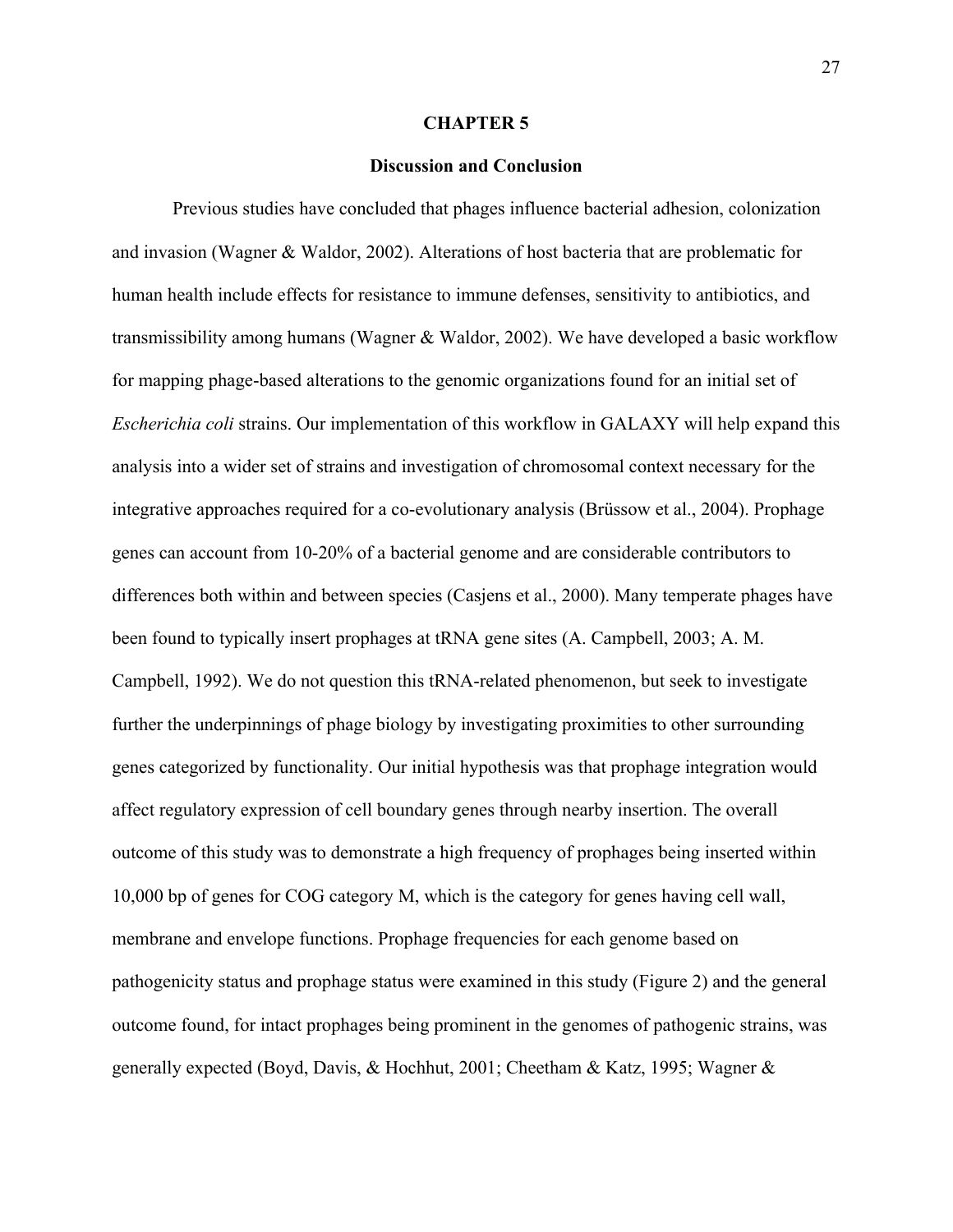Waldor, 2002). A phylogenetic tree analysis of our *Escherichia coli* strains challenged our initial assumption that a simple prophage count would consistently indicate a "switch" between closely related strains from a non-pathogen to that of a pathogen or vice versa (Figure 3). This issue may however be revisited with larger data sets in the future along with sophisticated approaches to matching patterns of prophage insertions to nested differences in a phylogenetic analysis (Felsenstein, 1985). There have for instance been a variety of challenges with taxonomic issues of phage classification, and problems arising from including incomplete prophages. Previous studies have indicated that some seemingly incomplete prophages may have integration/excision systems (A. Campbell, 2003). Several elements of the *E. coli* genome appear to be phage-derived but are not similar enough to prophages to be classified (A. Campbell, 2003). The rate of bacteria-prophage co-evolution accompanied with mutation, recombination and lack of universal genes have been proposed to render classical phylogenetic procedures of little use (Bobay et al., 2013). Our study demonstrated however that the simple and elegant strategy for emulating independent selections of closely related strain pairs from an overall phylogenetic tree (Felsenstein, 1985) may help uncover co-evolutionary trends. There are different phenomena that remain to be examined for subcategories within COG M, which may include genes responsible for antigenic variation, eukaryotic host cell attachment, and export of toxins. The outcomes for exact prophage insertion and potential modulations of regulatory expression for these different subcategories may be further revealed through both computational and laboratory-based approaches. The prevalence of prophage-related genes outside of predicted prophage regions (Table A2) may be due to the possibility of incorrect prophage boundary predictions or some dynamic of recombinative and selective mechanisms leading to the reinsertion of prophage genes in regions outside, but near to, intact prophages. Further analysis to distinguish vertical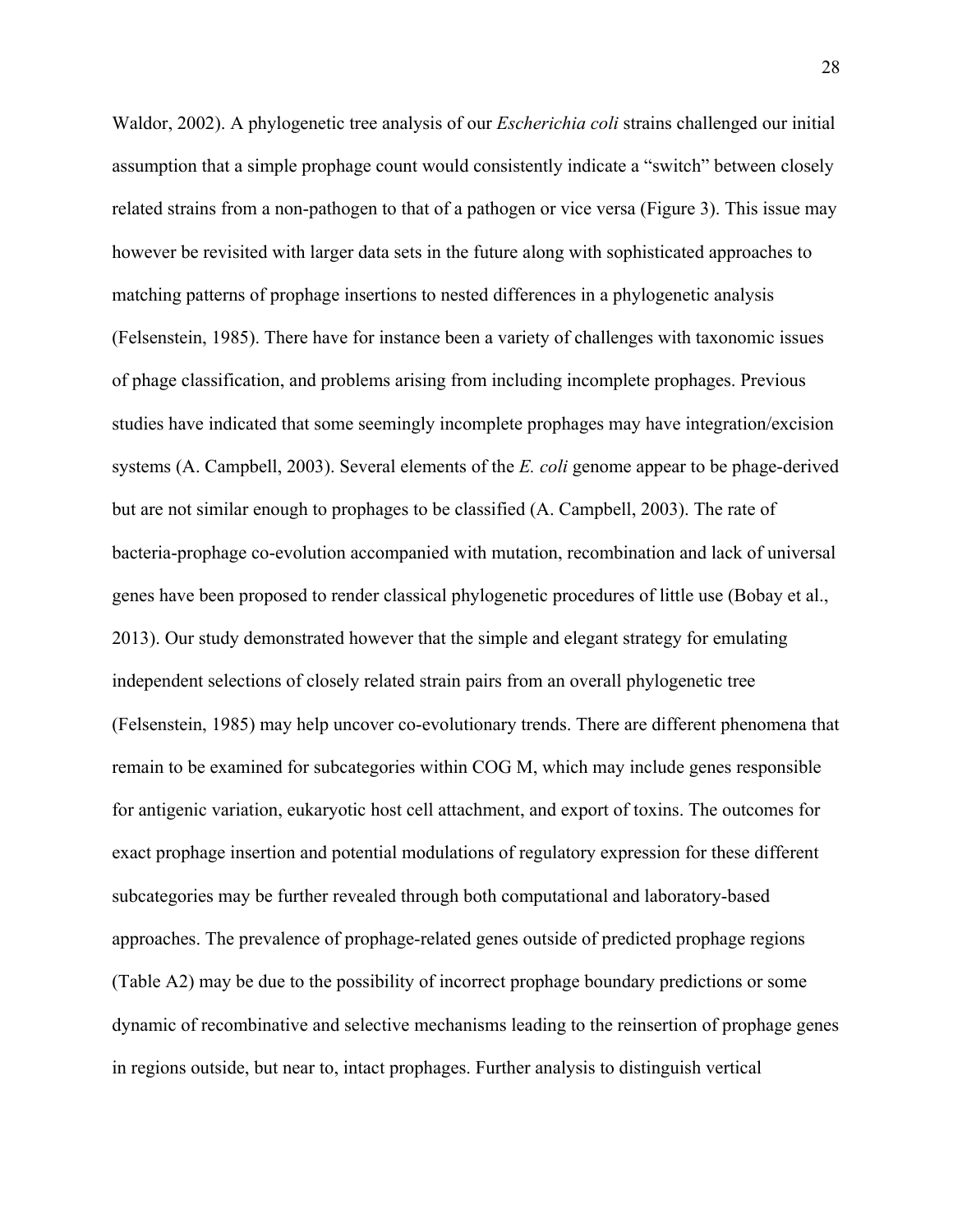inheritance versus cargo-based origins of genes and selective pressures will require examining times of divergence, strain pathogenesis, and inspection of genomic context. In summary, our finding of higher frequencies of intact prophages in the genomes of bacteria classified as pathogenic versus those of a non-pathogenic status drove us to focus on intact prophage data as a collocating factor for pathogenicity. Interestingly however, quasi-prophage collocation was an indicator of non-pathogenicity. If these collocating indicators are eventually found to be robust across other varieties of bacteria, these trends would be useful for inferring pathogenicity as a function of genomic data. For additional expansion of this work, other factors to account for the presence of prophages in genomic data include plasmid data, a more detailed examination of proximal genes, and further investigation of PHAST prophage location predictions through the use of alternative algorithms such as Prophinder, Phage Finder and Prophage Finder (Bose & Barber, 2006; Fouts, 2006; Lima-Mendez et al., 2008; Zhou et al., 2011). Although phages have been found to minimize effects on chromosome organization by the way they integrate (Bobay et al., 2013), our results indicated a broader effect for how prophage integrations impact distinct functional categories of genes, especially for the COG M category. As data and software were implemented into a GALAXY tool, we envision that this will lead into a workflow having an immense potential for expansion. Further study may especially seek to uncover the specific alterations and selective pressures associated with the repositioning effects of prophage insertions.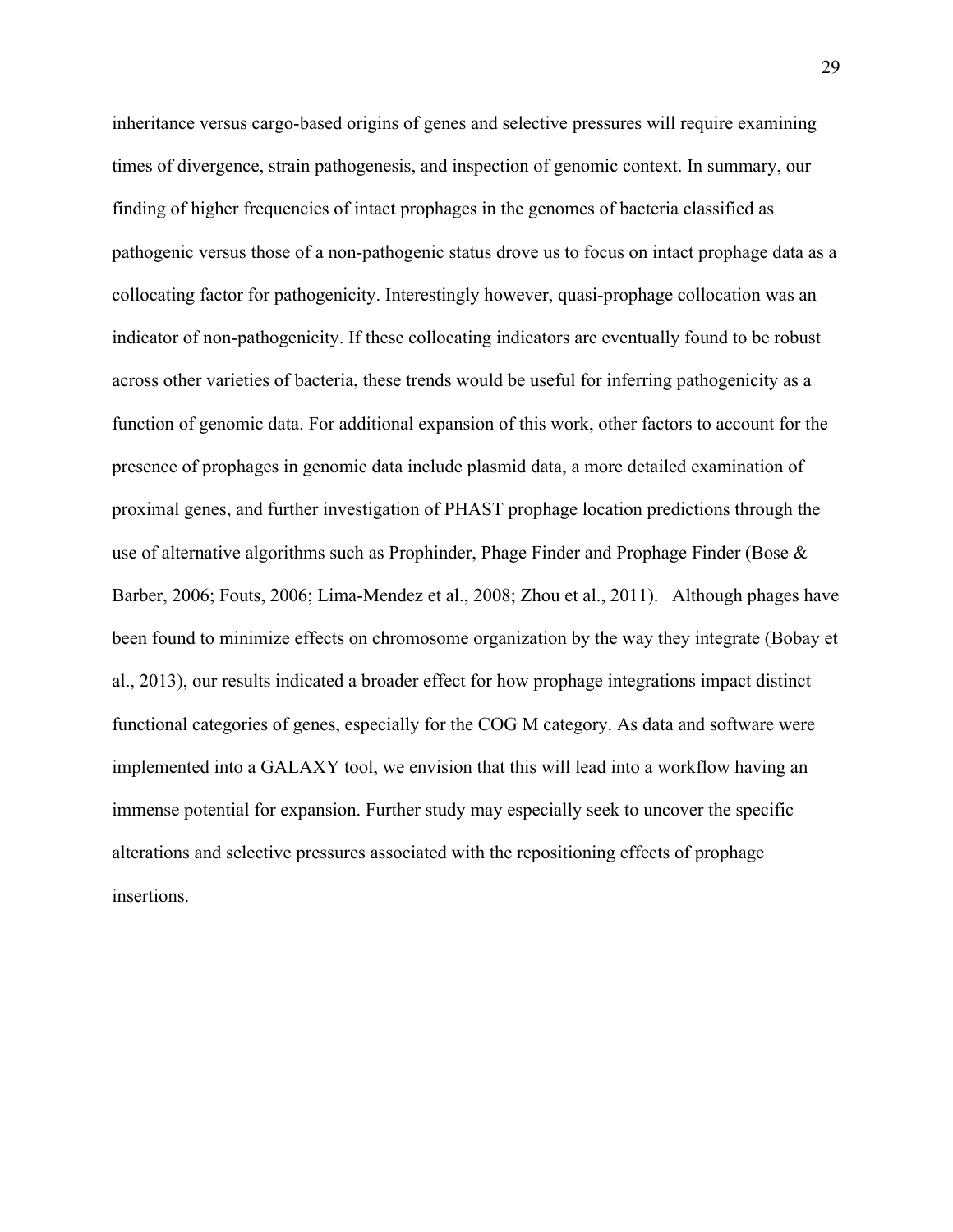### **References**

- Achtman, M., Heuzenroeder, M., Kusecek, B., Ochman, H., Caugant, D., Selander, R., . . . Orskov, F. (1986). Clonal analysis of *Escherichia coli* O2: K1 isolated from diseased humans and animals. *Infection and Immunity, 51*(1), 268-276.
- Acland, A., Agarwala, R., Barrett, T., Beck, J., Benson, D. A., Bollin, C., . . . Church, D. M. (2013). Database resources of the National Center for Biotechnology Information. *Nucleic Acids Research, 41*(D1), D8-D20.
- Akhter, S., Aziz, R. K., & Edwards, R. A. (2012). PhiSpy: a novel algorithm for finding prophages in bacterial genomes that combines similarity-and composition-based strategies. *Nucleic Acids Research, 40*(16), e126-e126.
- Ashburner, M., Ball, C. A., Blake, J. A., Botstein, D., Butler, H., Cherry, J. M., . . . Eppig, J. T. (2000). Gene Ontology: tool for the unification of biology. *Nature genetics, 25*(1), 25-29.
- Blankenberg, D., Kuster, G. V., Coraor, N., Ananda, G., Lazarus, R., Mangan, M., . . . Taylor, J. (2010). Galaxy: A Web-Based Genome Analysis Tool for Experimentalists. *Current Protocols in Molecular Biology*, 19.10.11-19.10.21.
- Bobay, L.-M., Rocha, E. P., & Touchon, M. (2013). The Adaptation of Temperate Bacteriophages to Their Host Genomes. *Molecular Biology and Evolution, 30*(4), 737- 751.
- Bose, M., & Barber, R. D. (2006). Prophage Finder: a prophage loci prediction tool for prokaryotic genome sequences. *In Silico Biology, 6*(3), 223-227.
- Boyd, E. F., Davis, B. M., & Hochhut, B. (2001). Bacteriophage–bacteriophage interactions in the evolution of pathogenic bacteria. *Trends in Microbiology, 9*(3), 137-144.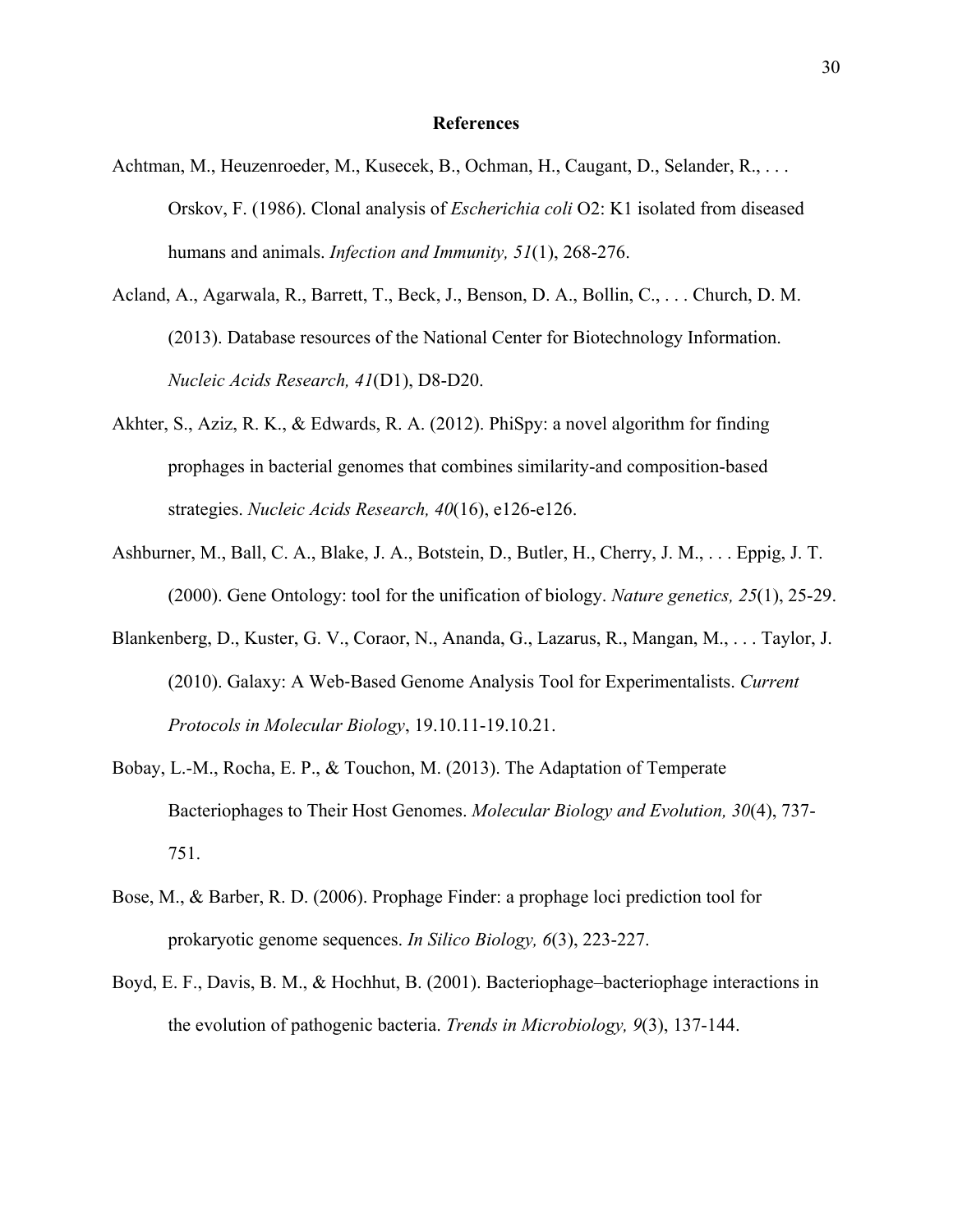Brüssow, H., Canchaya, C., & Hardt, W.-D. (2004). Phages and the evolution of bacterial pathogens: from genomic rearrangements to lysogenic conversion. *Microbiology and Molecular Biology Reviews, 68*(3), 560-602.

Campbell, A. (2003). Prophage insertion sites. *Research in Microbiology, 154*(4), 277-282.

- Campbell, A. M. (1992). Chromosomal insertion sites for phages and plasmids. *Journal of Bacteriology, 174*(23), 7495.
- Casjens, S. (2003). Prophages and bacterial genomics: what have we learned so far? *Molecular Microbiology, 49*(2), 277-300.
- Casjens, S., Palmer, N., Van Vugt, R., Mun Huang, W., Stevenson, B., Rosa, P., . . . Dodson, R. J. (2000). A bacterial genome in flux: the twelve linear and nine circular extrachromosomal DNAs in an infectious isolate of the Lyme disease spirochete *Borrelia burgdorferi*. *Molecular Microbiology, 35*(3), 490-516.
- Chapman, B., & Chang, J. (2000). Biopython: Python tools for computational biology. *ACM SIGBIO Newsletter, 20*(2), 15-19.
- Cheetham, B. F., & Katz, M. E. (1995). A role for bacteriophages in the evolution and transfer of bacterial virulence determinants. *Molecular Microbiology, 18*(02), 201-208.
- Chen, I.-M. A., Markowitz, V. M., Chu, K., Anderson, I., Mavromatis, K., Kyrpides, N. C., & Ivanova, N. N. (2013). Improving Microbial Genome Annotations in an Integrated Database Context. *PloS One, 8*(2), e54859.
- Chopin, A., Bolotin, A., Sorokin, A., Ehrlich, S. D., & Chopin, M.-C. (2001). Analysis of six prophages in *Lactococcus lactis* IL1403: different genetic structure of temperate and virulent phage populations. *Nucleic Acids Research, 29*(3), 644-651.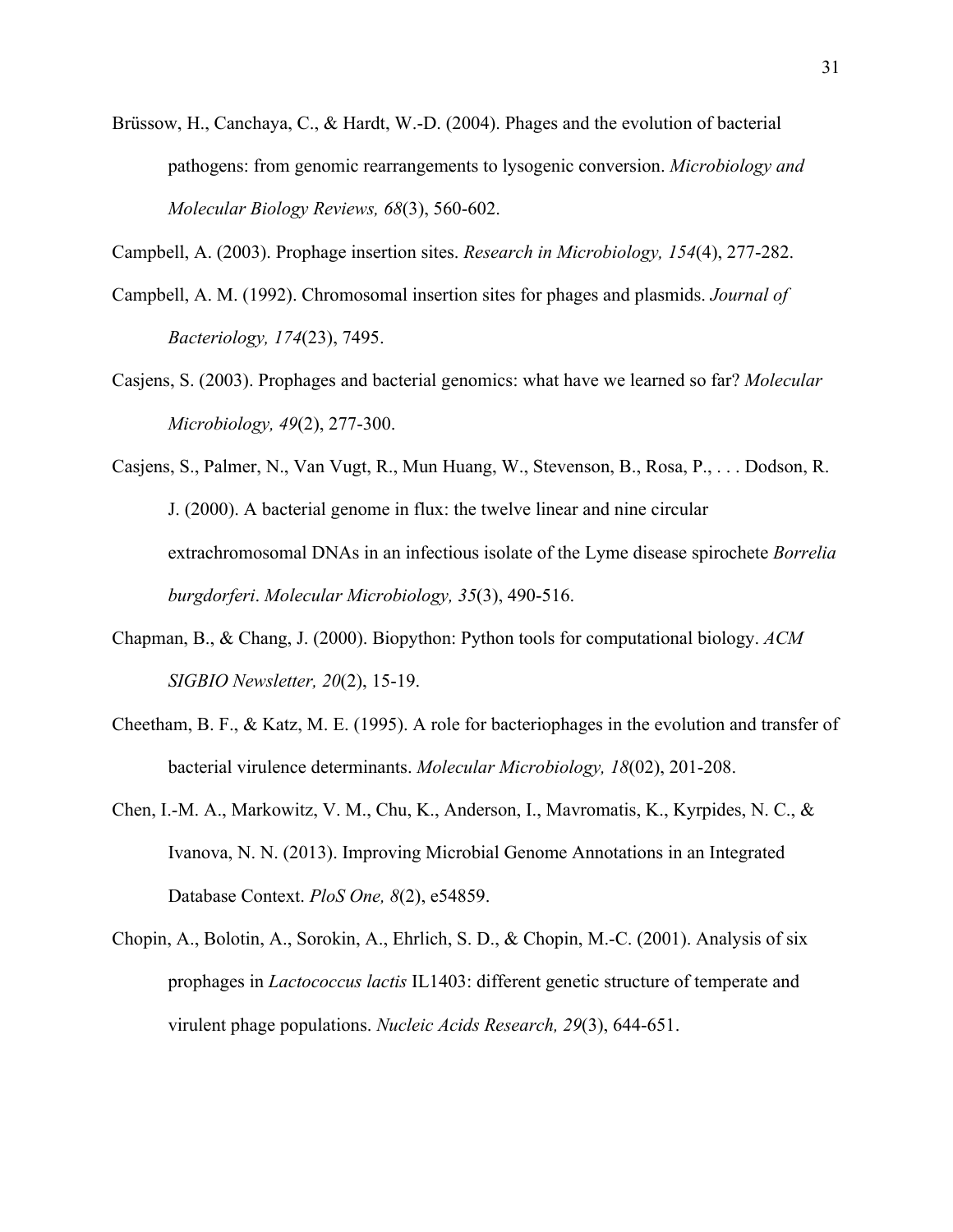- Cossart, P., & Sansonetti, P. J. (2004). Bacterial invasion: the paradigms of enteroinvasive pathogens. *Science, 304*(5668), 242.
- Couturier, E., & Rocha, E. P. (2006). Replication-associated gene dosage effects shape the genomes of fast-growing bacteria but only for transcription and translation genes. *Molecular Microbiology, 59*(5), 1506-1518.
- d'Herelle, F. (1930). The bacteriophage and its clinical applications. *The American Journal of the Medical Sciences, 180*(4), 573.
- Desiere, F., McShan, W. M., van Sinderen, D., Ferretti, J. J., & Brüssow, H. (2001). Comparative genomics reveals close genetic relationships between phages from dairy bacteria and pathogenic *Streptococci*: evolutionary implications for prophage-host interactions. *Virology, 288*(2), 325-341.
- Echols, H. (1972). Developmental pathways for the temperate phage: lysis vs lysogeny. *Annual Review of Genetics, 6*(1), 157-190.
- Edgar, R. C. (2004). MUSCLE: multiple sequence alignment with high accuracy and high throughput. *Nucleic Acids Research, 32*(5), 1792-1797.
- Felsenstein, J. (1978). Cases in which parsimony or compatibility methods will be positively misleading. *Systematic Biology, 27*(4), 401-410.
- Felsenstein, J. (1981). Evolutionary trees from DNA sequences: a maximum likelihood approach. *Journal of Molecular Evolution, 17*(6), 368-376.

Felsenstein, J. (1985). Phylogenies and the comparative method. *American Naturalist*, 1-15.

Fouts, D. E. (2006). Phage\_Finder: automated identification and classification of prophage regions in complete bacterial genome sequences. *Nucleic Acids Research, 34*(20), 5839- 5851.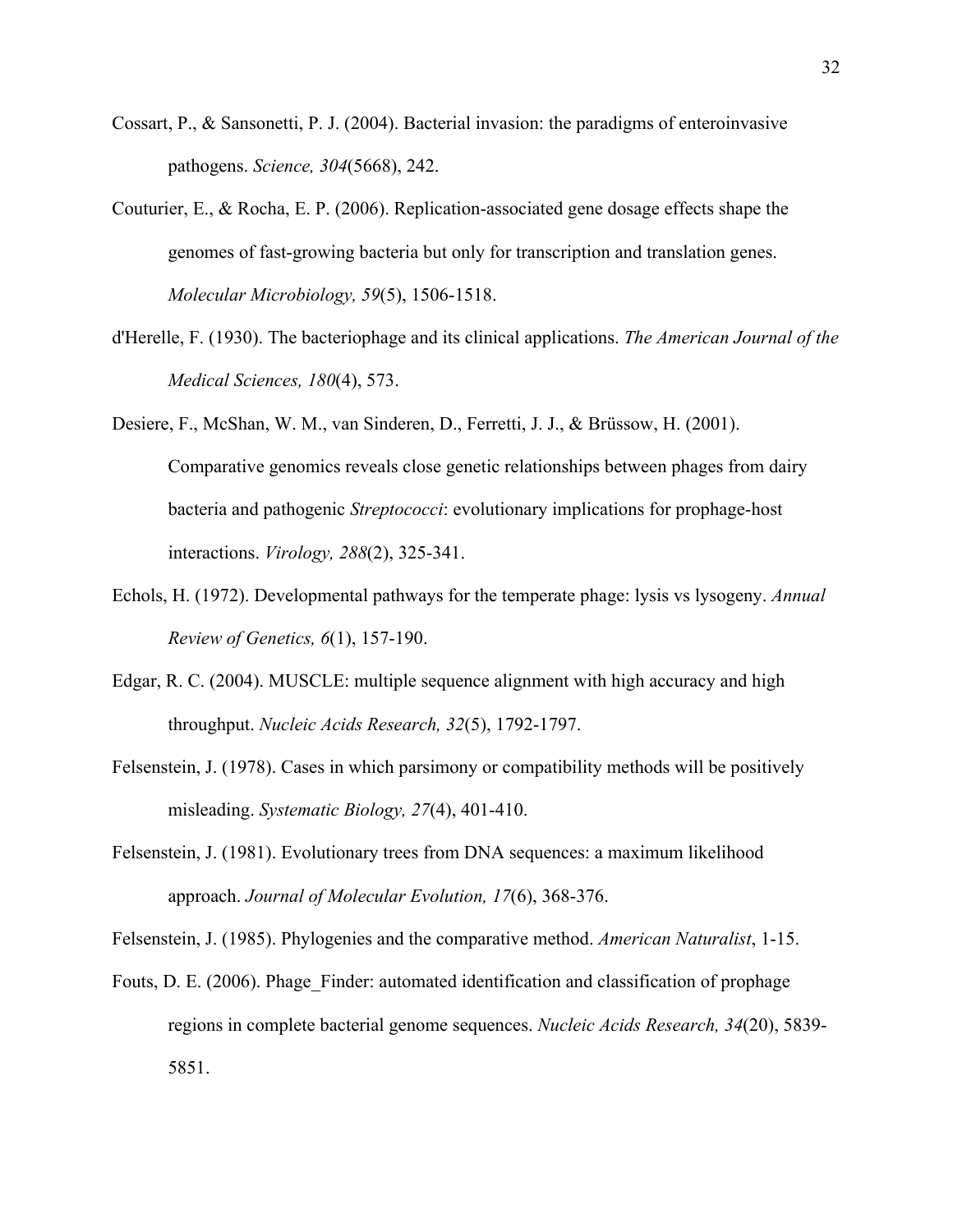- Frobisher, M., & Brown, J. H. (1927). Transmissible toxicogenicity of streptococci. *Bull. Johns Hopkins Hosp, 41*, 167-173.
- Frost, L. S., Leplae, R., Summers, A. O., & Toussaint, A. (2005). Mobile genetic elements: the agents of open source evolution. *Nature Reviews Microbiology, 3*(9), 722-732.
- Gentleman, R. C., Carey, V. J., Bates, D. M., Bolstad, B., Dettling, M., Dudoit, S., . . . Gentry, J. (2004). Bioconductor: open software development for computational biology and bioinformatics. *Genome Biology, 5*(10), R80.
- Giardine, B., Riemer, C., Hardison, R. C., Burhans, R., Elnitski, L., Shah, P., . . . Taylor, J. (2005). Galaxy: a platform for interactive large-scale genome analysis. *Genome Research, 15*(10), 1451-1455.
- Goecks, J., Nekrutenko, A., Taylor, J., & Team, T. G. (2010). Galaxy: a comprehensive approach for supporting accessible, reproducible, and transparent computational research in the life sciences. *Genome Biology, 11*(8), R86.
- Hendrix, R. W., Lawrence, J. G., Hatfull, G. F., & Casjens, S. (2000). The origins and ongoing evolution of viruses. *Trends in Microbiology, 8*(11), 504-508.
- Herzer, P. J., Inouye, S., Inouye, M., & Whittam, T. S. (1990). Phylogenetic distribution of branched RNA-linked multicopy single-stranded DNA among natural isolates of *Escherichia coli*. *Journal of Bacteriology, 172*(11), 6175-6181.
- Huang, S.-H., Chen, Y.-H., Fu, Q., Stins, M., Wang, Y., Wass, C., & Kim, K. S. (1999). Identification and characterization of an *Escherichia coli* invasion gene locus, *ibeB*, required for penetration of brain microvascular endothelial cells. *Infection and Immunity, 67*(5), 2103-2109.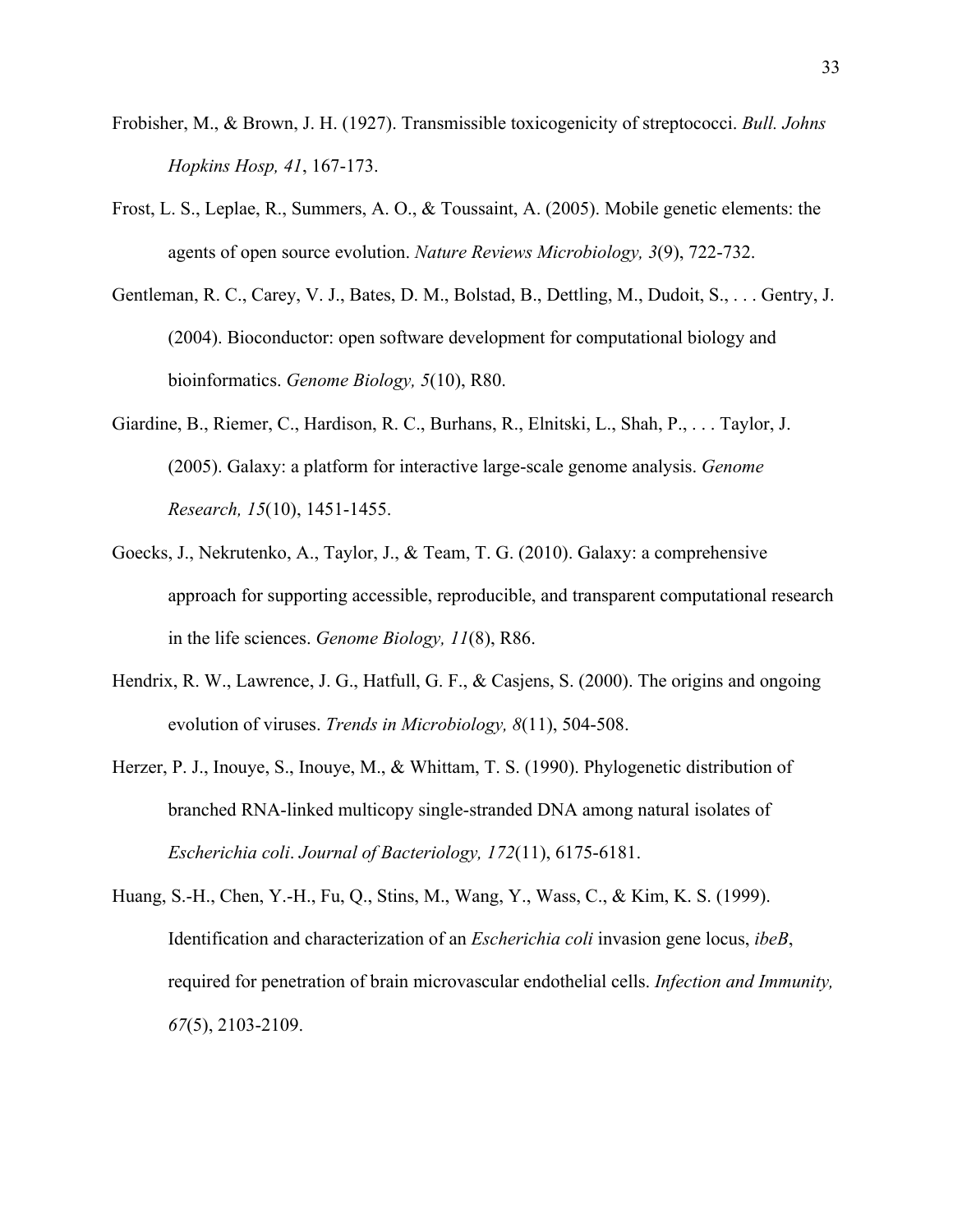- Ioannidis, J. P., Allison, D. B., Ball, C. A., Coulibaly, I., Cui, X., Culhane, A. C., . . . Jurman, G. (2008). Repeatability of published microarray gene expression analyses. *Nature Genetics, 41*(2), 149-155.
- Kanehisa, M., Goto, S., Sato, Y., Furumichi, M., & Tanabe, M. (2012). KEGG for integration and interpretation of large-scale molecular data sets. *Nucleic acids research, 40*(D1), D109-D114.
- Kuespert, K., Weibel, S., & Hauck, C. R. (2007). Profiling of bacterial adhesin—host receptor recognition by soluble immunoglobulin superfamily domains. *Journal of Microbiological Methods, 68*(3), 478-485.
- Lathe III, W. C., Snel, B., & Bork, P. (2000). Gene context conservation of a higher order than operons. *Trends in Biochemical Sciences, 25*(10), 474-479.
- Leopold, S. R., Sawyer, S. A., Whittam, T. S., & Tarr, P. I. (2011). Obscured phylogeny and possible recombinational dormancy in *Escherichia coli*. *BMC Evolutionary Biology, 11*(1), 183.
- Lima-Mendez, G., Van Helden, J., Toussaint, A., & Leplae, R. (2008). Prophinder: a computational tool for prophage prediction in prokaryotic genomes. *Bioinformatics, 24*(6), 863-865.
- Maloy, S. R., & Freifelder, D. (1994). *Microbial genetics*. Jones & Bartlett Learning.
- Markowitz, V. M., Chen, I.-M. A., Palaniappan, K., Chu, K., Szeto, E., Grechkin, Y., ... Williams, P. (2012). IMG: the integrated microbial genomes database and comparative analysis system. *Nucleic Acids Research, 40*(D1), D115-D122.
- Mead, P. S., & Griffin, P. M. (1998). *Escherichia coli* O157: H7. *The Lancet, 352*(9135), 1207- 1212.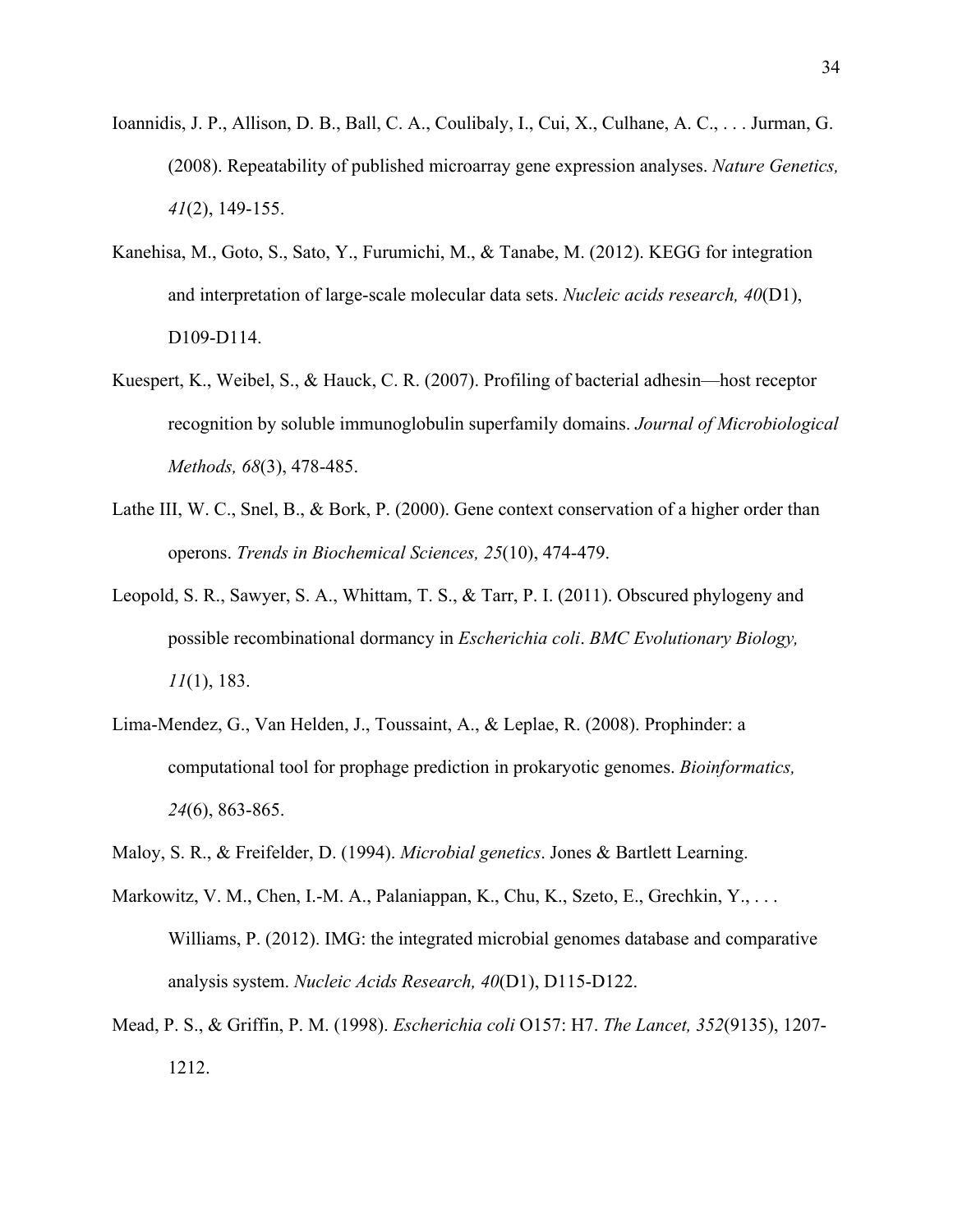- Néron, B., Ménager, H., Maufrais, C., Joly, N., Maupetit, J., Letort, S., . . . Letondal, C. (2009). Mobyle: a new full web bioinformatics framework. *Bioinformatics, 25*(22), 3005-3011.
- Perkins, T. T., Kingsley, R. A., Fookes, M. C., Gardner, P. P., James, K. D., Yu, L., . . . Pickard, D. J. (2009). A strand-specific RNA–Seq analysis of the transcriptome of the typhoid bacillus *Salmonella* typhi. *PLoS Genetics, 5*(7), e1000569.
- Punta, M., Coggill, P. C., Eberhardt, R. Y., Mistry, J., Tate, J., Boursnell, C., . . . Clements, J. (2012). The Pfam protein families database. *Nucleic acids research, 40*(D1), D290-D301.
- Reich, M., Liefeld, T., Gould, J., Lerner, J., Tamayo, P., & Mesirov, J. P. (2006). GenePattern 2.0. *Nature Genetics, 38*(5), 500-501.
- Rocha, E. P., & Danchin, A. (2003). Essentiality, not expressiveness, drives gene-strand bias in bacteria. *Nature Genetics, 34*(4), 377-378.
- Selander, R. K., Caugant, D. A., Ochman, H., Musser, J. M., Gilmour, M. N., & Whittam, T. S. (1986). Methods of multilocus enzyme electrophoresis for bacterial population genetics and systematics. *Applied and Environmental Microbiology, 51*(5), 873.
- Stajich, J. E., Block, D., Boulez, K., Brenner, S. E., Chervitz, S. A., Dagdigian, C., . . . Lapp, H. (2002). The Bioperl toolkit: Perl modules for the life sciences. *Genome Research, 12*(10), 1611-1618.
- Tamura, K., & Nei, M. (1993). Estimation of the number of nucleotide substitutions in the control region of mitochondrial DNA in humans and chimpanzees. *Molecular Biology and Evolution, 10*(3), 512-526.
- Tamura, K., Peterson, D., Peterson, N., Stecher, G., Nei, M., & Kumar, S. (2011). MEGA5: molecular evolutionary genetics analysis using maximum likelihood, evolutionary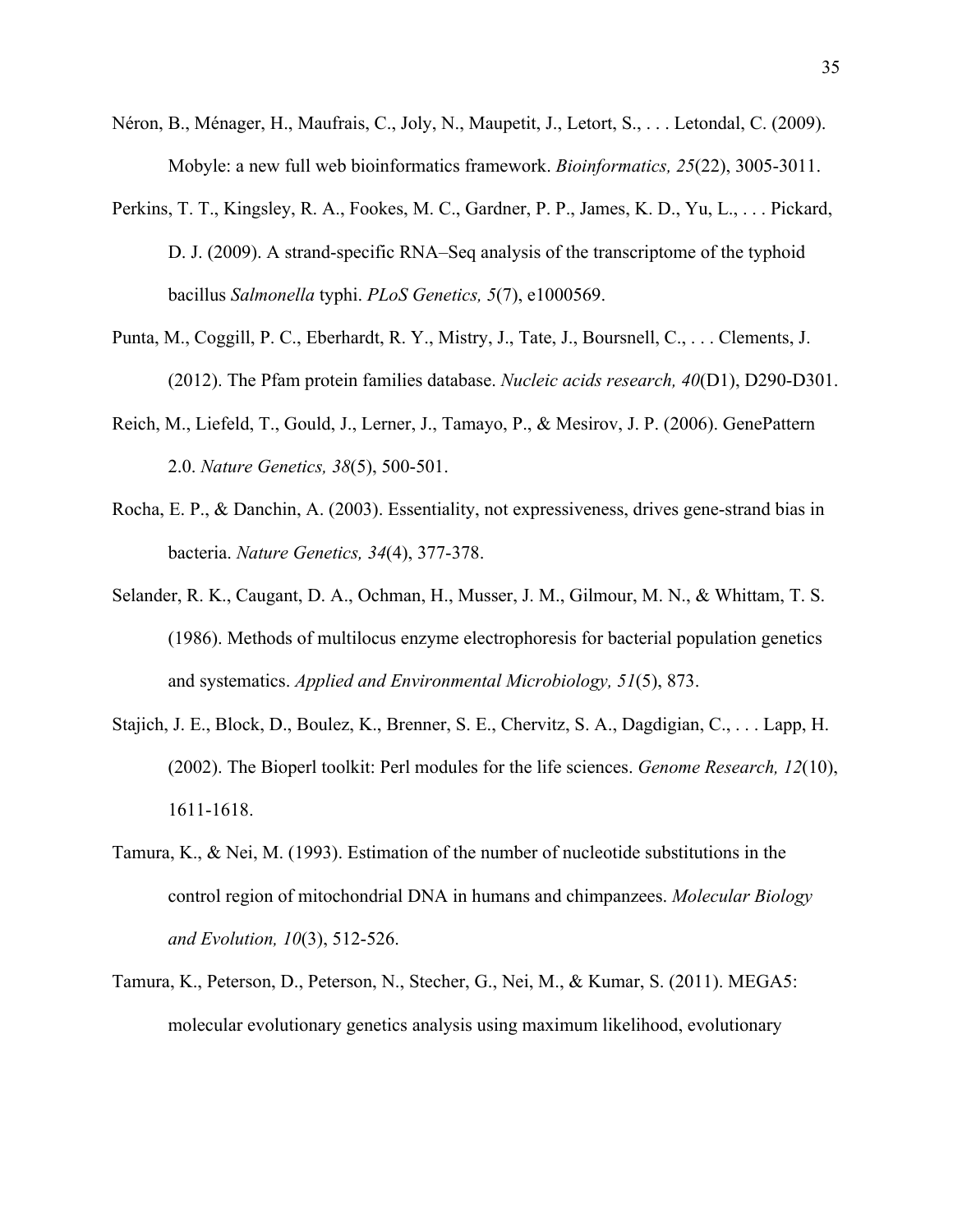distance, and maximum parsimony methods. *Molecular Biology and Evolution, 28*(10), 2731-2739.

- Tatusov, R. L., Fedorova, N. D., Jackson, J. D., Jacobs, A. R., Kiryutin, B., Koonin, E. V., . . . Nikolskaya, A. N. (2003). The COG database: an updated version includes eukaryotes. *BMC Bioinformatics, 4*(1), 41.
- Tatusov, R. L., Koonin, E. V., & Lipman, D. J. (1997). A genomic perspective on protein families. *Science, 278*(5338), 631-637.
- Thomson, N., Baker, S., Pickard, D., Fookes, M., Anjum, M., Hamlin, N., . . . Chan, K. (2004). The Role of Prophage-like Elements in the Diversity of *Salmonella enterica* Serovars. *Journal of Molecular Biology, 339*(2), 279-300.
- Tóth, I., Nougayrède, J.-P., Dobrindt, U., Ledger, T. N., Boury, M., Morabito, S., . . . Oswald, E. (2009). Cytolethal distending toxin type I and type IV genes are framed with lambdoid prophage genes in extraintestinal pathogenic *Escherichia coli*. *Infection and Immunity, 77*(1), 492-500.
- Touchon, M., Hoede, C., Tenaillon, O., Barbe, V., Baeriswyl, S., Bidet, P., . . . Bouvet, O. (2009). Organised genome dynamics in the *Escherichia coli* species results in highly diverse adaptive paths. *PLoS Genetics, 5*(1), e1000344.
- Touzain, F., Petit, M.-A., Schbath, S., & El Karoui, M. (2010). DNA motifs that sculpt the bacterial chromosome. *Nature Reviews Microbiology, 9*(1), 15-26.
- Van Der Woude, M. W., & Bäumler, A. J. (2004). Phase and antigenic variation in bacteria. *Clinical Microbiology Reviews, 17*(3), 581-611.
- Wagner, & Waldor. (2002). Bacteriophage control of bacterial virulence. *Infection and Immunity, 70*(8), 3985-3993.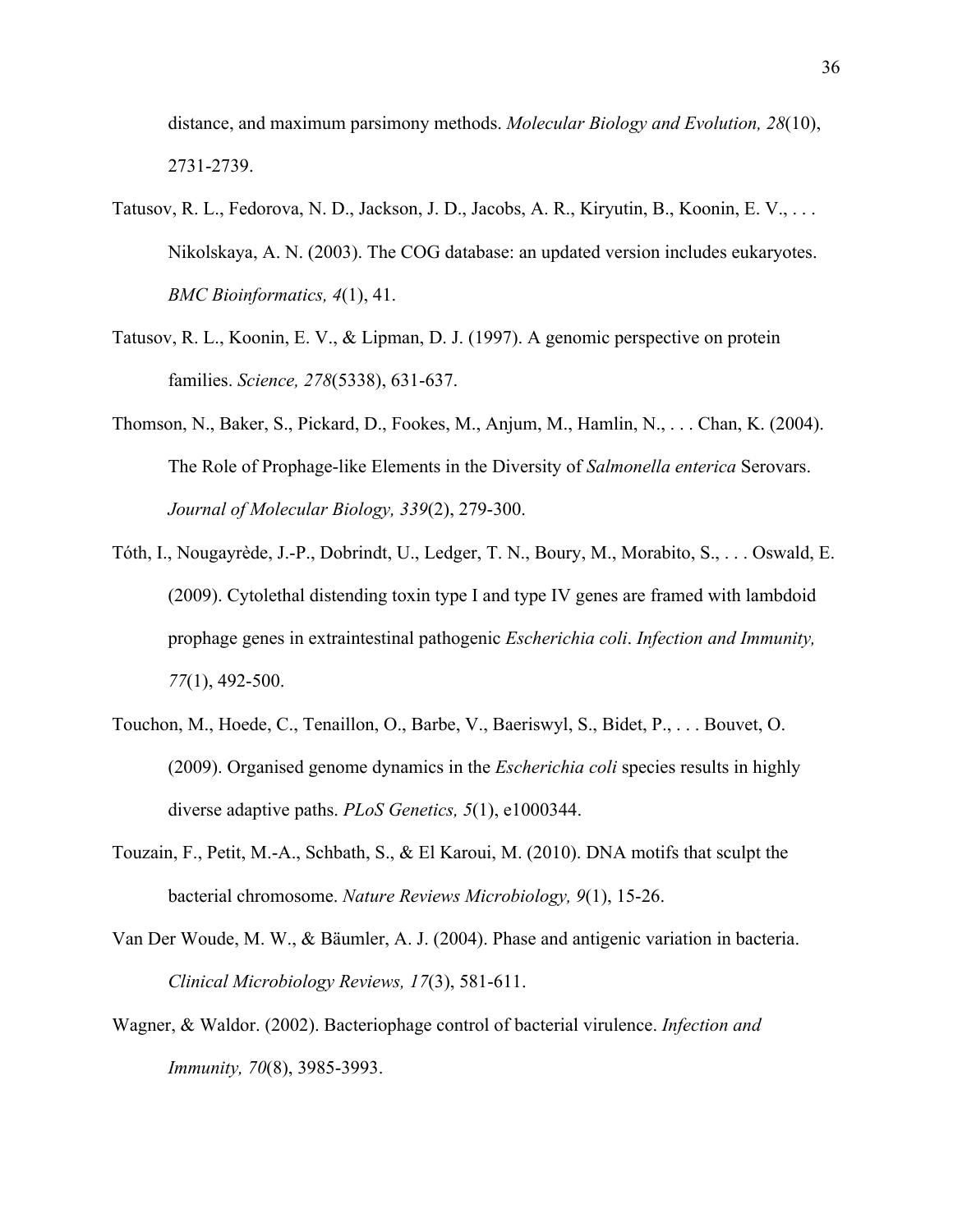- Wall, D., Fraser, H., & Hirsh, A. (2003). Detecting putative orthologs. *Bioinformatics, 19*(13), 1710-1711.
- Zhou, Y., Liang, Y., Lynch, K. H., Dennis, J. J., & Wishart, D. S. (2011). PHAST: a fast phage search tool. *Nucleic Acids Research, 39*(suppl 2), W347-W352.
- Zinder, N. D., & Lederberg, J. (1952). Genetic exchange in *Salmonella*. *Journal of Bacteriology, 64*(5), 679.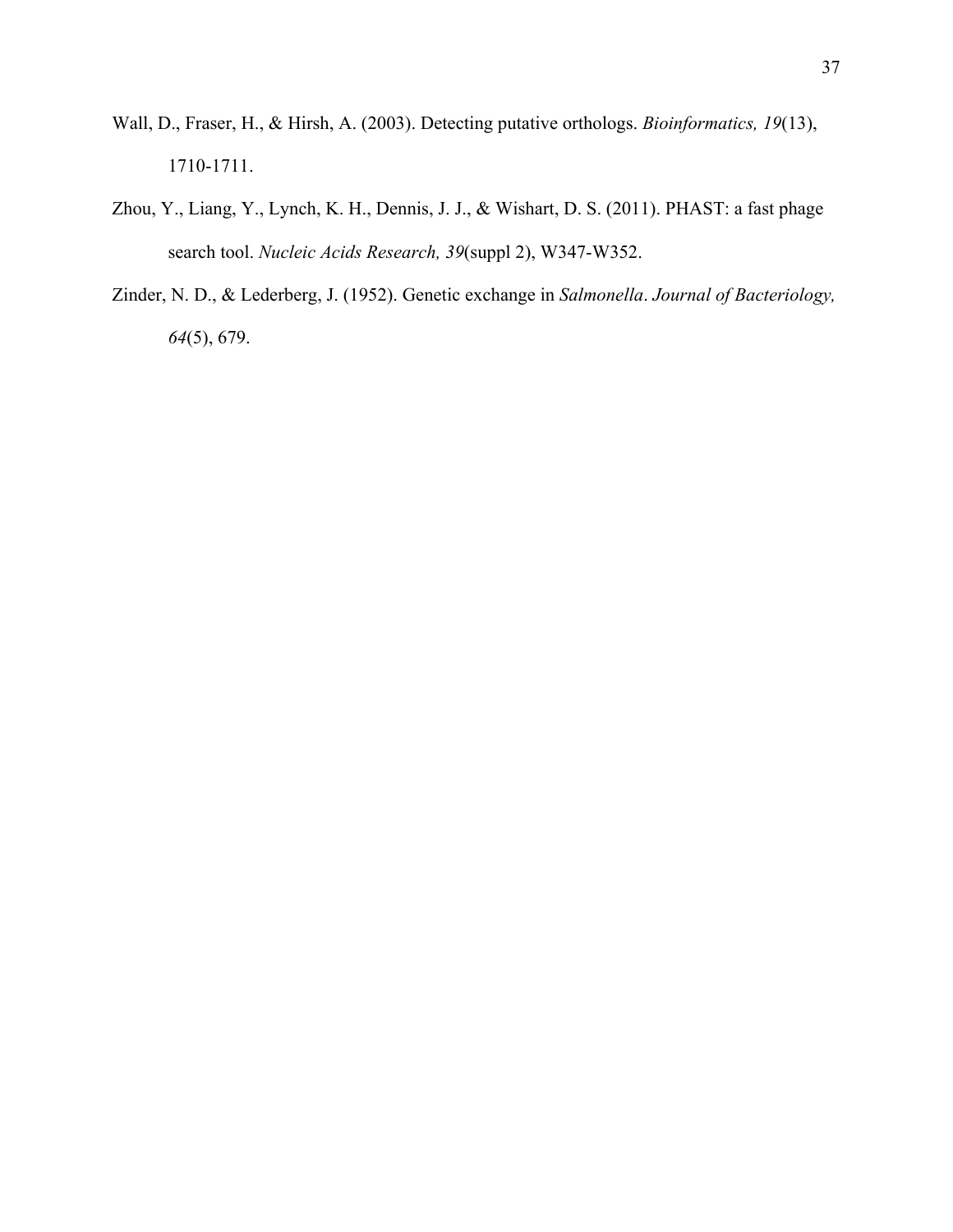# **Appendix**

# Table A1

*Descriptions of Functional Categories for Clusters of Orthologous Groups*

| COG          | <b>Description of Functional Category</b>                     |  |  |  |
|--------------|---------------------------------------------------------------|--|--|--|
|              | Processing and Information Storage                            |  |  |  |
| $A^*$        | RNA Processing and Modification                               |  |  |  |
| $B^*$        | Chromatin Structure and Dynamics                              |  |  |  |
| $\bf J$      | Translation                                                   |  |  |  |
| K            | Transcription                                                 |  |  |  |
| L            | Replication and Repair                                        |  |  |  |
|              | <b>Signaling and Cellular Processes</b>                       |  |  |  |
| D            | Cell Cycle Control and Mitosis                                |  |  |  |
| M            | Cell Wall/Membrane/Envelope Biogenesis                        |  |  |  |
| N            | Cell Motility                                                 |  |  |  |
| $\mathbf 0$  | Post-translation Modification, Protein Turnover Chaperones    |  |  |  |
| T            | <b>Signal Transduction Mechanisms</b>                         |  |  |  |
| U            | Intracellular Trafficking, Secretion, and Vesicular Transport |  |  |  |
| $\mathbf{V}$ | Defense Mechanisms                                            |  |  |  |
| W            | <b>Extracellular Structures</b>                               |  |  |  |
| $Y^*$        | <b>Nuclear Structure</b>                                      |  |  |  |
| $Z^*$        | Cytoskeleton                                                  |  |  |  |
|              | <b>Macromolecule Metabolism</b>                               |  |  |  |
| $\mathbf C$  | <b>Energy Production and Conversion</b>                       |  |  |  |
| E            | Amino Acid Transport and Metabolism                           |  |  |  |
| F            | Nucleotide Transport and Metabolism                           |  |  |  |
| G            | Carbohydrate Transport and Metabolism                         |  |  |  |
| $\mathbf H$  | Coenzyme Transport and Metabolism                             |  |  |  |
| I            | Lipid Transport and Metabolism                                |  |  |  |
| ${\bf P}$    | Inorganic Ion Transport and Metabolism                        |  |  |  |
| Q            | Secondary Metabolites Biosynthesis, Transport and Catabolism  |  |  |  |
|              | Uncategorized                                                 |  |  |  |
| $\bf R$      | <b>General Function Prediction Only</b>                       |  |  |  |
| S            | <b>Function Unknown</b>                                       |  |  |  |
|              |                                                               |  |  |  |

\*: COGs excluded for analysis based on lack of representation in bacterial genomes.